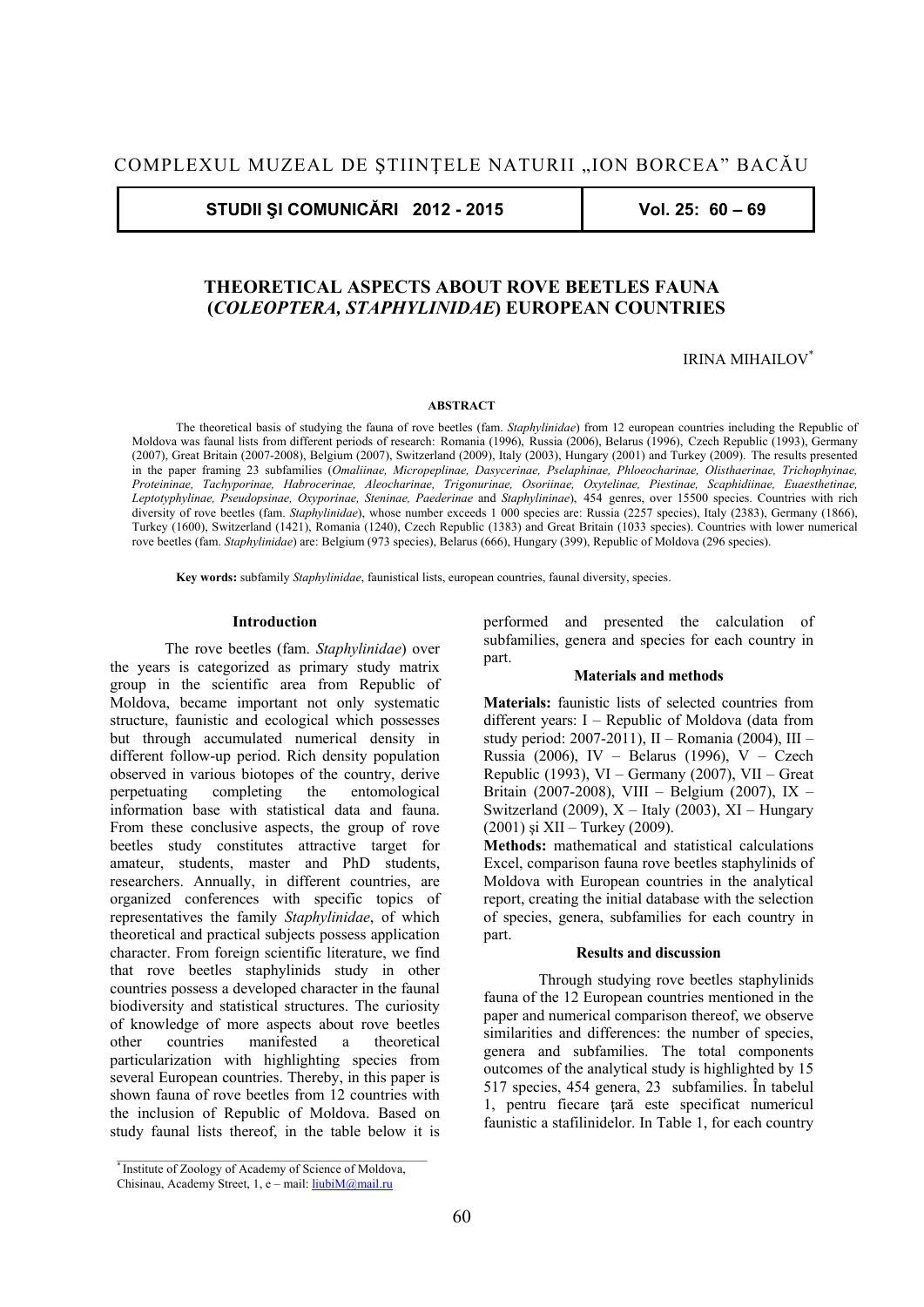is specified faunistic number of rove beetles staphylinids.

(I) Republic of Moldova (MD): 296 species, 92 genera, 10 subfamilies: Staphylininae – 123 species, Aleocharinae – 52, Oxytelinae – 36, Paederinae – 32, Tachyporinae – 25, Steninae – 17, Omaliinae – 8, Proteininae – 1, Habrocerinae  $-1$ , Oxyporinae – 1 species.

(II) Romania (RO): are cited 1240 species, 252 genera, 21 subfamilies: Aleocharinae – 379 species, Staphylininae – 242, Omaliinae – 109, Oxytelinae – 108, Pselaphinae – 98, Steninae – 94, Tachyporinae – 87, Paederinae – 83, Proteininae – 11, Scaphidiinae – 7, Micropeplinae – 6, Euaesthetinae – 5, Oxyporinae – 3, Phloeocharinae, Olisthaerinae, Trichophyinae, Habrocerinae, Osoriinae, Piestinae, Leptotyphylinae and Pseudopsinae – have 1 species. (III) Russia (RU): 2257 species, 321 genera, 22 subfamilies: Aleocharinae – 659 species, Staphylininae – 432, Steninae – 224, Tachyporinae – 190, Pselaphinae – 186, Paederinae – 177, Oxytelinae – 176, Omaliinae – 123, Scaphidiinae – 28, Proteininae – 13, Micropeplinae – 12, Euaesthetinae – 12, Oxyporinae – 8. Subfamilies with a modest number of species (of 1-3) there are: Dasycerinae – 3, Habrocerinae – 3, Osoriinae – 3, Phloeocharinae – 2, Olisthaerinae – 2, Trichophyinae – 1, Trigonurinae – 1, Piestinae – 1 and Pseudopsinae – 1.

(IV) Belarus (BY): the number of rove beetles staphylinids is 666 species, 168 genera, 16 subfamilies. The maximum number of species are in Aleocharinae (225 species) then decreasing below Staphylininae – 151, Steninae – 64, Oxytelinae – 50, Paederinae – 35, Omaliinae – 31, Micropeplinae – 2, Pselaphinae – 23, Proteininae – 6, Tachyporinae – 61, Scaphidiinae – 10, Oxyporinae – 3, Euaesthetinae – 2 and minimal  $(1 \text{ specie})$  from subfamilies Phloeocharinae, Olisthaerinae and Habrocerinae.

(V) Czech Republic (CZ): the total of rove beetles staphylinids selected from the faunal list of country is 1383 species, 264 genera, 21 subfamilies. The most important is subfamily Aleocharinae including 505 species, followed by Staphylininae – 233 species, Oxytelinae – 126, Omaliinae – 112, Steninae – 99, Pselaphinae – 92, Tachyporinae – 87, Paederinae – 85, Proteininae – 13, Scaphidiinae – 11, Micropeplinae – 6, Euaesthetinae – 4, Oxyporinae – 2, Dasycerinae – 1, Phloeocharinae – 1, Olisthaerinae – 1, Trichophyinae – 1, Habrocerinae – 1, Osoriinae – 1, Piestinae – 1, Pseudopsinae – 1 species. In the rove beetles staphylinids faunal list of this countries are not records for two subfamilies: Trigonurinae and Leptotyphylinae.

(VI) Germania (DE): have been enumerate 1866 species, 288 genera, 22 subfamilies [3]. More numerous are rove beetles staphylinids from subfam. Aleocharinae (752 species) and subfam. Staphylininae (294 species). In the decrease follows subfamilies: Oxytelinae – 176, Omaliinae – 174, Paederinae – 108, Steninae – 119, Tachyporinae – 112, Pselaphinae – 76, Proteininae – 16, Scaphidiinae – 11, Micropeplinae – 9, Euaesthetinae  $-4$ , Oxyporinae – 3, Dasycerinae – 2, Piestinae – 2, Olisthaerinae – 2, Phloeocharinae – 1, Trichophyinae – 1, Habrocerinae – 1, Osoriinae – 1, Leptotyphylinae – 1, Pseudopsinae – 1 species.

(VII) Great Britain (GB): lista faunistică a acestei ţări studiate include the faunal list of this one studied countries include 1033 species, 233 genera, 18 subfamilies din totalul general de 23 subfamilii încadrate în studiu of the overall total of 23 subfamilies assigned to study [5]. Thereby the number of species in the 18 subfamilies are: Aleocharinae into 430 species, number which is considered dominant subfamily, Staphylininae – 175 and Oxytelinae – 89 species. With a smaller number of species, compared with the above, following subfamilies: Steninae – 73, Omaliinae – 68, Tachyporinae – 64, Pselaphinae – 53, Paederinae – 51, Proteininae – 11, Micropeplinae – 5, Scaphidiinae – 5, Euaesthetinae – 3, Phloeocharinae – 1, Trichophyinae – 1, Habrocerinae – 1, Piestinae – 1, Oxyporinae – 1, Pseudopsinae – 1. In the faunal list of this country are not registered representatives of five subfamilies: Dasycerinae, Olisthaerinae, Osoriinae, Trigonurinae and Leptotyphylinae.

(VIII) Belgium (BE): based fauna includes 973 species, 204 genera from 14 subfamilies [8]. These are: Aleocharinae – 389, Staphylininae – 190, Oxytelinae – 85, Steninae – 79, Omaliinae – 77, Tachyporinae – 69, Paederinae – 66, Proteininae – 9, Euaesthetinae – 3, Oxyporinae – 2, Habrocerinae – 1, Phloeocharinae – 1, Trichophyinae – 1 and Osoriinae – 1. În lista faunisitcă pentru Belgia nu sunt reflectate înregistrări pentru 9 subfamilii In the Belgium faunal list are not reflected records for nine subfamilies: Micropeplinae, Dasycerinae, Pselaphinae, Olisthaerinae, Trigonurinae, Piestinae, Scaphidiinae, Leptotyphylinae and Pseudopsinae. (IX) Switzerland (CH): the rove beetles staphylinids

list in this country enumerate 1421 species, 247 genera, 22 subfamilies [6]. After the number of subfamilies which possess, Elveţia can be positioned in the ranking of countries rich faunistic. The following are the number of species of the 22 subfamilies: Aleocharinae – 562, Staphylininae –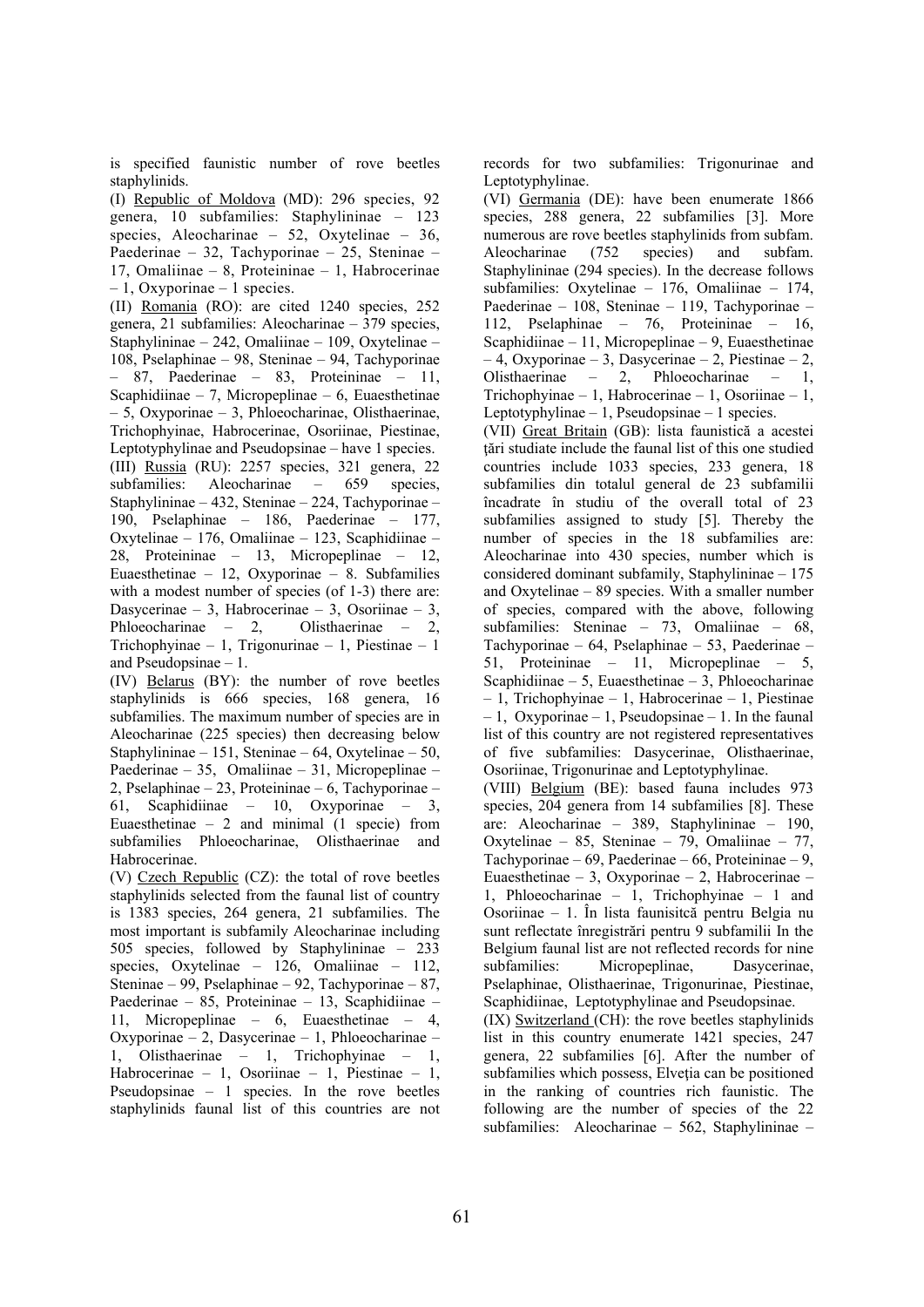249, Omaliinae – 142, Oxytelinae – 117, Tachyporinae – 101, Steninae – 100, Paederinae – 96, Proteininae – 15, Scaphidiinae – 10, Micropeplinae – 7, Euaesthetinae – 5, Leptotyphylinae – 3 specii. By 2 species are from subfamilies: Pselaphinae, Phloeocharinae, Olisthaerinae, Oxyporinae. The remaining subfamilies (Dasycerinae, Trichophyinae, Habrocerinae, Trigonurinae, Osoriinae, Piestinae) includes only one species. (X) Italy (IT): 2383 species, 299 genera, 19 subfamilies [10]. Of the 12 countries included in the study, Italy embraces the largest number of species of rove beetles. Accounting species of subfamilies based on the fauna list of Italy, framing the following structure: Aleocharinae – 940, Staphylininae – 374, Paederinae – 227, Omaliinae – 214, Oxytelinae – 171, Steninae – 171, Tachyporinae – 117, Leptotyphylinae – 110, Euaesthetinae – 20, Proteininae – 16, Osoriinae – 10, Phloeocharinae – 3, Habrocerinae – 2, Piestinae – 2,

Oxyporinae – 2, Olisthaerinae – 1, Trichophyinae – 1, Trigonurinae – 1, Pseudopsinae – 1. (XI) Hungary (HU):  $-399$  species, 124 genera, 18 subfamilies [7]. Aleocharinae – 107, Staphylininae – 92, Paederinae – 43, Tachyporinae – 40, Steninae – 33, Oxytelinae – 32, Omaliinae – 29, Proteininae – 6, Scaphidiinae – 4, Micropeplinae şi Euaesthetinae – câte 3, Dasycerinae, Phloeocharinae, Trichophyinae, Habrocerinae, Osoriinae, Pseudopsinae şi Oxyporinae by 1 species. (XII) In Turkey (TR) the number of rove beetles staphylinids is 600 species, 254 genera, 22 subfamilies: Aleocharinae – with 470 species, Staphylininae – 346, Paederinae – 193, Pselaphinae – 166, Steninae – 119, Oxytelinae – 93, Omaliinae – 80, Tachyporinae – 79, Proteininae – 11, Scaphidiinae – 10, Leptotyphylinae – 7, Euaesthetinae and Habrocerinae – by 4 species, Micropeplinae, Osoriinae and Phloeocharinae – by 3, Trichophyinae, Trigonurinae and Oxyporinae – by 2, Dasycerinae, Piestinae, Pseudopsinae – by 1 species [2].

**Table 1** - Number of species and genera of the rove beetles (family Staphylinidae) in some European countries.

| Nr.                     | Genre              | <b>Countries</b>         |                          |                          |                          |                          |                          |                          |                          |                          |                          |                          |                          |  |
|-------------------------|--------------------|--------------------------|--------------------------|--------------------------|--------------------------|--------------------------|--------------------------|--------------------------|--------------------------|--------------------------|--------------------------|--------------------------|--------------------------|--|
| a/o                     |                    | 1                        | П                        | $\overline{III}$         | $\overline{\bf{IV}}$     | V                        | VI                       | <b>VII</b>               | <b>VIII</b>              | $\overline{\mathbf{I}}$  | X                        | XI                       | XII                      |  |
|                         |                    |                          |                          |                          |                          | 1. Subfamily Omaliinae   |                          |                          |                          |                          |                          |                          |                          |  |
| 1                       | Acidota            | $\mathbf{1}$             | $\overline{c}$           | $\overline{4}$           | $\overline{2}$           | $\overline{c}$           | $\overline{\mathbf{3}}$  | $\overline{2}$           | $\overline{2}$           | 3                        | $\overline{c}$           | 1                        | $\overline{c}$           |  |
| $\overline{c}$          | Amphichroum        | $\qquad \qquad -$        | $\overline{c}$           | $\mathbf{1}$             | Ē.                       | $\mathbf{1}$             | $\overline{c}$           | $\qquad \qquad -$        | $\overline{\phantom{0}}$ | $\overline{c}$           | $\overline{c}$           | $\qquad \qquad -$        | $\qquad \qquad -$        |  |
| $\overline{\mathbf{3}}$ | Anthobium          | 1                        | $\overline{4}$           | $\overline{7}$           | 1                        | $\overline{4}$           | $\overline{4}$           | $\overline{c}$           | 3                        | $\overline{4}$           | 5                        | $\overline{c}$           | 5                        |  |
| $\overline{4}$          | Anthophagus        | 1                        | 12                       | $\overline{7}$           | $\overline{2}$           | 10                       | 17                       | $\overline{2}$           | $\overline{4}$           | 14                       | 29                       | $\qquad \qquad -$        | $\overline{2}$           |  |
| 5                       | Arpedium           | i.                       | $\overline{1}$           | $\mathbf{1}$             | $\mathbf{1}$             | $\mathbf{1}$             | $\mathbf{1}$             | $\overline{a}$           | $\mathbf{1}$             | $\mathbf{1}$             | $\mathbf{1}$             | $\mathbf{1}$             | ÷                        |  |
| 6                       | Deliphrosoma       | L                        | $\mathbf{1}$             | $\overline{2}$           | Ľ.                       | $\mathbf{1}$             | $\overline{2}$           | ÷                        | ÷,                       | $\overline{2}$           | $\overline{4}$           | $\overline{a}$           | $\,$ 8 $\,$              |  |
| $\tau$                  | Eucnecosum         | ÷                        | $\mathbf{1}$             | $\overline{\phantom{a}}$ | $\mathbf{1}$             | 1                        | $\overline{2}$           | 1                        | $\overline{\phantom{a}}$ | $\overline{2}$           | $\overline{2}$           | $\overline{\phantom{a}}$ | $\overline{\phantom{a}}$ |  |
| $\overline{8}$          | Geodromicus        | $\qquad \qquad -$        | 5                        | $\overline{\phantom{m}}$ | $\overline{\phantom{0}}$ | 5                        | 6                        | $\sqrt{2}$               | 1                        | $\overline{4}$           | 6                        | $\qquad \qquad -$        | 9                        |  |
| $\overline{9}$          | Hygrogeus          | ÷                        |                          | L.                       | ÷                        | $\overline{a}$           | $\mathbf{1}$             | $\overline{a}$           | $\overline{a}$           | $\overline{1}$           | $\mathbf{1}$             | ÷                        | ÷                        |  |
| 10                      | Lesteva            | $\overline{\phantom{m}}$ | $\overline{\mathbf{3}}$  | 6                        | $\overline{\phantom{a}}$ | 7                        | 12                       | 6                        | 6                        | 13                       | 18                       | $\overline{2}$           | 8                        |  |
| 11                      | Mannerheimia       | ÷                        |                          | 1                        | $\overline{a}$           | $\overline{\phantom{m}}$ | 2                        | $\equiv$                 | $\overline{\phantom{0}}$ | $\overline{2}$           | 3                        | ÷                        | $\mathbf{1}$             |  |
| 12                      | Olophrum           | $\qquad \qquad -$        | 5                        | $\overline{9}$           | $\overline{4}$           | $\tau$                   | 10                       | $\overline{4}$           | $\overline{4}$           | 5                        | $\overline{4}$           | $\overline{2}$           | $\overline{c}$           |  |
| 13                      | Phyllodrepoidea    | $\qquad \qquad -$        |                          | $\overline{\phantom{m}}$ | $\overline{\phantom{m}}$ |                          |                          |                          |                          |                          |                          | $\qquad \qquad -$        | $\qquad \qquad -$        |  |
| 14                      | Deliphrum          | -                        |                          | -                        | $\mathbf{1}$             | $\overline{2}$           | $\overline{2}$           | $\mathbf{1}$             | -                        | $\overline{2}$           | $\overline{2}$           | $\overline{\phantom{a}}$ | -                        |  |
| 15                      | Philorinum         | $\overline{\phantom{a}}$ | $\overline{2}$           | $\mathbf{1}$             | $\overline{\phantom{a}}$ | $\mathbf{1}$             | $\mathbf{1}$             | $\mathbf{1}$             | $\mathbf{1}$             | $\overline{1}$           | $\overline{c}$           | $\overline{\phantom{a}}$ | $\mathbf{1}$             |  |
| 16                      | Porrhodites        | $\overline{\phantom{0}}$ | $\overline{1}$           | $\overline{\phantom{a}}$ | $\overline{\phantom{0}}$ |                          | $\mathbf{1}$             | $\overline{\phantom{a}}$ | $\overline{\phantom{a}}$ | $\mathbf{1}$             | $\overline{\phantom{a}}$ | $\overline{\phantom{0}}$ | $\qquad \qquad -$        |  |
| 17                      | <b>Orochares</b>   | $\overline{\phantom{0}}$ | $\overline{\phantom{0}}$ | $\overline{\phantom{a}}$ | $\overline{a}$           | $\mathbf{1}$             | $\mathbf{1}$             | $\mathbf{1}$             | $\mathbf{1}$             | $\mathbf{1}$             | $\overline{4}$           | 1                        | $\overline{\phantom{0}}$ |  |
| 18                      | Trichodromeus      | $\overline{\phantom{0}}$ | $\qquad \qquad -$        | $\mathbf{1}$             | $\overline{\phantom{0}}$ | $\overline{\phantom{a}}$ | $\overline{\phantom{a}}$ | $\qquad \qquad -$        | $\overline{\phantom{a}}$ | $\overline{\phantom{a}}$ | $\qquad \qquad -$        | $\qquad \qquad -$        | $\qquad \qquad -$        |  |
| 19                      | Hypsonothrus       | $\overline{\phantom{0}}$ | -1                       | $\overline{\phantom{a}}$ | $\overline{a}$           |                          | $\overline{\phantom{0}}$ | $\overline{\phantom{0}}$ |                          | $\overline{\phantom{0}}$ | $\overline{a}$           | $\overline{a}$           | $\overline{a}$           |  |
| 20                      | Coryphiodes        | $\overline{\phantom{0}}$ | $\overline{1}$           | $\overline{\phantom{0}}$ | $\overline{a}$           | $\overline{\phantom{0}}$ | $\overline{\phantom{a}}$ | $\overline{\phantom{0}}$ | $\overline{\phantom{0}}$ | $\overline{\phantom{0}}$ | $\qquad \qquad -$        | $\overline{\phantom{a}}$ | $\overline{1}$           |  |
| 21                      | Coryphiomorphus    | $\overline{a}$           | $\overline{a}$           | $\overline{\phantom{a}}$ | $\overline{a}$           | $\mathbf{1}$             | $\mathbf{1}$             | $\overline{\phantom{0}}$ | $\overline{\phantom{a}}$ | $\overline{\phantom{0}}$ | $\overline{a}$           | $\overline{\phantom{0}}$ | $\overline{a}$           |  |
| 22                      | Coryphium          | $\overline{a}$           | $\mathbf{1}$             | $\mathbf{1}$             | $\mathbf{1}$             | $\mathbf{1}$             | $\overline{3}$           | $\mathbf{1}$             | $\mathbf{1}$             | $\overline{3}$           | $\overline{4}$           | $\overline{\phantom{0}}$ | $\sqrt{2}$               |  |
| 23                      | <b>Boreaphilus</b> | $\overline{\phantom{0}}$ | $\overline{\phantom{0}}$ | $\overline{\phantom{a}}$ | $\qquad \qquad -$        | $\overline{\phantom{a}}$ | $\overline{4}$           | $\qquad \qquad -$        | $\overline{\phantom{a}}$ | $\mathbf{1}$             | $\overline{\mathbf{3}}$  | $\qquad \qquad -$        | $\overline{1}$           |  |
| 24                      | Eudectus           | $\overline{\phantom{0}}$ | $\mathbf{1}$             | $\overline{\phantom{m}}$ | $\qquad \qquad -$        | $\overline{1}$           | $\mathbf{1}$             | $\mathbf{1}$             | $\overline{\phantom{0}}$ | $\mathbf{1}$             | $\mathbf{1}$             | $\qquad \qquad -$        | $\overline{\phantom{a}}$ |  |
| 25                      | Niphetodes         | $\qquad \qquad -$        | 5                        | $\overline{\phantom{a}}$ | $\overline{\phantom{0}}$ | $\overline{\phantom{a}}$ | $\overline{\phantom{a}}$ | $\overline{\phantom{a}}$ | $\overline{\phantom{a}}$ | $\overline{\phantom{a}}$ | $\overline{\phantom{a}}$ | $\overline{\phantom{a}}$ | $\overline{\phantom{0}}$ |  |
| 26                      | Pareudectus        | $\overline{a}$           | $\overline{1}$           | $\overline{\phantom{a}}$ | $\overline{a}$           | $\overline{\phantom{a}}$ | $\overline{\phantom{a}}$ | $\overline{a}$           | $\overline{\phantom{0}}$ | $\overline{\phantom{a}}$ | $\overline{a}$           | $\overline{a}$           | $\overline{a}$           |  |
| 27                      | Eusphalerum        | $\overline{\phantom{0}}$ | 23                       | 29                       | $\overline{\mathbf{3}}$  | 20                       | 40                       | 6                        | 16                       | 34                       | 65                       | 6                        | 15                       |  |
| 28                      | Brachygnathellus   | $\qquad \qquad -$        | $\overline{\phantom{a}}$ | $\overline{\phantom{a}}$ | $\overline{\phantom{0}}$ | $\overline{\phantom{a}}$ | $\overline{\phantom{a}}$ | $\overline{\phantom{a}}$ | $\overline{\phantom{a}}$ | $\overline{\phantom{a}}$ | $\overline{\phantom{a}}$ | $\overline{\phantom{0}}$ | $\mathbf{1}$             |  |
| 29                      | Acrolocha          | $\mathbf{1}$             | 2                        | 5                        | $\overline{\phantom{0}}$ | $\overline{3}$           | $\overline{4}$           | $\mathbf{1}$             | $\overline{3}$           | $\overline{3}$           | 5                        | 3                        | $\overline{1}$           |  |
| 30                      | Acrulia            | $\overline{a}$           | $\overline{1}$           | 1                        | 1                        | $\overline{\phantom{a}}$ | $\mathbf{1}$             | $\mathbf{1}$             | $\mathbf{1}$             | $\mathbf{1}$             | $\mathbf{1}$             | $\mathbf{1}$             | $\overline{\phantom{0}}$ |  |
| $\overline{31}$         | Carcinocephalus    | $\overline{a}$           | $\overline{c}$           | $\overline{\phantom{a}}$ | $\overline{a}$           | $\overline{\phantom{a}}$ | $\overline{a}$           | ÷,                       | $\overline{\phantom{0}}$ | $\overline{a}$           | $\mathbf{1}$             | $\overline{a}$           | $\overline{\phantom{0}}$ |  |
| 32                      | Dialvcera          | $\overline{a}$           | $\overline{1}$           | $\overline{\phantom{a}}$ | $\overline{a}$           | $\overline{\phantom{a}}$ | $\sim$                   | $\overline{\phantom{a}}$ | $\overline{\phantom{a}}$ | $\overline{\phantom{a}}$ | $\overline{1}$           | $\overline{a}$           | 1                        |  |
| 33                      | Hapalaraea         | $\overline{a}$           | $\mathbf{1}$             | $\overline{2}$           | 1                        | $\mathbf{1}$             | $\mathbf{1}$             | $\mathbf{1}$             | $\mathbf{1}$             | $\mathbf{1}$             | $\mathbf{1}$             | $\overline{c}$           | $\qquad \qquad -$        |  |
| 34                      | Нуроруспа          | $\mathbf{1}$             | $\overline{\phantom{0}}$ | $\overline{\phantom{a}}$ | $\overline{\phantom{0}}$ | $\overline{\phantom{0}}$ | $\mathbf{1}$             | $\mathbf{1}$             | $\overline{\phantom{0}}$ | $\mathbf{1}$             | $\mathbf{1}$             | $\overline{\phantom{0}}$ | $\overline{\phantom{0}}$ |  |
| 35                      | Micralymma         | $\overline{a}$           | $\overline{a}$           | 1                        | $\overline{a}$           | $\overline{\phantom{0}}$ | $\mathbf{1}$             | $\mathbf{1}$             | $\overline{a}$           | $\overline{a}$           | $\overline{a}$           | $\overline{a}$           | $\overline{\phantom{a}}$ |  |
| 36                      | Omalium            | 3                        | 11                       | 13                       | $\overline{\mathbf{3}}$  | 14                       | 21                       | 13                       | 12                       | 14                       | 18                       | $\overline{4}$           | 15                       |  |
| 37                      | Phloeonomus        | $\overline{a}$           | $\overline{4}$           | 5                        | 5                        | 5                        | $6\overline{6}$          | $\overline{4}$           | 5                        | 5                        | 5                        | $\overline{\mathbf{3}}$  | $\mathbf{1}$             |  |
| 38                      | Phloeostiba        | $\overline{\phantom{0}}$ | $\overline{a}$           | $\overline{\phantom{0}}$ | $\overline{a}$           | $\qquad \qquad -$        | $\qquad \qquad -$        | $\overline{a}$           | $\overline{\phantom{0}}$ | $\overline{\phantom{0}}$ | $\overline{c}$           | $\overline{\phantom{0}}$ | $\overline{\phantom{0}}$ |  |
| 39                      | Phyllodrepa        | $\overline{a}$           | $\overline{7}$           | 10                       | $\overline{4}$           | $\overline{8}$           | $\overline{7}$           | $\overline{9}$           | $6\overline{6}$          | $\overline{6}$           | 12                       | 1                        | 3                        |  |
| 40                      | Dropephylla        | $\overline{a}$           | $\overline{\phantom{0}}$ | $\overline{\phantom{a}}$ | $\overline{a}$           | 6                        | $\tau$                   | $\qquad \qquad -$        | $\overline{c}$           | 5                        | $\overline{\phantom{0}}$ | $\overline{\phantom{0}}$ | $\overline{\phantom{0}}$ |  |
| 41                      | Pycnoglypta        | $\overline{\phantom{0}}$ | $\overline{\phantom{0}}$ | $\overline{1}$           | $\overline{a}$           |                          | $\mathbf{1}$             | $\overline{a}$           | $\overline{\phantom{0}}$ | $\overline{\phantom{a}}$ | $\overline{\phantom{0}}$ | $\overline{a}$           | $\overline{a}$           |  |
| 42                      | Redtenbacher       | $\overline{\phantom{0}}$ | $\overline{\phantom{0}}$ | 9                        | $\overline{a}$           | $\overline{\phantom{a}}$ | $\qquad \qquad -$        | $\overline{\phantom{0}}$ | $\overline{\phantom{0}}$ | $\overline{\phantom{a}}$ | $\overline{\phantom{0}}$ | $\overline{\phantom{a}}$ | $\overline{\phantom{0}}$ |  |
| 43                      | Xylodromus         | $\overline{\phantom{0}}$ | 5                        | 5                        | $\mathbf{1}$             | $\overline{4}$           | $\overline{4}$           | $\overline{\mathbf{3}}$  | $\overline{4}$           | $\overline{4}$           | $\overline{4}$           | $\overline{a}$           | $\mathbf{1}$             |  |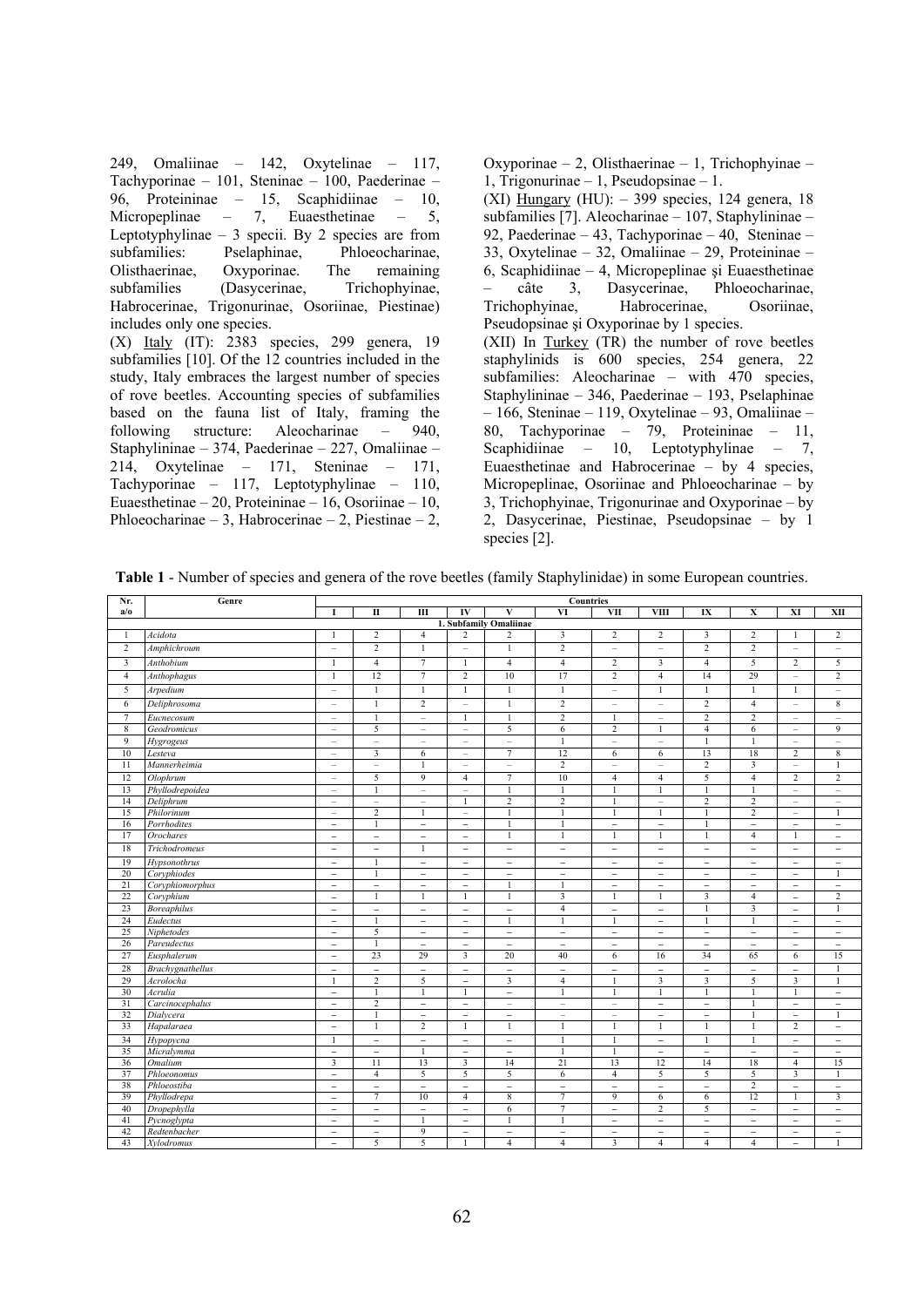| 44         | Xylostiba                                  | $\overline{a}$                                       | $\overline{2}$                                       | $\mathbf{1}$                                        | $\overline{\phantom{0}}$                             | $\overline{c}$                                       | $\sqrt{2}$                                           | $\sqrt{2}$                                           | $\overline{2}$                                       | $\,2$                                                | $\boldsymbol{2}$                                     | $\qquad \qquad -$                                    | -                                                    |
|------------|--------------------------------------------|------------------------------------------------------|------------------------------------------------------|-----------------------------------------------------|------------------------------------------------------|------------------------------------------------------|------------------------------------------------------|------------------------------------------------------|------------------------------------------------------|------------------------------------------------------|------------------------------------------------------|------------------------------------------------------|------------------------------------------------------|
| 45         | Hadrognathus                               | $\overline{\phantom{0}}$                             | $\overline{a}$                                       | $\overline{\phantom{a}}$                            | $\overline{\phantom{0}}$                             | $\overline{\phantom{a}}$                             | $\overline{a}$                                       | $\mathbf{1}$                                         | $\qquad \qquad -$                                    | 1                                                    | 1                                                    | $\overline{a}$                                       | $\overline{a}$                                       |
| 46         | Paraphloeostiba                            | $\overline{\phantom{0}}$                             | $\overline{\phantom{0}}$                             |                                                     | $\overline{a}$                                       | $\overline{\phantom{a}}$                             | $\mathbf{1}$                                         | $\overline{\phantom{0}}$                             | $\overline{\phantom{a}}$                             | $\mathbf{1}$                                         | 1                                                    | $\overline{\phantom{0}}$                             | $\overline{\phantom{a}}$                             |
| 47         | Arrhenopeplus                              | $\overline{\phantom{a}}$                             | $\overline{\phantom{a}}$                             | 1                                                   |                                                      | 2. Subfamily Micropeplinae                           |                                                      | $\mathbf{1}$                                         | $\overline{\phantom{a}}$                             |                                                      |                                                      | $\overline{\phantom{a}}$                             | 1                                                    |
| 48         | Micropeplus                                | -                                                    | 6                                                    | 10                                                  | $\overline{a}$<br>$\overline{c}$                     | 6                                                    | $\overline{\phantom{0}}$<br>9                        | $\overline{4}$                                       | $\qquad \qquad -$                                    | $\overline{\phantom{a}}$<br>7                        | $\overline{\phantom{0}}$<br>$\overline{\phantom{0}}$ | 3                                                    | 2                                                    |
| 49         | Pseudokalissus                             | $\overline{\phantom{0}}$                             | $\overline{\phantom{a}}$                             | $\mathbf{1}$                                        | $\overline{a}$                                       | $\overline{a}$                                       | $\overline{\phantom{a}}$                             | $\overline{\phantom{a}}$                             | $\overline{\phantom{a}}$                             | $\overline{\phantom{a}}$                             | $\overline{\phantom{0}}$                             | $\overline{\phantom{a}}$                             | $\overline{\phantom{a}}$                             |
|            |                                            |                                                      |                                                      |                                                     |                                                      | 3. Subfamily Dasycerinae                             |                                                      |                                                      |                                                      |                                                      |                                                      |                                                      |                                                      |
| 50         | Dasycerus                                  | $\overline{\phantom{a}}$                             | $\equiv$                                             | 3                                                   | $\overline{\phantom{a}}$                             |                                                      | $\overline{c}$                                       | $\overline{\phantom{a}}$                             | $\overline{\phantom{a}}$                             | $\mathbf{1}$                                         | $\overline{\phantom{0}}$                             | $\mathbf{1}$                                         | 1                                                    |
|            |                                            |                                                      |                                                      |                                                     |                                                      | 4. Subfamily Pselaphinae                             |                                                      |                                                      |                                                      |                                                      |                                                      |                                                      |                                                      |
| 51         | Octomicrus                                 | $\overline{\phantom{0}}$                             | $\overline{\phantom{m}}$                             | $\overline{\phantom{a}}$                            | $\overline{a}$                                       |                                                      | 1                                                    | $\overline{a}$                                       | $\overline{\phantom{0}}$                             | $\overline{\phantom{0}}$                             | $\overline{\phantom{0}}$                             | $\overline{\phantom{a}}$                             | $\overline{a}$                                       |
| 52<br>53   | Seracamaurops                              | $\overline{\phantom{0}}$                             | $\overline{\phantom{0}}$                             | $\mathbf{1}$                                        | $\bar{ }$                                            | $\overline{\phantom{0}}$                             | $\qquad \qquad -$                                    | $\overline{\phantom{0}}$                             | $\overline{\phantom{a}}$                             | $\overline{a}$                                       | $\overline{\phantom{a}}$                             | $\overline{\phantom{a}}$                             | $\qquad \qquad -$                                    |
| 54         | <b>Basitrodes</b><br><b>Batriscenellus</b> | $\overline{\phantom{0}}$<br>$\overline{\phantom{0}}$ | $\overline{\phantom{a}}$<br>$\overline{\phantom{a}}$ | $\overline{c}$<br>3                                 | $\overline{\phantom{a}}$<br>$\overline{\phantom{0}}$ | $\overline{\phantom{a}}$<br>$\overline{\phantom{a}}$ | $\overline{\phantom{a}}$<br>$\overline{\phantom{0}}$ | $\overline{\phantom{a}}$<br>$\overline{\phantom{0}}$ | $\overline{\phantom{a}}$<br>$\overline{\phantom{a}}$ | $\overline{\phantom{a}}$<br>$\overline{\phantom{a}}$ | $\overline{\phantom{a}}$<br>$\overline{\phantom{a}}$ | $\overline{\phantom{a}}$<br>$\overline{\phantom{a}}$ | $\overline{\phantom{a}}$<br>$\qquad \qquad -$        |
| 55         | <b>Batrisodes</b>                          | $\overline{\phantom{0}}$                             | 6                                                    | 15                                                  | $\overline{c}$                                       | 5                                                    | $\overline{\phantom{0}}$                             | 3                                                    | $\overline{\phantom{a}}$                             | $\overline{\phantom{a}}$                             | $\overline{\phantom{a}}$                             | $\overline{\phantom{a}}$                             | $\overline{4}$                                       |
| 56         | <b>Batrisus</b>                            | $\overline{a}$                                       | $\overline{2}$                                       | $\mathbf{1}$                                        | -                                                    | $\mathbf{1}$                                         | $\qquad \qquad -$                                    | $\overline{a}$                                       | $\overline{\phantom{a}}$                             | $\overline{\phantom{0}}$                             | $\overline{\phantom{0}}$                             | $\overline{\phantom{a}}$                             | $\mathbf{1}$                                         |
| 57         | Bergrothia                                 | $\overline{\phantom{0}}$                             | $\overline{\phantom{0}}$                             | $\overline{\phantom{0}}$                            | $\overline{\phantom{0}}$                             | $\overline{\phantom{0}}$                             | $\overline{\phantom{0}}$                             | $\overline{\phantom{0}}$                             | $\overline{\phantom{a}}$                             | $\overline{\phantom{0}}$                             | $\overline{a}$                                       | $\overline{\phantom{0}}$                             | $\overline{c}$                                       |
| 58         | Brachygluta                                | $\overline{\phantom{0}}$                             | $\overline{9}$                                       | 11                                                  | $\mathbf{1}$                                         | 7                                                    | 17                                                   | 7                                                    | $\overline{\phantom{0}}$                             | $\mathbf{1}$                                         | $\overline{a}$                                       | $\overline{\phantom{0}}$                             | 21                                                   |
| 59         | Fagniezia                                  | $\overline{\phantom{0}}$                             | $\overline{\phantom{0}}$                             | $\mathbf{1}$                                        | $\overline{\phantom{0}}$                             | $\mathbf{1}$                                         | $\overline{\phantom{a}}$                             | $\mathbf{1}$                                         | $\overline{\phantom{a}}$                             | $\overline{\phantom{a}}$                             | $\overline{\phantom{0}}$                             | $\qquad \qquad -$                                    | $\qquad \qquad -$                                    |
| 60         | Reichenbachia                              | $\overline{a}$                                       | $\mathbf{1}$                                         | 3                                                   | $\mathbf{1}$                                         | 1                                                    | $\sqrt{2}$                                           | $\mathbf{1}$                                         | $\overline{\phantom{a}}$                             | $\overline{a}$                                       | -                                                    | $\overline{a}$                                       | $\mathbf{1}$                                         |
| 61<br>62   | Rybaxis<br>Tremissus                       | $\overline{\phantom{0}}$<br>$\overline{\phantom{0}}$ | $\overline{\phantom{a}}$<br>$\overline{a}$           | $\overline{4}$<br>$\overline{\phantom{0}}$          | $\mathbf{1}$<br>$\overline{\phantom{0}}$             | $\overline{c}$<br>$\overline{\phantom{a}}$           | $\mathbf{1}$<br>$\overline{\phantom{a}}$             | $\mathbf{1}$<br>$\overline{\phantom{0}}$             | $\overline{\phantom{0}}$<br>$\overline{\phantom{0}}$ | $\qquad \qquad -$<br>$\overline{\phantom{a}}$        | $\overline{\phantom{0}}$<br>$\overline{\phantom{0}}$ | $\overline{\phantom{a}}$<br>$\overline{\phantom{0}}$ | 3<br>$\mathbf{1}$                                    |
| 63         | Tribatus                                   | -                                                    | $\overline{\phantom{a}}$                             | $\qquad \qquad -$                                   | $\overline{\phantom{0}}$                             | $\overline{\phantom{a}}$                             | $\overline{\phantom{a}}$                             | $\qquad \qquad -$                                    | $\qquad \qquad -$                                    | $\overline{\phantom{a}}$                             | $\qquad \qquad -$                                    | $\overline{\phantom{a}}$                             | 1                                                    |
| 64         | Trissemus                                  | $\overline{\phantom{0}}$                             | -1                                                   | 6                                                   | $\overline{\phantom{a}}$                             | $\mathbf{1}$                                         | $\mathbf{1}$                                         | $\overline{\phantom{0}}$                             | $\overline{\phantom{a}}$                             | $\overline{\phantom{a}}$                             | $\overline{\phantom{0}}$                             | $\overline{\phantom{0}}$                             | 5                                                    |
| 65         | <b>Bryaxis</b>                             | -                                                    | 20                                                   | 32                                                  | 5                                                    | 15                                                   | $\qquad \qquad -$                                    | 3                                                    | $\qquad \qquad -$                                    | $\qquad \qquad -$                                    | $\overline{\phantom{0}}$                             | $\qquad \qquad -$                                    | 36                                                   |
| 66         | <b>Bythinus</b>                            | $\overline{\phantom{a}}$                             | $\tau$                                               | 3                                                   | 1                                                    | 5                                                    | $\overline{\phantom{a}}$                             | $\overline{c}$                                       | $\overline{\phantom{a}}$                             | $\overline{\phantom{a}}$                             | $\overline{\phantom{0}}$                             | $\overline{\phantom{a}}$                             | 5                                                    |
| 67         | Tychobythinus                              | $\overline{\phantom{0}}$                             | $\qquad \qquad -$                                    | $\overline{c}$                                      | $\overline{\phantom{0}}$                             | $\qquad \qquad -$                                    | $\overline{\phantom{0}}$                             | 1                                                    | $\qquad \qquad -$                                    | $\qquad \qquad -$                                    | $\overline{\phantom{0}}$                             | $\overline{\phantom{a}}$                             | 1                                                    |
| 68<br>69   | Paratychus                                 | $\overline{\phantom{0}}$                             | $\overline{\phantom{a}}$<br>$\overline{4}$           | $\overline{\phantom{a}}$<br>$\overline{\mathbf{3}}$ | $\overline{\phantom{a}}$<br>$\mathbf{1}$             | $\overline{\phantom{a}}$<br>$\overline{\mathbf{3}}$  | $\overline{\phantom{0}}$<br>$\overline{\mathbf{3}}$  | $\qquad \qquad -$<br>$\overline{2}$                  | $\overline{\phantom{a}}$                             | $\overline{\phantom{a}}$                             | $\overline{\phantom{a}}$                             | $\overline{\phantom{a}}$                             | 1<br>9                                               |
| 70         | Claviger<br>Heyden                         | $\overline{\phantom{0}}$<br>$\overline{\phantom{0}}$ | $\overline{\phantom{a}}$                             | 1                                                   | $\overline{\phantom{0}}$                             | $\overline{\phantom{a}}$                             | $\overline{\phantom{a}}$                             | $\overline{\phantom{a}}$                             | $\overline{\phantom{a}}$<br>$\overline{\phantom{a}}$ | $\overline{\phantom{a}}$<br>$\overline{\phantom{a}}$ | $\overline{\phantom{a}}$<br>$\overline{\phantom{a}}$ | $\overline{\phantom{a}}$<br>$\overline{\phantom{a}}$ | $\overline{\phantom{a}}$                             |
| 71         | Ctenisodes                                 | $\overline{a}$                                       | $\overline{\phantom{0}}$                             | $\mathbf{1}$                                        | $\overline{a}$                                       | $\overline{\phantom{0}}$                             | $\overline{\phantom{0}}$                             | $\overline{a}$                                       | $\overline{\phantom{0}}$                             | $\overline{\phantom{0}}$                             | $\overline{\phantom{0}}$                             | $\overline{\phantom{0}}$                             | $\overline{a}$                                       |
| 72         | Ctenistes                                  | $\overline{\phantom{0}}$                             | $\mathbf{1}$                                         | 1                                                   | $\overline{\phantom{0}}$                             | $\mathbf{1}$                                         | $\mathbf{1}$                                         | $\overline{\phantom{a}}$                             | $\overline{\phantom{a}}$                             | $\mathbf{1}$                                         | $\overline{\phantom{0}}$                             | $\overline{\phantom{a}}$                             | $\mathbf{1}$                                         |
| 73         | Enoptostomus                               | $\overline{a}$                                       | $\overline{\phantom{0}}$                             | $\mathbf{1}$                                        | $\overline{\phantom{0}}$                             | $\overline{\phantom{0}}$                             | $\overline{\phantom{0}}$                             | $\overline{\phantom{0}}$                             | $\overline{\phantom{0}}$                             | $\overline{\phantom{0}}$                             | $\overline{\phantom{0}}$                             | $\overline{a}$                                       |                                                      |
| 74         | Sognorus                                   | $\overline{\phantom{0}}$                             | $\qquad \qquad -$                                    | $\qquad \qquad -$                                   | $\overline{\phantom{0}}$                             | $\qquad \qquad -$                                    | $\overline{\phantom{a}}$                             | $\qquad \qquad -$                                    | $\qquad \qquad -$                                    | $\qquad \qquad -$                                    | $\overline{\phantom{0}}$                             | $\qquad \qquad -$                                    | 1                                                    |
| 75         | Euplectus                                  | $\overline{a}$                                       | 14                                                   | 22                                                  | $\mathfrak{Z}$                                       | 15                                                   | 24                                                   | 15                                                   | $\overline{\phantom{0}}$                             | $\overline{\phantom{0}}$                             | $\overline{a}$                                       | $\overline{a}$                                       | $\,$ 8 $\,$                                          |
| 76         | Pseudoplectus                              | $\overline{\phantom{0}}$                             | $\qquad \qquad -$                                    | $\overline{\phantom{a}}$                            | $\overline{\phantom{0}}$                             | $\overline{\phantom{0}}$                             | $\mathbf{1}$                                         | $\overline{a}$                                       | $\qquad \qquad -$                                    | $\overline{\phantom{a}}$                             | $\qquad \qquad -$                                    | $\qquad \qquad -$                                    | $\mathbf{1}$<br>$\mathbf{1}$                         |
| 77<br>78   | Protamaurops<br>Forinus                    | $\overline{\phantom{0}}$<br>$\qquad \qquad -$        | $\overline{\phantom{0}}$<br>$\overline{\phantom{a}}$ | $\overline{\phantom{0}}$<br>$\overline{c}$          | $\overline{\phantom{0}}$<br>$\overline{\phantom{0}}$ | $\overline{\phantom{0}}$<br>$\qquad \qquad -$        | $\qquad \qquad -$<br>$\bar{\phantom{a}}$             | $\overline{\phantom{0}}$<br>$\overline{\phantom{a}}$ | $\overline{\phantom{0}}$<br>$\overline{\phantom{a}}$ | $\overline{\phantom{a}}$<br>$\qquad \qquad -$        | $\overline{\phantom{0}}$<br>$\overline{\phantom{0}}$ | $\overline{\phantom{m}}$<br>$\overline{\phantom{a}}$ | $\qquad \qquad -$                                    |
| 79         | Labroplectus                               | $\overline{\phantom{0}}$                             | $\overline{\phantom{0}}$                             | $\overline{c}$                                      | $\overline{\phantom{0}}$                             | $\overline{\phantom{0}}$                             | $\overline{\phantom{0}}$                             | $\overline{\phantom{0}}$                             | $\overline{\phantom{0}}$                             | $\overline{\phantom{0}}$                             | $\overline{a}$                                       | $\overline{\phantom{0}}$                             | $\overline{\phantom{a}}$                             |
| 80         | Leptoplectus                               | $\qquad \qquad -$                                    | $\qquad \qquad -$                                    | 7                                                   | $\overline{\phantom{0}}$                             | $\mathbf{1}$                                         | $\overline{\phantom{a}}$                             | $\overline{\phantom{0}}$                             | $\qquad \qquad -$                                    | $\qquad \qquad -$                                    | $\qquad \qquad -$                                    | $\qquad \qquad -$                                    | $\qquad \qquad -$                                    |
| 81         | Plectophloeus                              | $\overline{a}$                                       | 5                                                    | 6                                                   | $\mathbf{1}$                                         | 9                                                    | $\qquad \qquad -$                                    | $\overline{2}$                                       | $\qquad \qquad -$                                    | $\overline{\phantom{0}}$                             | $\overline{\phantom{0}}$                             | $\overline{\phantom{a}}$                             | $\overline{4}$                                       |
| 82         | Scotoplectus                               | $\qquad \qquad -$                                    | $\overline{\phantom{a}}$                             | $\overline{\phantom{a}}$                            | -                                                    | $\overline{\phantom{0}}$                             | $\overline{\phantom{a}}$                             | $\overline{\phantom{a}}$                             | $\qquad \qquad -$                                    | $\overline{\phantom{a}}$                             | $\overline{\phantom{0}}$                             | $\overline{\phantom{a}}$                             | $\mathbf{1}$                                         |
| 83         | Ramussia                                   | $\overline{a}$                                       | $\overline{a}$                                       | $\mathbf{1}$                                        | $\overline{a}$                                       | $\overline{\phantom{a}}$                             | $\qquad \qquad -$                                    | $\overline{a}$                                       | $\overline{\phantom{0}}$                             | $\overline{\phantom{0}}$                             | $\overline{\phantom{0}}$                             | $\overline{a}$                                       | L,                                                   |
| 84         | Tiliactus                                  | $\overline{\phantom{0}}$                             | $\overline{\phantom{a}}$                             | $\mathbf{1}$                                        | $\overline{\phantom{0}}$                             | $\qquad \qquad -$                                    | $\overline{\phantom{a}}$                             | $\qquad \qquad -$                                    | $\qquad \qquad -$                                    | $\overline{\phantom{a}}$                             | $\qquad \qquad -$                                    | $\overline{\phantom{a}}$                             | $\overline{\phantom{a}}$                             |
| 85<br>86   | Afropselaphus<br>Pselaphaulax              | $\overline{\phantom{0}}$<br>$\overline{\phantom{0}}$ | $\overline{\phantom{a}}$<br>1                        | $\overline{4}$<br>$\,2$                             | $\overline{\phantom{0}}$<br>$\mathbf{1}$             | $\overline{\phantom{0}}$<br>$\mathbf{1}$             | $\qquad \qquad -$<br>$\mathbf{1}$                    | $\overline{a}$<br>$\mathbf{1}$                       | $\overline{\phantom{0}}$<br>$\overline{\phantom{a}}$ | $\qquad \qquad -$<br>$\qquad \qquad -$               | $\overline{a}$<br>$\qquad \qquad -$                  | $\overline{a}$                                       | $\overline{a}$                                       |
| 87         | Pselaphus                                  | $\overline{\phantom{0}}$                             | $\overline{c}$                                       | 5                                                   | $\mathbf{1}$                                         | $\mathbf{1}$                                         | $\overline{c}$                                       | $\mathbf{1}$                                         | $\overline{\phantom{0}}$                             | $\overline{\phantom{0}}$                             | $\overline{a}$                                       | $\overline{\phantom{a}}$<br>$\overline{\phantom{0}}$ | $\overline{\phantom{a}}$<br>3                        |
| 88         | Tyraphus                                   | $\overline{\phantom{0}}$                             | $\overline{\phantom{a}}$                             | $\mathbf{1}$                                        | $\overline{\phantom{0}}$                             | $\overline{\phantom{a}}$                             | $\overline{\phantom{a}}$                             | $\qquad \qquad -$                                    | $\overline{\phantom{a}}$                             | $\qquad \qquad -$                                    | $\overline{\phantom{0}}$                             | $\qquad \qquad -$                                    | $\overline{\phantom{a}}$                             |
| 89         | Pygoxyon                                   | $\overline{\phantom{0}}$                             | $\overline{\phantom{a}}$                             | $\mathbf{1}$                                        | $\overline{\phantom{0}}$                             | $\overline{\phantom{a}}$                             | $\qquad \qquad -$                                    | $\overline{\phantom{0}}$                             | $\overline{\phantom{0}}$                             | $\overline{\phantom{0}}$                             | $\overline{\phantom{0}}$                             | $\overline{\phantom{m}}$                             | $\overline{\phantom{0}}$                             |
| 90         | Bibloporus                                 | -                                                    | 3                                                    | $\tau$                                              | 1                                                    | $\overline{4}$                                       | $\overline{4}$                                       | $\sqrt{2}$                                           | $\qquad \qquad -$                                    | $\overline{a}$                                       | $\overline{\phantom{0}}$                             | $\qquad \qquad -$                                    | $\mathbf{1}$                                         |
| 91         | Kuriporus                                  | $\overline{\phantom{0}}$                             | $\overline{\phantom{m}}$                             | 1                                                   | $\overline{\phantom{0}}$                             | $\overline{\phantom{a}}$                             | $\overline{\phantom{a}}$                             | $\overline{\phantom{0}}$                             | $\overline{\phantom{0}}$                             | $\overline{\phantom{0}}$                             | $\overline{\phantom{0}}$                             | $\overline{\phantom{m}}$                             | $\overline{\phantom{0}}$                             |
| 92<br>93   | Piptoncus<br><b>Bibloplectus</b>           | $\overline{\phantom{0}}$                             | $\overline{\phantom{a}}$<br>3                        | 3<br>$\overline{4}$                                 | $\overline{\phantom{0}}$                             | $\overline{\phantom{a}}$<br>8                        | $\overline{\phantom{0}}$<br>9                        | $\overline{\phantom{0}}$<br>6                        | $\overline{a}$                                       | $\qquad \qquad -$                                    | $\overline{\phantom{0}}$                             | $\overline{\phantom{a}}$                             | $\overline{\phantom{0}}$<br>13                       |
| 94         | $\overline{N}$ amunia                      | $\overline{\phantom{0}}$<br>$\overline{\phantom{0}}$ | $\overline{a}$                                       | $\overline{\phantom{0}}$                            | 1<br>$\overline{\phantom{0}}$                        | $\overline{\phantom{0}}$                             | $\qquad \qquad -$                                    | $\overline{a}$                                       | $\overline{\phantom{a}}$<br>$\overline{\phantom{0}}$ | $\overline{\phantom{a}}$<br>$\qquad \qquad -$        | $\overline{\phantom{a}}$<br>$\overline{\phantom{0}}$ | $\overline{\phantom{a}}$<br>$\overline{\phantom{a}}$ | $\overline{2}$                                       |
| 95         | Panaphantus                                | $\overline{\phantom{0}}$                             | $\overline{\phantom{0}}$                             | $\mathbf{1}$                                        | $\overline{\phantom{0}}$                             | $\bar{\phantom{0}}$                                  | $\overline{\phantom{0}}$                             | $\overline{\phantom{0}}$                             | $\overline{\phantom{a}}$                             | $\overline{\phantom{a}}$                             | $\overline{\phantom{0}}$                             | $\overline{\phantom{a}}$                             | 1                                                    |
| 96         | Amauronyx                                  | $\overline{\phantom{0}}$                             | $\mathbf{1}$                                         | $\mathbf{1}$                                        | $\overline{a}$                                       | $\mathbf{1}$                                         | $\overline{\phantom{0}}$                             | $\mathbf{1}$                                         | $\overline{\phantom{0}}$                             | $\overline{\phantom{0}}$                             | $\overline{a}$                                       | $\overline{\phantom{0}}$                             | $\overline{\phantom{a}}$                             |
| 97         | Trichonyx                                  | $\overline{\phantom{0}}$                             | $\mathbf{1}$                                         | 1                                                   | 1                                                    | 1                                                    | $\overline{\phantom{0}}$                             | 1                                                    | $\overline{\phantom{a}}$                             | $\overline{\phantom{a}}$                             | $\overline{\phantom{0}}$                             | $\overline{\phantom{a}}$                             | $\overline{\phantom{a}}$                             |
| 98         | Saulcyella                                 | $\overline{\phantom{0}}$                             |                                                      | 1                                                   | $\overline{a}$                                       |                                                      | $\qquad \qquad -$                                    | $\overline{a}$                                       | $\overline{\phantom{a}}$                             | $\overline{\phantom{0}}$                             | $\overline{a}$                                       | $\overline{a}$                                       | $\qquad \qquad -$                                    |
| 99         | Trimium                                    | $\qquad \qquad -$                                    | 5                                                    | 3                                                   | 1                                                    | 3                                                    | $\overline{\phantom{a}}$                             | $\mathbf{1}$                                         | $\qquad \qquad -$                                    | $\qquad \qquad -$                                    | -                                                    | $\overline{\phantom{0}}$                             | $\boldsymbol{2}$                                     |
| 100<br>101 | Zibus                                      | $\overline{a}$<br>-                                  | $\overline{a}$                                       | $\boldsymbol{0}$                                    | $\overline{a}$                                       | $\overline{\phantom{0}}$                             | $\overline{\phantom{0}}$<br>$\overline{\phantom{0}}$ | $\overline{a}$<br>-                                  | $\overline{a}$<br>-                                  | $\overline{a}$<br>$\overline{\phantom{0}}$           | $\overline{\phantom{0}}$                             | $\overline{a}$<br>-                                  | 1                                                    |
| 102        | Delenda<br>Tainochus                       | $\overline{\phantom{0}}$                             | $\overline{\phantom{a}}$                             | $\mathbf{0}$<br>$\mathbf{1}$                        | $\overline{a}$<br>$\overline{\phantom{a}}$           | -<br>$\overline{\phantom{a}}$                        | $\overline{\phantom{0}}$                             | $\overline{a}$                                       | $\overline{a}$                                       | $\overline{\phantom{a}}$                             | -<br>$\overline{a}$                                  | $\overline{a}$                                       | $\overline{a}$                                       |
| 103        | Tychus                                     | -                                                    | $\overline{4}$                                       | 14                                                  | $\overline{\phantom{a}}$                             | 2                                                    | 5                                                    | 2                                                    | $-$                                                  | $\overline{\phantom{a}}$                             | $\overline{\phantom{a}}$                             | $\overline{\phantom{a}}$                             | 26                                                   |
| 104        | Chennium                                   | $\overline{\phantom{0}}$                             | $\overline{\phantom{0}}$                             | $\overline{\phantom{a}}$                            | $\overline{\phantom{a}}$                             | $\overline{\phantom{0}}$                             | $\overline{\phantom{0}}$                             | $\overline{\phantom{0}}$                             | $\overline{\phantom{a}}$                             | $\bar{\phantom{0}}$                                  | $\overline{\phantom{0}}$                             | $\overline{\phantom{a}}$                             | 1                                                    |
| 105        | Centropthalmus                             | $\overline{\phantom{0}}$                             | $\qquad \qquad -$                                    | $\mathbf{1}$                                        | $\overline{\phantom{0}}$                             | $\qquad \qquad -$                                    | $\overline{\phantom{a}}$                             | $\overline{\phantom{a}}$                             | $\overline{\phantom{0}}$                             | $\overline{\phantom{a}}$                             | $\overline{\phantom{0}}$                             | $\qquad \qquad -$                                    | $\overline{\phantom{a}}$                             |
| 106        | Ctenisomorphus                             | $\overline{\phantom{0}}$                             | $\overline{\phantom{0}}$                             | $\overline{\phantom{a}}$                            | $\overline{\phantom{0}}$                             | $\overline{\phantom{a}}$                             | $\overline{\phantom{a}}$                             | $\overline{\phantom{0}}$                             | $\overline{\phantom{a}}$                             | $\overline{\phantom{0}}$                             | $\overline{\phantom{0}}$                             | $\overline{\phantom{a}}$                             | 1                                                    |
| 107<br>108 | Lasinus                                    | $\overline{\phantom{0}}$<br>$\overline{\phantom{0}}$ | $\overline{\phantom{a}}$                             | $\mathbf{1}$<br>$\mathbf{1}$                        | $\overline{\phantom{0}}$<br>$\overline{\phantom{a}}$ | $\qquad \qquad -$<br>$\overline{\phantom{a}}$        | $\overline{\phantom{a}}$<br>$\overline{\phantom{a}}$ | $\overline{\phantom{a}}$<br>$\overline{\phantom{a}}$ | $\overline{\phantom{0}}$<br>$\overline{\phantom{a}}$ | $\overline{\phantom{a}}$<br>$\bar{\phantom{0}}$      | $\overline{\phantom{0}}$<br>$\overline{\phantom{a}}$ | $\overline{\phantom{a}}$<br>$\overline{\phantom{a}}$ | $\overline{\phantom{a}}$<br>$\overline{\phantom{a}}$ |
| 109        | Tyrodes<br>Tyrus                           | $\overline{\phantom{0}}$                             | $\overline{\phantom{0}}$<br>1                        | 1                                                   | 1                                                    | $\mathbf{1}$                                         | 1                                                    | $\overline{\phantom{a}}$                             | $\overline{\phantom{a}}$                             | $\overline{\phantom{a}}$                             | $\overline{\phantom{a}}$                             | $\overline{\phantom{a}}$                             | $\mathbf{1}$                                         |
| 110        | Mayetia                                    | $\overline{\phantom{0}}$                             | 1                                                    | $\overline{\phantom{a}}$                            | $\overline{\phantom{0}}$                             | $\overline{\phantom{a}}$                             | $\overline{\phantom{a}}$                             | $\overline{\phantom{a}}$                             | $\overline{\phantom{a}}$                             | $\overline{\phantom{a}}$                             | $\overline{\phantom{a}}$                             | $\overline{\phantom{a}}$                             | $\overline{\phantom{a}}$                             |
| 111        | Pselaphogenius                             | $\overline{a}$                                       | $\mathbf{1}$                                         | $\overline{\phantom{0}}$                            | $\overline{a}$                                       | $\overline{\phantom{0}}$                             | $\overline{\phantom{0}}$                             | $\overline{\phantom{0}}$                             | $\overline{\phantom{0}}$                             | $\overline{\phantom{0}}$                             | $\overline{\phantom{0}}$                             | $\overline{\phantom{0}}$                             | $\mathbf{1}$                                         |
| 112        | Chennium                                   | $\overline{\phantom{0}}$                             | 1                                                    | $\overline{\phantom{a}}$                            | $\overline{\phantom{a}}$                             | $\mathbf{1}$                                         | $\overline{c}$                                       | $\overline{\phantom{a}}$                             | $\overline{\phantom{0}}$                             | $\overline{\phantom{a}}$                             | $\overline{\phantom{0}}$                             | $\overline{\phantom{a}}$                             | $\overline{\phantom{a}}$                             |
| 113        | Centrotoma                                 | $\overline{a}$                                       | $\overline{a}$                                       | $\overline{\phantom{0}}$                            | $\overline{\phantom{0}}$                             |                                                      | $\mathbf{1}$                                         | $\overline{\phantom{0}}$                             | $\overline{\phantom{0}}$                             | $\overline{\phantom{a}}$                             | $\overline{\phantom{0}}$                             | $\overline{\phantom{0}}$                             | $\overline{\phantom{0}}$                             |
| 114        | Decumarrelus                               | $\overline{\phantom{0}}$                             | $\mathbf{1}$                                         | $\overline{\phantom{a}}$                            | $\overline{\phantom{0}}$                             | $\overline{\phantom{a}}$                             | $\overline{\phantom{a}}$                             | $\qquad \qquad -$                                    | $\overline{\phantom{a}}$                             | $\overline{\phantom{a}}$                             | $\overline{\phantom{a}}$                             | $\qquad \qquad -$                                    | $\qquad \qquad -$                                    |
| 115        | Faronus                                    | $\overline{a}$                                       | $\sqrt{2}$                                           | $\overline{\phantom{0}}$                            | $\overline{a}$                                       | $\overline{a}$                                       | $\overline{\phantom{a}}$                             | $\overline{\phantom{0}}$                             | $\overline{\phantom{a}}$                             | $\overline{\phantom{0}}$                             | $\overline{a}$                                       | $\overline{\phantom{0}}$                             | 3                                                    |
| 116        | Charhyphus                                 | $\overline{\phantom{0}}$                             | $\overline{\phantom{0}}$                             |                                                     |                                                      | 5. Subfamily Phloeocharinae                          | $\overline{\phantom{a}}$                             | $\overline{\phantom{0}}$                             | $\overline{\phantom{a}}$                             | $\overline{a}$                                       | $\overline{\phantom{0}}$                             | $\overline{\phantom{0}}$                             | $\overline{a}$                                       |
| 117        | Phloeocharis                               | $\overline{a}$                                       | 1                                                    | 1                                                   | 1                                                    | 1                                                    | $\mathbf{1}$                                         | 1                                                    | 1                                                    | 2                                                    | 3                                                    | 1                                                    | 3                                                    |
|            |                                            |                                                      |                                                      |                                                     |                                                      | 6. Subfamily Olisthaerinae                           |                                                      |                                                      |                                                      |                                                      |                                                      |                                                      |                                                      |
| 118        | Olisthaerus                                | $\overline{\phantom{a}}$                             | 1                                                    | 2                                                   | 1                                                    | -1                                                   | $\overline{c}$                                       | $\overline{\phantom{0}}$                             | $\overline{\phantom{a}}$                             | $\overline{c}$                                       | $\mathbf{1}$                                         | $\overline{\phantom{a}}$                             | $\overline{\phantom{0}}$                             |
|            |                                            |                                                      |                                                      |                                                     |                                                      | 7. Subfamily Trichophyinae                           |                                                      |                                                      |                                                      |                                                      |                                                      |                                                      |                                                      |
| 119        | Trichophya                                 | $\overline{\phantom{a}}$                             | $\overline{1}$                                       | 1                                                   | $\overline{\phantom{a}}$                             |                                                      | 1                                                    | 1                                                    | -1                                                   | 1                                                    | 1                                                    | 1                                                    | 2                                                    |
|            |                                            |                                                      |                                                      |                                                     |                                                      | 8. Subfamily Proteininae                             |                                                      |                                                      |                                                      |                                                      |                                                      |                                                      |                                                      |
| 120        | Megarthrus                                 | 1                                                    | $\overline{4}$                                       | 6                                                   | 4                                                    | 6                                                    | $\tau$                                               | 5                                                    | $\overline{4}$                                       | $\tau$                                               | $\tau$                                               | 1                                                    | 2                                                    |
| 121<br>122 | Metopsia                                   | $\overline{\phantom{0}}$<br>$\overline{\phantom{0}}$ | $\mathbf{1}$<br>6                                    | $\sqrt{2}$<br>5                                     | $\overline{\phantom{0}}$<br>$\overline{c}$           | 6                                                    | $\sqrt{2}$<br>7                                      | $\mathbf{1}$<br>5                                    | $\mathbf{1}$<br>$\overline{4}$                       | $\sqrt{2}$<br>6                                      | $\boldsymbol{2}$<br>7                                | 1<br>$\overline{4}$                                  | $\boldsymbol{2}$<br>7                                |
|            | Proteinus                                  |                                                      |                                                      |                                                     |                                                      |                                                      |                                                      |                                                      |                                                      |                                                      |                                                      |                                                      |                                                      |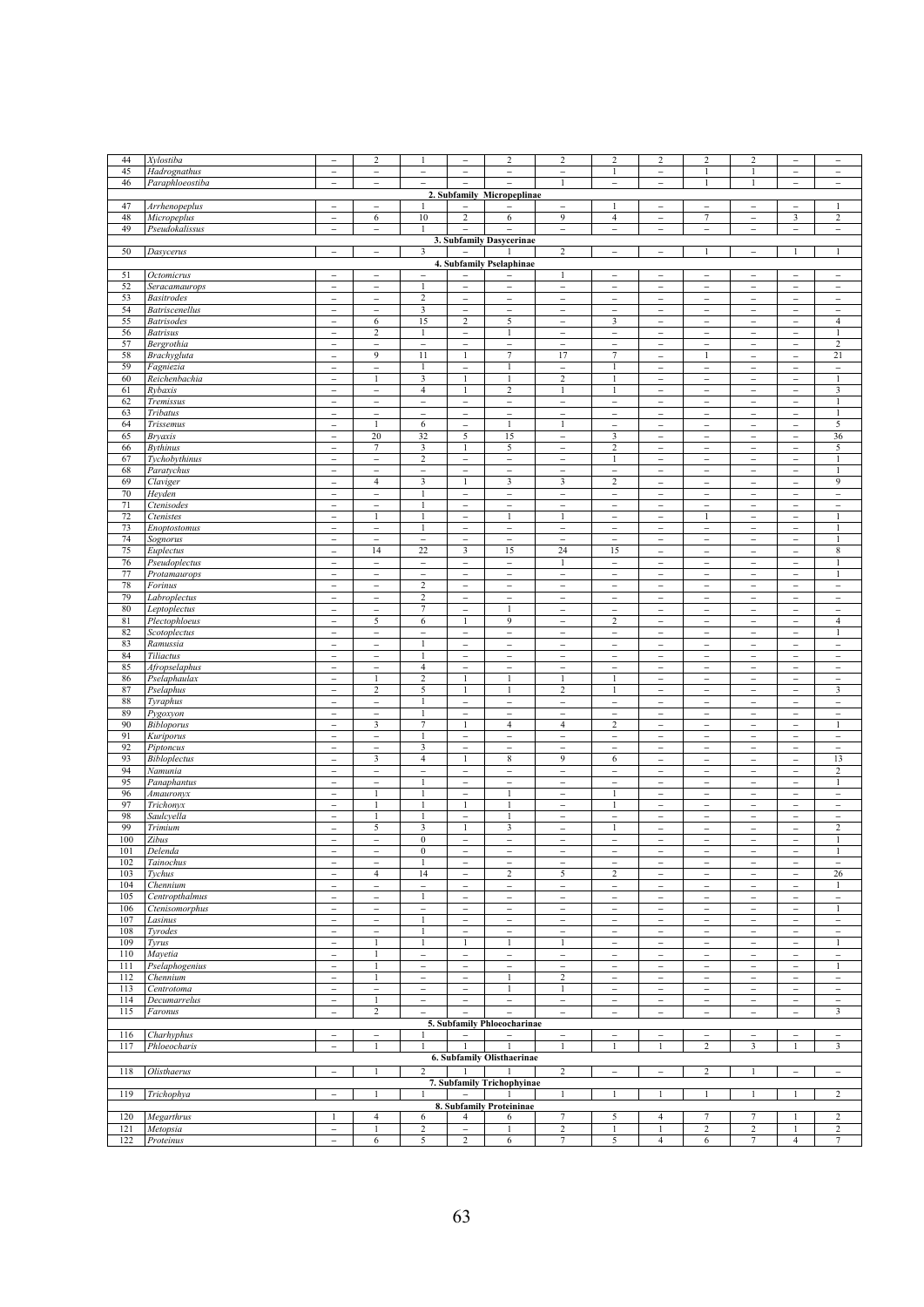|     | 9. Subfamily Tachyporinae          |                               |                          |                          |                                   |                            |                          |                                     |                          |                          |                          |                                          |                          |
|-----|------------------------------------|-------------------------------|--------------------------|--------------------------|-----------------------------------|----------------------------|--------------------------|-------------------------------------|--------------------------|--------------------------|--------------------------|------------------------------------------|--------------------------|
| 123 | Derops                             | $\overline{a}$                | $\overline{a}$           | 3                        | $\overline{\phantom{a}}$          |                            | $\overline{\phantom{a}}$ | $\overline{\phantom{a}}$            | $\overline{a}$           | $\overline{a}$           | $\overline{\phantom{0}}$ | $\overline{\phantom{a}}$                 | $\overline{a}$           |
| 124 | <b>Bolitobius</b>                  | $\overline{a}$                | $\sqrt{2}$               | $\overline{4}$           | $\sqrt{2}$                        | $\boldsymbol{2}$           | $\overline{2}$           | $\sqrt{2}$                          | $\sqrt{2}$               | $\overline{\mathbf{c}}$  | 2                        | $\overline{\phantom{0}}$                 | $\overline{c}$           |
| 125 | <b>Bryophacis</b>                  | $\overline{\phantom{a}}$      | $\overline{c}$           | 5                        | $\overline{a}$                    | 3                          | 3                        | $\overline{2}$                      | $\overline{c}$           | $\overline{4}$           | 5                        | $\overline{\phantom{a}}$                 | $\overline{c}$           |
| 126 | <b>Bryoporus</b>                   | $\overline{a}$                | 2                        | $\overline{4}$           | 1                                 | $\mathbf{1}$               | $\sqrt{2}$               | $\mathbf{1}$                        | 1                        | $\boldsymbol{2}$         | 2                        | $\overline{c}$                           | $\overline{c}$           |
|     |                                    |                               |                          |                          |                                   | 1                          | $\mathbf{1}$             |                                     |                          | $\mathbf{1}$             |                          |                                          |                          |
| 127 | Carphacis                          | $\overline{\phantom{0}}$      |                          | $\overline{\mathbf{c}}$  | 1                                 |                            |                          | $\qquad \qquad -$                   |                          |                          | 1                        | $\overline{\phantom{a}}$                 | -                        |
| 128 | Ischnosoma                         | $\mathbf{1}$                  | $\sqrt{2}$               | 10                       | 3                                 | 1                          | 3                        | $\overline{2}$                      | $\boldsymbol{2}$         | $\sqrt{2}$               | 2                        | $\overline{c}$                           | 9                        |
| 129 | Lordithon                          | $\overline{4}$                | $\,$ 8 $\,$              | 23                       | $\sqrt{6}$                        | 8                          | 9                        | $\overline{4}$                      | 5                        | $\,$ 8 $\,$              | 8                        | 5                                        | $\tau$                   |
| 130 | Mycetoporus                        | $\overline{4}$                | 27                       | 31                       | 10                                | 22                         | 31                       | 13                                  | 12                       | 31                       | 34                       | $\,$ 8 $\,$                              | 17                       |
| 131 | Parabolitobius                     | 1                             | $\overline{c}$           | 3                        | 1                                 | $\qquad \qquad -$          | $\overline{2}$           | $\mathbf{1}$                        | $\mathbf{1}$             | $\sqrt{2}$               | $\overline{\mathbf{3}}$  | $\mathbf{1}$                             | 2                        |
| 132 | Cilea                              | 1                             | 1                        | $\overline{c}$           | $\overline{\phantom{0}}$          | $\mathbf{1}$               | $\overline{2}$           | $\mathbf{1}$                        | $\mathbf{1}$             | $\mathbf{1}$             | $\mathbf{1}$             | $\overline{\phantom{0}}$                 | 1                        |
| 133 | Coproporus                         | $\overline{a}$                | $\mathbf{1}$             | $\overline{2}$           | $\overline{\phantom{0}}$          | $\qquad \qquad -$          | $\mathbf{1}$             | $\overline{\phantom{0}}$            | $\overline{\phantom{0}}$ | $\overline{\phantom{0}}$ | 1                        | $\mathbf{1}$                             | $\mathbf{1}$             |
| 134 | Lamprinodes                        | $\overline{a}$                | $\mathbf{1}$             | $\overline{c}$           | $\mathbf{1}$                      | $\overline{2}$             | $\overline{2}$           | $\mathbf{1}$                        | $\overline{c}$           | $\overline{c}$           | 3                        | $\overline{\phantom{a}}$                 | 1                        |
| 135 | Lamprinus                          | $\overline{\phantom{0}}$      | $\overline{a}$           | $\overline{\phantom{a}}$ | $\qquad \qquad -$                 | $\mathbf{1}$               | $\mathbf{1}$             | $\qquad \qquad -$                   | $\mathbf{1}$             | $\mathbf{1}$             | $\,1$                    | $\qquad \qquad -$                        | $\overline{\phantom{0}}$ |
| 136 | Nitidotachinus                     | $\overline{\phantom{0}}$      | $\overline{\phantom{a}}$ | $\mathbf{1}$             | $\overline{\phantom{a}}$          | $\overline{\phantom{a}}$   | $\overline{\phantom{a}}$ | $\overline{\phantom{0}}$            | $\overline{\phantom{a}}$ | $\overline{\phantom{a}}$ | $\overline{\phantom{a}}$ | $\overline{\phantom{a}}$                 | $\overline{\phantom{0}}$ |
|     |                                    |                               |                          |                          |                                   | 10                         |                          | 9                                   |                          | 12                       | 15                       |                                          |                          |
| 137 | Sepedophilus                       | $\overline{4}$                | $8\phantom{1}$           | 16                       | $\tau$                            |                            | 13                       |                                     | 8                        |                          |                          | $\tau$                                   | 11                       |
| 138 | Tachinus                           | $\overline{4}$                | 15                       | 46                       | 15                                | 18                         | 19                       | 14                                  | 14                       | 15                       | 20                       | 5                                        | 14                       |
| 139 | Tachyporus                         | 6                             | 15                       | 36                       | 14                                | 17                         | 21                       | 14                                  | 17                       | 18                       | 19                       | 9                                        | 10                       |
|     |                                    |                               |                          |                          |                                   | 10. Subfamily Habrocerinae |                          |                                     |                          |                          |                          |                                          |                          |
| 140 | Habrocerus                         | 1                             | $\mathbf{1}$             | 3                        |                                   |                            | $\mathbf{1}$             | $\mathbf{1}$                        | 1                        | $\mathbf{1}$             | $\overline{c}$           | $\mathbf{1}$                             | $\overline{4}$           |
|     |                                    |                               |                          |                          |                                   | 11. Subfamily Aleocharinae |                          |                                     |                          |                          |                          |                                          |                          |
| 141 | Aleochara                          | 10                            | 26                       | 59                       | 13                                | 27                         | 51                       | 28                                  | 24                       | 39                       | 54                       | $\overline{7}$                           | 45                       |
| 142 | Megalogastria                      | $\overline{\phantom{0}}$      | $\overline{\phantom{a}}$ | $\overline{\phantom{a}}$ | $\overline{\phantom{a}}$          | $\bar{\phantom{0}}$        | $\overline{\phantom{a}}$ | $\overline{\phantom{0}}$            | $\qquad \qquad -$        | $\overline{\phantom{a}}$ | $\overline{\phantom{a}}$ | $\overline{\phantom{a}}$                 | $\overline{c}$           |
| 143 | Piochardia                         | $\overline{a}$                | $\overline{a}$           | $\qquad \qquad -$        | $\overline{\phantom{0}}$          | $\qquad \qquad -$          | $\bar{\phantom{a}}$      | $\overline{\phantom{0}}$            | $\overline{\phantom{0}}$ | $\overline{\phantom{0}}$ | $\overline{\phantom{0}}$ | $\overline{\phantom{a}}$                 | 1                        |
| 144 | Tinotus                            | $\overline{\phantom{0}}$      | $\mathbf{1}$             | $\mathbf{1}$             | 1                                 | $\mathbf{1}$               | $\mathbf{1}$             | $\mathbf{1}$                        |                          | $\mathbf{1}$             | $\mathbf{1}$             | $\overline{\phantom{0}}$                 | 1                        |
| 145 | Acrotona                           | $\overline{\phantom{0}}$      | $\,$ 8 $\,$              | 20                       | $\tau$                            | 9                          | 13                       | 11                                  | 8                        | 12                       | 15                       | $\mathbf{1}$                             | 9                        |
| 146 | Alaobia                            | $\overline{a}$                |                          | $\qquad \qquad -$        | $\qquad \qquad -$                 |                            | 1                        | 1                                   |                          | 1                        | 1                        | $\qquad \qquad -$                        | $\overline{a}$           |
| 147 | Alevonota                          | $\overline{a}$                | $\sqrt{2}$               | 3                        | $\overline{a}$                    | $\overline{4}$             | $\qquad \qquad -$        | $\overline{4}$                      | $\sqrt{2}$               | 3                        | 7                        | $\mathbf{1}$                             | $\overline{4}$           |
| 148 | Alianta                            |                               |                          | $\sqrt{2}$               |                                   |                            | $\mathbf{1}$             | $\mathbf{1}$                        |                          | $\mathbf{1}$             | 3                        |                                          |                          |
| 149 | Aloconota                          | $\overline{\phantom{0}}$<br>1 |                          | 12                       | $\qquad \qquad -$<br>$\mathbf{1}$ |                            |                          |                                     | 10                       | 14                       | 19                       | $\overline{\phantom{a}}$<br>$\mathbf{1}$ | -                        |
|     |                                    |                               | 5                        |                          |                                   | 14                         | 18                       | 12                                  |                          |                          |                          |                                          | 6                        |
| 150 | Alpinia                            | $\overline{\phantom{0}}$      | $\boldsymbol{2}$         | $\mathbf{1}$             | $\overline{a}$                    | 2                          | $\overline{4}$           | $\overline{\phantom{a}}$            | $\qquad \qquad -$        | $\mathbf{1}$             | $\overline{\mathbf{4}}$  | $\overline{\phantom{a}}$                 | -                        |
| 151 | Anaulacaspis                       | 1                             | $\overline{a}$           | $\overline{\phantom{0}}$ | $\overline{\phantom{0}}$          | $\qquad \qquad -$          | $\qquad \qquad -$        | $\overline{a}$                      | $\overline{\phantom{a}}$ | $\overline{\phantom{0}}$ | $\overline{\phantom{0}}$ | $\overline{\phantom{0}}$                 | 5                        |
| 152 | Amidobia                           | $\overline{a}$                | $\mathbf{1}$             | $\mathbf{1}$             | $\overline{a}$                    | $\qquad \qquad -$          | $\mathbf{1}$             | $\mathbf{1}$                        | $\mathbf{1}$             | $\mathbf{1}$             | $\mathbf{1}$             | $\overline{\phantom{a}}$                 | $\overline{\phantom{0}}$ |
| 153 | Amischa                            | $\overline{a}$                | 3                        | $\overline{4}$           | 3                                 | $\overline{4}$             | 10                       | 5                                   | 6                        | 8                        | 9                        | $\overline{\phantom{0}}$                 | 6                        |
| 154 | Atheta                             | 6                             | 91                       | 162                      | 56                                | 131                        | 189                      | 120                                 | 102                      | 149                      | 165                      | 24                                       | 66                       |
| 155 | Benick                             | $\overline{a}$                | $\overline{\phantom{a}}$ | 12                       | $\overline{\phantom{0}}$          | 1                          | $\qquad \qquad -$        | $\overline{\phantom{0}}$            | $\bar{\phantom{0}}$      | $\overline{\phantom{0}}$ | $\overline{\phantom{0}}$ | $\overline{\phantom{0}}$                 | $\overline{a}$           |
| 156 | Boreostiba                         | $\overline{\phantom{0}}$      | $\overline{\phantom{0}}$ | 3                        | $\qquad \qquad -$                 | $\overline{\phantom{0}}$   | $\mathbf{1}$             | $\qquad \qquad -$                   | $\qquad \qquad -$        | $\overline{\phantom{a}}$ | $\overline{\phantom{0}}$ | $\overline{\phantom{a}}$                 | $\overline{\phantom{0}}$ |
| 157 | Boreophilia                        | $\overline{\phantom{0}}$      | $\overline{\phantom{0}}$ | $\overline{\phantom{a}}$ | $\overline{\phantom{a}}$          | 1                          | $\overline{2}$           | $\mathbf{1}$                        | $\overline{\phantom{a}}$ | $\overline{\phantom{a}}$ | $\overline{\phantom{a}}$ | $\overline{\phantom{a}}$                 | $\overline{\phantom{0}}$ |
| 158 | <b>Brundinia</b>                   | $\overline{a}$                | $\overline{\phantom{a}}$ | $\mathbf{1}$             | $\overline{\phantom{0}}$          | 1                          | $\sqrt{2}$               | $\sqrt{2}$                          | $\overline{c}$           | $\overline{\phantom{0}}$ | $\overline{c}$           | $\overline{\phantom{0}}$                 | $\qquad \qquad -$        |
| 159 | Callicerus                         | $\overline{\phantom{0}}$      | $\mathbf{1}$             | $\mathbf{1}$             | $\overline{\phantom{0}}$          | $\overline{c}$             | $\sqrt{2}$               | $\sqrt{2}$                          | $\sqrt{2}$               | $\overline{c}$           | 6                        | $\overline{\phantom{0}}$                 | 1                        |
| 160 | Dadobia                            | $\overline{a}$                |                          |                          | 1                                 |                            | 1                        | $\mathbf{1}$                        |                          |                          |                          | $\overline{\phantom{a}}$                 | $\overline{a}$           |
| 161 | Cadaverota                         | $\overline{a}$                | $\overline{\phantom{0}}$ | $\overline{\phantom{a}}$ | 1                                 |                            | $\overline{\phantom{0}}$ | $\mathbf{1}$                        | $\qquad \qquad -$        | $\overline{\phantom{a}}$ | $\overline{\phantom{0}}$ | $\overline{\phantom{a}}$                 | $\overline{\phantom{0}}$ |
| 162 | Bellatheta                         | $\overline{a}$                | -                        | $\overline{a}$           | $\overline{a}$                    | 1                          | $\mathbf{1}$             | $\overline{\phantom{0}}$            | $\overline{\phantom{0}}$ | $\overline{a}$           | $\overline{\phantom{0}}$ | $\qquad \qquad -$                        | $\overline{\phantom{0}}$ |
| 163 | Dinaraea                           |                               | 4                        | 6                        | $\overline{4}$                    | 4                          | $\overline{4}$           |                                     | 4                        | $\overline{4}$           | 4                        | 3                                        |                          |
|     |                                    | $\overline{a}$                | $\mathbf{1}$             | $\overline{c}$           | $\overline{\phantom{0}}$          | $\overline{c}$             | $\overline{2}$           | $\qquad \qquad -$<br>$\overline{a}$ | $\overline{c}$           | $\mathbf{1}$             | 1                        | $\overline{\phantom{a}}$                 | -<br>$\overline{a}$      |
| 164 | Dochmonota                         |                               |                          |                          |                                   |                            |                          |                                     |                          |                          |                          |                                          |                          |
| 165 | Emmelostiba                        | $\qquad \qquad -$             | $\overline{\phantom{a}}$ | $\mathbf{1}$             | $\qquad \qquad -$                 | $\qquad \qquad -$          | $\overline{\phantom{a}}$ | $\overline{\phantom{m}}$            | $\overline{\phantom{a}}$ | $\qquad \qquad -$        | 1                        | $\overline{\phantom{a}}$                 | $\overline{\phantom{a}}$ |
| 166 | Enalodroma                         | $\overline{a}$                | 1                        | $\mathbf{1}$             | $\mathbf{1}$                      | $\mathbf{1}$               | $\mathbf{1}$             | $\mathbf{1}$                        | $\mathbf{1}$             | $\mathbf{1}$             | $\mathbf{1}$             | $\overline{\phantom{a}}$                 | $\overline{a}$           |
| 167 | Geostiba                           | 1                             | $\overline{4}$           | 11                       | 1                                 | $\mathbf{1}$               | $\tau$                   | $\mathbf{1}$                        | 1                        | $\sqrt{2}$               | 75                       | $\mathbf{1}$                             | 68                       |
| 168 | Halobrecta                         | $\overline{a}$                | $\overline{\phantom{0}}$ | $\mathbf{1}$             | $\overline{\phantom{0}}$          | $\qquad \qquad -$          | $\overline{c}$           | 2                                   | 2                        | $\overline{a}$           | 2                        | $\overline{\phantom{0}}$                 | 1                        |
| 169 | Hydrosmecta                        | $\overline{\phantom{0}}$      | 3                        | $\overline{4}$           | $\overline{\phantom{0}}$          | 12                         | 28                       | 5                                   | $\mathbf{1}$             | 15                       | 23                       | $\overline{\phantom{a}}$                 | $\overline{\phantom{0}}$ |
| 170 | Liogluta                           | 1                             | 5                        | 13                       | 5                                 | $\tau$                     | $\,$ 8 $\,$              | 5                                   | 6                        | 8                        | 15                       | $\overline{2}$                           | 5                        |
| 171 | Lundbergia                         | $\overline{\phantom{0}}$      | $\overline{a}$           | $\mathbf{1}$             | $\overline{a}$                    | $\overline{\phantom{a}}$   | $\overline{\phantom{a}}$ | $\overline{\phantom{0}}$            | $\qquad \qquad -$        | $\overline{a}$           | $\overline{\phantom{0}}$ | $\qquad \qquad -$                        | $\overline{\phantom{0}}$ |
| 172 | Lypoglossa                         | $\overline{\phantom{0}}$      | $\overline{\phantom{a}}$ | 1                        | $\overline{\phantom{a}}$          | 1                          | $\mathbf{1}$             | $\overline{\phantom{0}}$            | $\overline{\phantom{a}}$ | $\mathbf{1}$             | 1                        | $\overline{\phantom{a}}$                 | $\overline{\phantom{0}}$ |
| 173 | Lyprocorrhe                        | $\mathbf{1}$                  | $\mathbf{1}$             | 1                        | $\mathbf{1}$                      | 1                          | 1                        | $\mathbf{1}$                        | $\mathbf{1}$             | $\mathbf{1}$             |                          | $\mathbf{1}$                             | $\overline{a}$           |
| 174 | $\overline{\mathit{N}$ ehemitropia | 1                             | $\mathbf{1}$             | $\mathbf{1}$             | 1                                 | 1                          | $\mathbf{1}$             | $\mathbf{1}$                        | 1                        | $\mathbf{1}$             | $\mathbf{1}$             | $\mathbf{1}$                             | $\mathbf{1}$             |
| 175 | Neohilara                          | $\overline{a}$                | 1                        | 1                        | $\overline{a}$                    |                            | $\mathbf{1}$             | 1                                   | $\overline{a}$           | $\mathbf{1}$             |                          | $\overline{\phantom{0}}$                 | $\overline{\phantom{0}}$ |
| 176 | Notothecta                         | $\overline{\phantom{0}}$      | $\overline{c}$           | $\overline{c}$           | $\overline{\phantom{0}}$          | $\overline{c}$             | $\overline{c}$           | $\overline{c}$                      | $\overline{c}$           | $\overline{2}$           | 5                        | 1                                        | 1                        |
| 177 | Ousipalia                          | $\overline{a}$                | $\mathbf{1}$             | $\qquad \qquad -$        | -                                 | $\mathbf{1}$               | $\mathbf{1}$             | $\mathbf{1}$                        | $\mathbf{1}$             | $\overline{a}$           |                          | $\overline{\phantom{0}}$                 | $\mathbf{1}$             |
| 178 | Pachnida                           | $\overline{a}$                | $\mathbf{1}$             | $\mathbf{1}$             | 1                                 | $\overline{\phantom{a}}$   | $\mathbf{1}$             | $\mathbf{1}$                        | 1                        | $\mathbf{1}$             | $\mathbf{1}$             | $\overline{\phantom{a}}$                 | $\overline{\phantom{a}}$ |
| 179 | Trichiusa                          | $\overline{a}$                | $\overline{a}$           | $\overline{\phantom{0}}$ | $\overline{a}$                    | $\overline{\phantom{0}}$   | $\mathbf{1}$             | $\mathbf{1}$                        | 1                        | $\mathbf{1}$             | $\mathbf{1}$             | $\overline{\phantom{0}}$                 | $\overline{a}$           |
| 180 |                                    | $\overline{a}$                | 2                        | $\overline{\phantom{0}}$ | $\mathbf{1}$                      | 2                          | $\overline{2}$           | $\overline{2}$                      | 2                        | $\overline{2}$           | 2                        |                                          |                          |
|     | Thamiaraea                         |                               |                          |                          |                                   | 1                          | $\mathbf{1}$             |                                     |                          |                          |                          | $\qquad \qquad -$                        | $\overline{\phantom{0}}$ |
| 181 | Paranopleta                        | $\qquad \qquad -$             | $\qquad \qquad -$        | $\mathbf{1}$             | $\overline{\phantom{a}}$          |                            |                          | $\mathbf{1}$                        |                          | $\qquad \qquad -$        | 1                        | $\overline{\phantom{a}}$                 | -                        |
| 182 | Plataraea                          | $\overline{\phantom{0}}$      | $\overline{4}$           | $\mathbf{1}$             | $\mathbf{1}$                      | $\overline{4}$             | 6                        | $\mathbf{1}$                        | $\overline{c}$           | $\overline{4}$           | $\overline{4}$           | $\overline{\phantom{a}}$                 | $\mathbf{1}$             |
| 183 | Platyola                           | $\qquad \qquad -$             | 2                        | $\overline{\phantom{0}}$ | $\qquad \qquad -$                 | 1                          | $\mathbf{1}$             | $\overline{\phantom{a}}$            | $\overline{\phantom{0}}$ | $\mathbf{1}$             | $\mathbf{1}$             | $\overline{\phantom{a}}$                 | $\mathbf{1}$             |
| 184 | Actocharina                        | $\overline{a}$                | $\overline{\phantom{0}}$ | $\overline{\phantom{a}}$ | $\overline{\phantom{0}}$          | $\overline{\phantom{0}}$   |                          | $\overline{\phantom{0}}$            | $\overline{\phantom{0}}$ | $\mathbf{1}$             |                          | $\overline{\phantom{a}}$                 | $\overline{\phantom{0}}$ |
| 185 | Pycnota                            | $\overline{a}$                | $\mathbf{1}$             | $\overline{\phantom{a}}$ | 1                                 | $\,2\,$                    | $\mathbf{1}$             | $\mathbf{1}$                        | 1                        | $\mathbf{1}$             | 1                        | $\overline{\phantom{a}}$                 | $\mathbf{1}$             |
| 186 | Psammostiba                        | $\overline{a}$                | -                        | 3                        | -                                 | $\overline{\phantom{a}}$   | $\overline{\phantom{a}}$ | $\overline{\phantom{0}}$            | $\qquad \qquad -$        | $\qquad \qquad -$        | $\overline{\phantom{0}}$ | $\qquad \qquad -$                        | $\qquad \qquad -$        |
| 187 | Pseudoleptusa                      | $\overline{a}$                | $\qquad \qquad -$        | 1                        | $\qquad \qquad -$                 | $\qquad \qquad -$          | $\overline{\phantom{a}}$ | $\qquad \qquad -$                   | -                        | $\qquad \qquad -$        | $\overline{\phantom{0}}$ | $\overline{\phantom{a}}$                 | $\overline{\phantom{0}}$ |
| 188 | Pseudosemiris                      | $\overline{a}$                | $\overline{\phantom{a}}$ | $\mathbf{1}$             | $\overline{\phantom{a}}$          | $\mathbf{1}$               | $\mathbf{1}$             | $\overline{\phantom{0}}$            | $\overline{\phantom{0}}$ | $\overline{\phantom{0}}$ | $\overline{\phantom{0}}$ | $\qquad \qquad -$                        | 3                        |
| 189 | Schistoglossa                      | $\overline{\phantom{0}}$      | $\mathbf{1}$             | 5                        | $\sqrt{2}$                        | $\overline{4}$             | $\tau$                   | 5                                   | 3                        | 3                        | 3                        | $\mathbf{1}$                             | -                        |
| 190 | Taxicera                           | $\overline{a}$                | $\mathbf{1}$             | $\overline{\phantom{0}}$ | $\overline{\phantom{a}}$          | $\mathbf{3}$               | $\overline{4}$           | $\overline{\phantom{a}}$            | $\overline{c}$           | $\overline{4}$           | 5                        | $\overline{\phantom{0}}$                 | $\mathbf{1}$             |
| 191 | Tomoglossa                         | $\qquad \qquad -$             | 1                        | $\overline{c}$           | $\overline{\phantom{a}}$          | 1                          | $\mathfrak{Z}$           | $\overline{\phantom{a}}$            | $\mathbf{1}$             | 1                        | $\mathbf{1}$             | $\overline{\phantom{a}}$                 | 1                        |
| 192 | Trichomicra                        | $\overline{\phantom{0}}$      | $\overline{\phantom{a}}$ | $\mathbf{1}$             | $\overline{\phantom{a}}$          | $\overline{\phantom{a}}$   | $\overline{\phantom{a}}$ | $\overline{\phantom{a}}$            | $\overline{\phantom{a}}$ | $\overline{\phantom{a}}$ | $\overline{\phantom{a}}$ | $\overline{\phantom{a}}$                 | $\overline{\phantom{a}}$ |
|     |                                    |                               |                          |                          |                                   |                            |                          |                                     |                          |                          |                          |                                          |                          |
| 193 | Tropimenelytron                    | $\overline{\phantom{0}}$      | $\qquad \qquad -$        | $\sqrt{2}$               | $\overline{a}$                    | $\qquad \qquad -$          | $\overline{\phantom{a}}$ | $\qquad \qquad -$                   | $\overline{\phantom{0}}$ | $\qquad \qquad -$        | $\mathbf{1}$             | $\overline{\phantom{a}}$                 | $\mathbf{1}$             |
| 194 | Thamiarea                          | $\overline{a}$                | $\overline{c}$           | 2                        | $\overline{\phantom{a}}$          | $\overline{\phantom{a}}$   | $\overline{\phantom{0}}$ | $\overline{\phantom{0}}$            | $\qquad \qquad -$        | $\overline{\phantom{0}}$ | $\overline{\phantom{a}}$ | $\overline{\phantom{a}}$                 | $\overline{\phantom{a}}$ |
| 195 | Autalia                            | $\sqrt{2}$                    | 3                        | 4                        | $\sqrt{2}$                        | $\overline{4}$             | $\overline{4}$           | $\overline{4}$                      | 3                        | $\overline{4}$           | $\overline{4}$           | $\overline{\phantom{a}}$                 | 5                        |
| 196 | Deinopsis                          | $\overline{\phantom{a}}$      | 1                        | 1                        | 1                                 | 1                          | $\mathbf{1}$             | $\mathbf{1}$                        | 1                        | 1                        | $\mathbf{1}$             | $\mathbf{1}$                             | 1                        |
| 197 | Matthews                           | $\overline{\phantom{0}}$      | $\overline{\phantom{a}}$ | $\overline{2}$           | $\overline{\phantom{a}}$          |                            | $\overline{\phantom{0}}$ | $\overline{a}$                      | $\qquad \qquad -$        | $\overline{\phantom{a}}$ | $\overline{\phantom{0}}$ | $\overline{\phantom{a}}$                 | $\overline{\phantom{0}}$ |
| 198 | Anaulacaspis                       | $\overline{\phantom{a}}$      | $\mathbf{1}$             | $\overline{c}$           | $\mathbf{1}$                      | 1                          | $\sqrt{2}$               | $\overline{\phantom{a}}$            | $\mathbf{1}$             | $\mathbf{1}$             | $\overline{\phantom{a}}$ | $\overline{\phantom{a}}$                 | 5                        |
| 199 | Borboropora                        | $\overline{a}$                | $\qquad \qquad -$        | $\qquad \qquad -$        | -                                 | $\boldsymbol{2}$           | $\sqrt{2}$               | $\mathbf{1}$                        | $\qquad \qquad -$        | $\qquad \qquad -$        | $\,1$                    | $\overline{\phantom{0}}$                 | $\overline{\phantom{0}}$ |
| 200 | Bohemiellina                       | $\overline{\phantom{0}}$      | $\overline{\phantom{0}}$ | $\qquad \qquad -$        | $\overline{\phantom{0}}$          | 1                          | $\mathbf{1}$             | $\mathbf{1}$                        | $\mathbf{1}$             | $\mathbf{1}$             | $\mathbf{1}$             | $\overline{\phantom{0}}$                 | $\overline{\phantom{0}}$ |
| 201 | Cordalia                           | $\mathbf{1}$                  | $\mathbf{1}$             | $\mathbf{1}$             | $\mathbf{1}$                      |                            |                          | 1                                   |                          | 1                        |                          | $\mathbf{1}$                             | $\overline{4}$           |
| 202 | Falagria                           | 3                             | 3                        | 4                        | 2                                 | $\mathbf{1}$               | 3                        | $\sqrt{2}$                          | 2                        | 3                        | 7                        | $\boldsymbol{2}$                         | 3                        |
| 203 | Falagrioma                         | $\mathbf{1}$                  | $\mathbf{1}$             | $\boldsymbol{2}$         | $\overline{\phantom{a}}$          | $\mathbf{1}$               | $\mathbf{1}$             | $\mathbf{1}$                        | 1                        | $\mathbf{1}$             | $\mathbf{1}$             | $\qquad \qquad -$                        | $\mathbf{1}$             |
| 204 | Myrmecocephalus                    | $\overline{\phantom{0}}$      | -                        | 1                        | $\qquad \qquad -$                 | $\mathbf{1}$               | $\mathbf{1}$             | $\mathbf{1}$                        | 1                        | $\mathbf{1}$             | -                        | $\overline{\phantom{a}}$                 | -                        |
| 205 | Myrmecopora                        | $\overline{a}$                | $\overline{c}$           | $\overline{c}$           | $\overline{\phantom{a}}$          | $\qquad \qquad -$          | $\overline{2}$           | $\overline{4}$                      | $\overline{\phantom{a}}$ | $\overline{\phantom{a}}$ | 6                        | $\overline{\phantom{0}}$                 | 12                       |
|     |                                    |                               |                          |                          |                                   |                            |                          |                                     |                          |                          |                          |                                          |                          |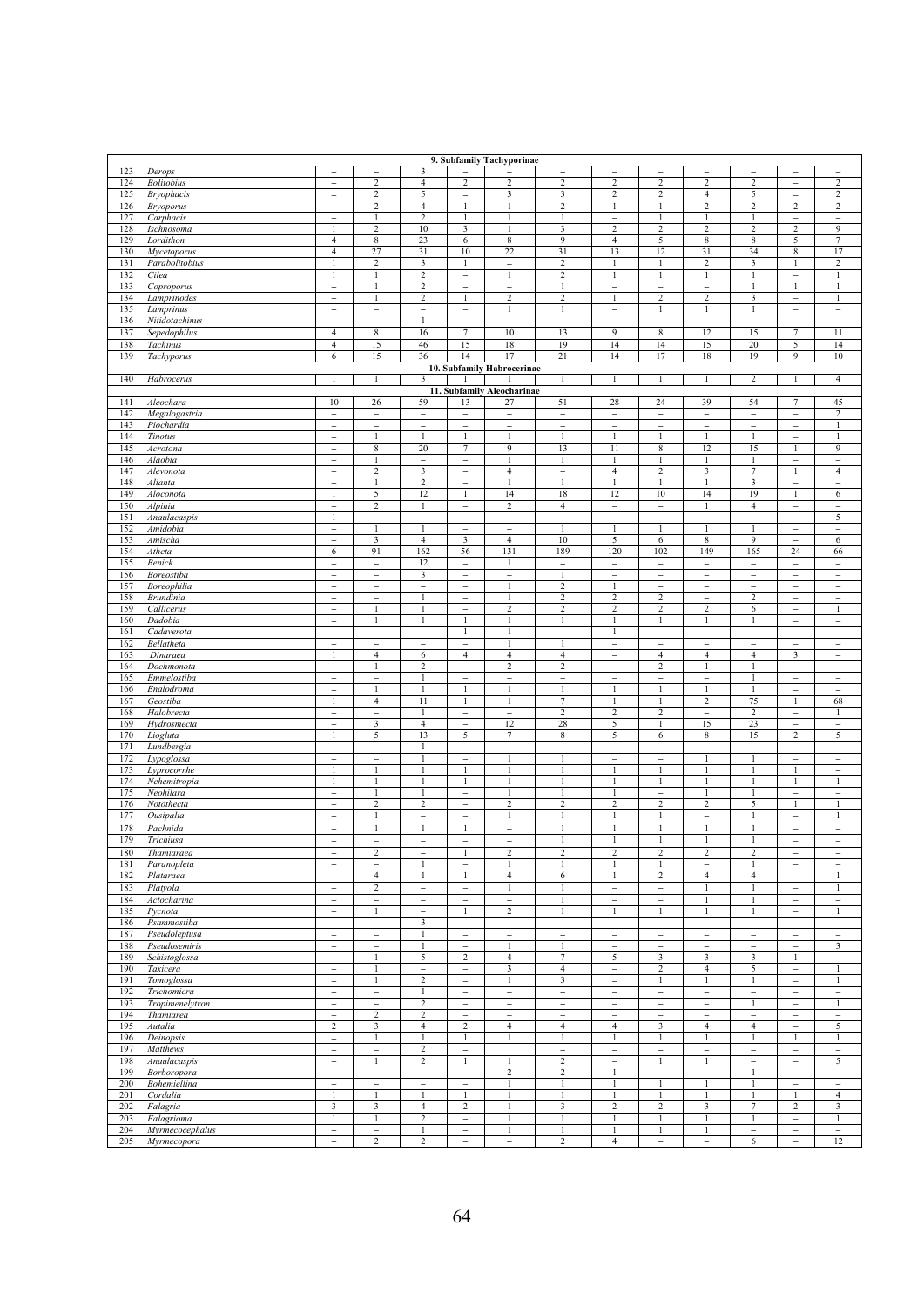| 206        | Gymnusa                       | 1                        |                                | 5                        | $\mathbf{1}$                      | $\overline{c}$                 | $\sqrt{2}$               | $\boldsymbol{2}$                         | $\overline{2}$           | $\sqrt{2}$                    | 2                        | $\overline{\phantom{0}}$                   |                          |
|------------|-------------------------------|--------------------------|--------------------------------|--------------------------|-----------------------------------|--------------------------------|--------------------------|------------------------------------------|--------------------------|-------------------------------|--------------------------|--------------------------------------------|--------------------------|
| 207        | Bolitochara                   | 1                        | 6                              | 5                        | 4                                 | 6                              | 6                        | 5                                        | 5                        | 5                             | 7                        | 3                                          | 3                        |
| 208        | Caloderina                    | $\overline{a}$           | $\overline{\phantom{a}}$       | $\overline{\phantom{0}}$ | $\overline{\phantom{0}}$          | $\overline{a}$                 | $\overline{a}$           | $\overline{\phantom{0}}$                 | $\overline{\phantom{0}}$ | $\overline{a}$                |                          | $\overline{\phantom{a}}$                   | $\mathbf{1}$             |
| 209        | <b>Brachida</b>               | -                        |                                | $\overline{\phantom{0}}$ | -                                 |                                | $\mathbf{1}$             | $\mathbf{1}$                             |                          |                               |                          | $\overline{\phantom{a}}$                   | $\overline{\phantom{0}}$ |
| 210        | Euryusa                       | $\overline{\phantom{0}}$ | $\overline{4}$                 | 2                        | 2                                 | 5                              | 6                        | 2                                        | 2                        | 3                             | $\overline{4}$           | $\overline{\phantom{0}}$                   | 1                        |
| 211        | Paraleptusa                   |                          |                                |                          |                                   |                                | $\overline{a}$           |                                          |                          | 1                             | 1                        |                                            | $\overline{\phantom{0}}$ |
| 212        |                               | $\qquad \qquad -$<br>1   | $\overline{\phantom{a}}$<br>13 | -<br>19                  | $\qquad \qquad -$<br>$\mathbf{3}$ | $\overline{\phantom{0}}$<br>11 | 36                       | $\qquad \qquad -$<br>$\overline{4}$      | $\qquad \qquad -$<br>3   | 34                            | 168                      | $\overline{\phantom{a}}$<br>$\overline{c}$ |                          |
|            | Leptusa                       |                          | $\mathbf{1}$                   |                          |                                   |                                |                          |                                          |                          |                               |                          |                                            | 26                       |
| 213        | Phymatura                     | $\overline{\phantom{a}}$ |                                | $\mathbf{1}$             | 1                                 | $\mathbf{1}$                   | $\mathbf{1}$             | $\overline{a}$                           | $\overline{\phantom{0}}$ | $\mathbf{1}$                  | 1                        | $\overline{\phantom{a}}$                   | $\overline{\phantom{0}}$ |
| 214        | Pleurotobia                   | $\overline{\phantom{a}}$ | $\overline{\phantom{a}}$       | $\overline{\phantom{a}}$ | $\overline{\phantom{a}}$          | 1                              | $\mathbf{1}$             | $\overline{\phantom{a}}$                 | $\overline{\phantom{0}}$ | $\overline{\phantom{a}}$      | $\overline{\phantom{a}}$ | $\overline{\phantom{a}}$                   | $\overline{\phantom{a}}$ |
| 215        | Pseudotyphlopasilia           | -                        | $\overline{\phantom{0}}$       | $\mathbf{1}$             | $\overline{\phantom{a}}$          | $\overline{a}$                 | $\overline{a}$           | $\overline{\phantom{0}}$                 | $\overline{\phantom{0}}$ | $\overline{a}$                | $\overline{\phantom{0}}$ | $\qquad \qquad -$                          | $\qquad \qquad -$        |
| 216        | Rhopalocerina                 | -                        | $\mathbf{1}$                   | $\overline{\phantom{0}}$ | $\overline{a}$                    | $\mathbf{1}$                   | $1\,$                    | $\mathbf{1}$                             | $\mathbf{1}$             | $\mathbf{1}$                  | $\mathbf{1}$             | $\qquad \qquad -$                          | $\overline{a}$           |
| 217        | $\overline{P}$ seudomicrodota | $\overline{\phantom{a}}$ | $\overline{\phantom{a}}$       | $\overline{\phantom{a}}$ | 1                                 |                                | 1                        | $\mathbf{1}$                             | $\overline{\phantom{a}}$ | 1                             | $\overline{\phantom{0}}$ | $\overline{\phantom{a}}$                   | $\overline{\phantom{a}}$ |
| 218        | Thecturota                    | -                        | $\overline{\phantom{0}}$       | $\mathbf{1}$             | $\overline{\phantom{0}}$          |                                | $\mathbf{1}$             | $\mathbf{1}$                             | $\overline{\phantom{0}}$ | $\mathbf{1}$                  | $\mathbf{1}$             | $\overline{\phantom{0}}$                   | $\overline{\phantom{0}}$ |
| 219        | Megaloscapa                   | $\qquad \qquad -$        | $\overline{\phantom{a}}$       | $\overline{\phantom{a}}$ | $\overline{\phantom{a}}$          |                                | 1                        | $\overline{\phantom{a}}$                 | 1                        | 1                             | 1                        | $\overline{\phantom{a}}$                   | 1                        |
|            | Coenonica                     |                          |                                |                          |                                   |                                | $\mathbf{1}$             |                                          |                          |                               |                          |                                            |                          |
| 220        |                               | -                        | $\overline{\phantom{0}}$       | $\overline{a}$           | $\overline{\phantom{0}}$          | $\overline{a}$                 |                          | $\overline{\phantom{0}}$                 | $\overline{\phantom{0}}$ | $\overline{a}$                | $\overline{\phantom{0}}$ | $\overline{\phantom{0}}$                   | $\overline{\phantom{0}}$ |
| 221        | Encephalus                    | -                        |                                | 3                        | $\overline{\phantom{a}}$          |                                | 1                        | $\mathbf{1}$                             |                          | $\mathbf{1}$                  |                          | 1                                          | $\overline{\phantom{0}}$ |
| 222        | Gyrophaena                    | $\mathbf{3}$             | 15                             | 28                       | 17                                | 25                             | 27                       | 20                                       | 19                       | 23                            | 23                       | 5                                          | 10                       |
| 223        | Heterota                      | $\overline{\phantom{a}}$ | $\overline{\phantom{0}}$       | $\overline{\phantom{0}}$ | $\overline{\phantom{a}}$          | $\overline{\phantom{a}}$       | $\overline{\phantom{0}}$ | $\overline{\phantom{a}}$                 | $\overline{\phantom{0}}$ | $\overline{\phantom{0}}$      | $\mathbf{1}$             | $\overline{\phantom{0}}$                   | 1                        |
| 224        | Rhopalocerina                 | -                        |                                |                          | $\mathbf{1}$                      | $\overline{\phantom{0}}$       | $\mathbf{1}$             | 1                                        | $\overline{\phantom{0}}$ | $\overline{a}$                | $\overline{\phantom{0}}$ | $\overline{\phantom{0}}$                   |                          |
| 225        | Homalota                      | $\overline{\phantom{0}}$ | $\qquad \qquad -$              | $\boldsymbol{2}$         | $\overline{\phantom{a}}$          |                                | $\overline{\phantom{0}}$ | $\overline{\phantom{0}}$                 |                          | $\mathbf{1}$                  | 1                        | $\mathbf{1}$                               | $\overline{\phantom{0}}$ |
| 226        | Anomognathus                  | -                        | $\overline{1}$                 |                          | $\mathbf{1}$                      |                                | $1\,$                    | $\mathbf{1}$                             |                          |                               | $\overline{\mathbf{c}}$  | $\overline{\phantom{0}}$                   | $\mathbf{1}$             |
| 227        | Cyphea                        | $\overline{a}$           |                                | $\boldsymbol{2}$         | $\mathbf{1}$                      |                                | $\mathbf{1}$             | $\mathbf{1}$                             |                          | $\mathbf{1}$                  | 1                        | $\qquad \qquad -$                          | $\qquad \qquad -$        |
| 228        | Silusa                        | $\overline{a}$           | $\overline{2}$                 | 5                        | $\overline{\phantom{a}}$          | $\overline{c}$                 | $\overline{c}$           | $\mathbf{1}$                             | $\overline{2}$           | $\overline{2}$                | 2                        | $\overline{\phantom{a}}$                   | $\mathbf{1}$             |
| 229        | Actocharis                    |                          | $\overline{\phantom{0}}$       |                          |                                   | $\overline{\phantom{a}}$       | $\overline{\phantom{0}}$ | $\overline{\phantom{a}}$                 |                          |                               | 1                        |                                            |                          |
| 230        |                               | $\overline{\phantom{a}}$ | $\mathbf{1}$                   | $\qquad \qquad -$        | $\overline{\phantom{a}}$          | 1                              | $\mathbf{1}$             | $\mathbf{1}$                             | $\qquad \qquad -$        | $\overline{\phantom{m}}$<br>1 |                          | $\overline{\phantom{a}}$                   | -                        |
|            | Tachyusida                    | $\overline{\phantom{0}}$ |                                | $\overline{\phantom{0}}$ | $\overline{\phantom{a}}$          |                                |                          |                                          | $\overline{\phantom{0}}$ |                               | $\overline{\phantom{0}}$ | $\overline{\phantom{0}}$                   | $\overline{\phantom{0}}$ |
| 231        | Hygronoma                     | -                        | 1                              | 1                        | 1                                 | 1                              | $\mathbf{1}$             | 1                                        | 1                        | 1                             | 1                        | $\overline{\phantom{a}}$                   | $\overline{\phantom{0}}$ |
| 232        | Cypha                         | 1                        | $\overline{4}$                 | 9                        | 1                                 | $\,$ 8 $\,$                    | 14                       | 10                                       | $\,$ 8 $\,$              | 9                             | 16                       | $\overline{c}$                             | $\overline{4}$           |
| 233        | Holobus                       | $\mathbf{1}$             | $\overline{2}$                 | $\overline{2}$           | $\qquad \qquad -$                 | $\overline{2}$                 | $\overline{c}$           | 2                                        | $\overline{c}$           | $\overline{\mathbf{c}}$       | $\overline{c}$           | $\overline{\phantom{a}}$                   | $\overline{\phantom{0}}$ |
| 234        | Oligota                       | $\mathbf{1}$             | 3                              | 6                        | 3                                 | $\tau$                         | 10                       | $\tau$                                   | 6                        | $\tau$                        | $\,$ 8 $\,$              | $\overline{2}$                             | 7                        |
| 235        | Chaetosogonocephus            | $\overline{\phantom{a}}$ | $\qquad \qquad -$              | $\qquad \qquad -$        | $\qquad \qquad -$                 | $\overline{\phantom{a}}$       | $\overline{\phantom{0}}$ | $\qquad \qquad -$                        | $\overline{a}$           | $\overline{\phantom{a}}$      | $\overline{\phantom{0}}$ | $\overline{\phantom{a}}$                   | $\mathbf{1}$             |
| 236        | Amblopusa                     | $\overline{\phantom{a}}$ | $\overline{\phantom{a}}$       |                          | $\overline{\phantom{a}}$          | $\overline{\phantom{a}}$       | $\overline{\phantom{0}}$ | $\overline{\phantom{a}}$                 | $\overline{\phantom{a}}$ | $\overline{\phantom{a}}$      | $\overline{\phantom{a}}$ | $\overline{\phantom{a}}$                   | $\overline{\phantom{0}}$ |
| 237        | Liparocephalus                | -                        | $\overline{a}$                 | $\mathbf{1}$             | $\overline{\phantom{0}}$          | $\overline{a}$                 | $\overline{\phantom{0}}$ | $\overline{\phantom{0}}$                 | $\overline{a}$           | $\overline{a}$                | $\overline{\phantom{0}}$ | $\overline{\phantom{0}}$                   | $\overline{a}$           |
| 238        | Paramblopusa                  | $\overline{\phantom{a}}$ | $\qquad \qquad -$              | 1                        | $\overline{\phantom{a}}$          | $\overline{\phantom{a}}$       | $\overline{\phantom{0}}$ | $\overline{\phantom{a}}$                 | $\overline{\phantom{a}}$ | $\overline{\phantom{a}}$      | $\overline{\phantom{a}}$ | $\overline{\phantom{a}}$                   | $\overline{\phantom{0}}$ |
| 239        | Lomechusa                     | $\overline{a}$           | 3                              | 3                        | 3                                 | $\mathfrak{Z}$                 | $\overline{\mathbf{3}}$  | $\overline{2}$                           | 3                        | 3                             | 5                        | $\overline{a}$                             | $\overline{\phantom{0}}$ |
| 240        | Lomechusoides                 | $\overline{\phantom{a}}$ | $\mathbf{1}$                   | 6                        | $\mathbf{1}$                      | 1                              | $\mathbf{1}$             | 1                                        | 1                        | 1                             | $\overline{4}$           | $\overline{\phantom{a}}$                   |                          |
|            |                               |                          |                                |                          |                                   |                                |                          |                                          |                          |                               |                          |                                            | $\qquad \qquad -$        |
| 241        | Drusilla                      | $\mathbf{1}$             |                                | 3                        | $\mathbf{1}$                      |                                | 1                        | $\mathbf{1}$                             |                          |                               | 4                        | 1                                          | 9                        |
| 242        | Myrmoecia                     | $\qquad \qquad -$        |                                | $\mathbf{1}$             | $\qquad \qquad -$                 | 3                              | 3                        | $\mathbf{1}$                             | 1                        | $\mathbf{1}$                  | 5                        | $\overline{\phantom{a}}$                   | $\overline{4}$           |
| 243        | Pella                         | $\overline{a}$           | $\overline{\phantom{0}}$       | 18                       | $\overline{\phantom{a}}$          | $\mathfrak{Z}$                 | 10                       | $\overline{\phantom{a}}$                 | $\overline{\phantom{0}}$ | $\tau$                        | $\overline{\phantom{0}}$ | $\overline{\phantom{0}}$                   | 11                       |
| 244        | Pellochromonia                | -                        | $\qquad \qquad -$              | $\overline{a}$           | $\overline{\phantom{a}}$          | $\overline{\phantom{a}}$       | $\overline{\phantom{a}}$ | $\overline{\phantom{a}}$                 | $\overline{\phantom{0}}$ | $\qquad \qquad -$             | $\overline{\phantom{0}}$ | $\overline{\phantom{a}}$                   | $\mathbf{1}$             |
| 245        | Peltodonia                    | $\overline{a}$           | $\overline{\phantom{0}}$       | $\overline{\phantom{0}}$ | $\overline{\phantom{a}}$          | $\overline{\phantom{a}}$       | $\qquad \qquad -$        | $\overline{\phantom{0}}$                 | $\overline{a}$           | $\overline{\phantom{0}}$      | $\overline{\phantom{0}}$ | $\overline{\phantom{0}}$                   | $\mathbf{1}$             |
| 246        | Turcizyras                    | $\qquad \qquad -$        | $\overline{\phantom{a}}$       | $\qquad \qquad -$        | $\overline{\phantom{a}}$          | $\overline{\phantom{0}}$       | $\overline{\phantom{0}}$ | $\overline{\phantom{a}}$                 | $\qquad \qquad -$        | $\qquad \qquad -$             | $\overline{\phantom{0}}$ | $\overline{\phantom{a}}$                   | $\mathbf{1}$             |
| 247        | Zyras                         | $\overline{c}$           | 12                             | 6                        | $7\phantom{.0}$                   | 10                             | $\overline{\mathbf{3}}$  | $\,8\,$                                  | 9                        | 3                             | 15                       | 3                                          | $\overline{\phantom{0}}$ |
| 248        | Myllaena                      | $\overline{\phantom{0}}$ | 5                              | 7                        | $\overline{4}$                    | 8                              | 10                       | 10                                       | 9                        | 8                             | 10                       | $\sqrt{2}$                                 | 5                        |
| 249        | Diglotta                      | $\overline{a}$           | $\overline{\phantom{0}}$       | $\overline{\phantom{0}}$ | $\overline{\phantom{a}}$          | $\overline{\phantom{a}}$       | $\sqrt{2}$               | $\overline{c}$                           | $\overline{2}$           | $\overline{\phantom{0}}$      | $\overline{c}$           | $\overline{\phantom{0}}$                   | $\overline{\phantom{0}}$ |
|            |                               |                          |                                |                          |                                   |                                |                          |                                          |                          |                               |                          |                                            |                          |
| 250        | $\overline{D}$ inarda         | $\qquad \qquad -$        | $\overline{2}$                 | $\overline{\mathbf{3}}$  | $\mathbf{1}$                      | $\mathbf{1}$                   | $\overline{4}$           | $\overline{4}$                           | $\overline{4}$           | $\overline{2}$                | $\mathbf{1}$             | $\overline{\phantom{a}}$                   | $\overline{\phantom{0}}$ |
| 251        | Homoeusa                      | $\overline{\phantom{a}}$ | 1                              | $\overline{c}$           | $\overline{\phantom{a}}$          | 1                              | $\overline{c}$           | $\mathbf{1}$                             | 1                        | -1                            | $\overline{c}$           | $\overline{\phantom{0}}$                   | 1                        |
| 252        | Apimela                       | $\overline{\phantom{0}}$ | $\overline{2}$                 | $\sqrt{2}$               | $\overline{\phantom{0}}$          | $\overline{2}$                 | $\boldsymbol{2}$         | $\overline{\phantom{a}}$                 | $\overline{\phantom{0}}$ | $\mathbf{1}$                  | $\overline{c}$           | $\overline{\phantom{a}}$                   | $\overline{\phantom{0}}$ |
| 253        | Meotica                       | $\overline{a}$           | $\sqrt{2}$                     | 3                        | 3                                 | 5                              | 9                        | 5                                        | 5                        | 5                             | 10                       | $\boldsymbol{2}$                           | 3                        |
| 254        | Ocyusida                      | $\overline{a}$           | $\overline{\phantom{0}}$       | $\overline{a}$           | $\overline{\phantom{0}}$          | $\overline{\phantom{0}}$       | $\overline{\phantom{0}}$ | $\overline{a}$                           | $\mathbf{1}$             | $\overline{a}$                | $\mathbf{1}$             | $\overline{\phantom{a}}$                   | $\overline{a}$           |
| 255        | Acrostiba                     | $\overline{\phantom{a}}$ | $\overline{\phantom{a}}$       | 1                        | $\overline{\phantom{a}}$          | $\overline{\phantom{a}}$       | $\bar{ }$                | $\qquad \qquad -$                        | $\overline{a}$           | $\qquad \qquad -$             | $\overline{\phantom{a}}$ | $\overline{\phantom{a}}$                   | $\overline{\phantom{0}}$ |
| 256        | Amarochara                    | -                        | $\overline{2}$                 | $\sqrt{2}$               | $\mathbf{1}$                      | $\mathfrak{Z}$                 | $\overline{\mathbf{3}}$  | $\overline{\mathbf{3}}$                  | 3                        | $\mathbf{3}$                  | 5                        | $\overline{\phantom{0}}$                   | $\overline{4}$           |
| 257        | Blepharhymenus                | -                        | $\qquad \qquad -$              | $\overline{\phantom{0}}$ | $\qquad \qquad -$                 | $\qquad \qquad -$              | $\boldsymbol{2}$         | $\qquad \qquad -$                        | $\qquad \qquad -$        | $\boldsymbol{2}$              | 3                        | $\qquad \qquad -$                          | $\qquad \qquad -$        |
| 258        | Calodera                      | $\overline{a}$           | $\overline{4}$                 | $\,$ 8 $\,$              | $\mathbf{1}$                      | 6                              | 10                       | $\tau$                                   | $\overline{4}$           | 6                             | 6                        | $\overline{a}$                             | $\overline{c}$           |
| 259        | Tetralaucopora                | $\overline{\phantom{a}}$ | $\qquad \qquad -$              | $\qquad \qquad -$        | $\overline{\phantom{a}}$          | $\overline{\phantom{a}}$       | $\overline{4}$           | $\overline{\phantom{a}}$                 | $\qquad \qquad -$        | 3                             | $\bar{ }$                |                                            | -                        |
|            |                               |                          |                                |                          |                                   |                                |                          |                                          |                          |                               |                          | $\overline{\phantom{a}}$                   |                          |
| 260<br>261 | Tectusa                       | $\overline{a}$           | $\overline{a}$<br>$\mathbf{1}$ | $\overline{\phantom{0}}$ | $\overline{\phantom{a}}$          | $\overline{a}$<br>$\mathbf{1}$ | $\sqrt{6}$               | $\overline{\phantom{0}}$<br>$\mathbf{1}$ | $\overline{a}$           |                               | $\mathbf{1}$             | $\overline{\phantom{0}}$                   | $\mathbf{1}$             |
|            | Chilomorpha                   | $\qquad \qquad -$        |                                | $\qquad \qquad -$        | $\overline{\phantom{a}}$          |                                | $\overline{\phantom{0}}$ |                                          | $\qquad \qquad -$        | $\overline{\phantom{a}}$      | 1                        | $\overline{\phantom{a}}$                   | $\overline{\phantom{0}}$ |
| 262        | Cephalocousya                 | $\overline{a}$           | $\overline{\phantom{0}}$       | 1                        | $\overline{\phantom{0}}$          |                                | $\mathbf{1}$             | $\overline{\phantom{a}}$                 | $\overline{\phantom{0}}$ | $\overline{\phantom{0}}$      | 1                        | $\overline{\phantom{0}}$                   | $\overline{\phantom{0}}$ |
| 263        | Chanoma                       | $\overline{\phantom{0}}$ | $\overline{\phantom{a}}$       | $\mathbf{1}$             | $\qquad \qquad -$                 | $\overline{\phantom{0}}$       | $\mathbf{1}$             | $\overline{\phantom{a}}$                 | $\overline{\phantom{a}}$ | $\overline{\phantom{0}}$      | $\overline{\phantom{0}}$ | $\overline{\phantom{0}}$                   | $\overline{\phantom{0}}$ |
| 264        | Crataraea                     | $\overline{\phantom{0}}$ | $\overline{1}$                 | $\overline{c}$           | $\overline{\phantom{a}}$          | $\overline{\phantom{0}}$       | $\mathbf{1}$             | $\mathbf{1}$                             | $\mathbf{1}$             | 1                             | $\mathbf{1}$             | $\mathbf{1}$                               | $\overline{\phantom{0}}$ |
| 265        | Devia                         | $\overline{a}$           | $\overline{a}$                 | 1                        | $\mathbf{1}$                      | $\mathbf{1}$                   | $\mathbf{1}$             | $\overline{\phantom{0}}$                 | 1                        | 1                             | $\,1$                    | $\overline{\phantom{0}}$                   | $\overline{\phantom{0}}$ |
| 266        | Dexiogyia                     | $\overline{a}$           | $\mathbf{I}$                   | -1                       | 1                                 | 1                              | 2                        |                                          | $\overline{a}$           | 2                             | $\overline{a}$           | 1                                          |                          |
| 267        | Haploglossa                   | $\overline{\phantom{a}}$ | $\overline{4}$                 | 5                        | 5                                 | 5                              | 6                        | 5                                        | 5                        | 5                             | 6                        | 3                                          | $\mathbf{1}$             |
| 268        | Pseudocalea                   | $\overline{a}$           | $\overline{a}$                 | $\overline{a}$           | $\overline{\phantom{0}}$          |                                | $\mathbf{1}$             | $\overline{\phantom{a}}$                 | $\overline{\phantom{0}}$ |                               | $\mathbf{1}$             | $\overline{\phantom{0}}$                   | 3                        |
| 269        | Hygropora                     | $\overline{\phantom{0}}$ | $\overline{\phantom{a}}$       | 2                        | 1                                 | $\mathbf{1}$                   | $\mathbf{1}$             | $\mathbf{1}$                             | $\mathbf{1}$             | $\qquad \qquad -$             | $\mathbf{1}$             | $\overline{\phantom{a}}$                   | -                        |
|            |                               |                          |                                |                          |                                   |                                | $\mathbf{1}$             |                                          |                          |                               |                          |                                            |                          |
| 270        | Hygropetrophila               | -                        | $\overline{\phantom{0}}$       | $\overline{a}$           | $\overline{\phantom{0}}$          | $\overline{\phantom{0}}$       |                          | $\overline{\phantom{0}}$                 | $\overline{\phantom{0}}$ | $\mathbf{1}$                  | 1                        | $\overline{\phantom{0}}$                   | $\overline{\phantom{0}}$ |
| 271        | Derocala                      | $\overline{\phantom{a}}$ | $\overline{\phantom{0}}$       | $\qquad \qquad -$        | $\overline{\phantom{a}}$          | $\overline{\phantom{a}}$       | $\mathbf{1}$             | $\overline{\phantom{a}}$                 | $\mathbf{1}$             | $\overline{\phantom{a}}$      | $\mathbf{1}$             | $\overline{\phantom{0}}$                   | $\overline{c}$           |
| 272        | Dinusa                        | $\overline{\phantom{a}}$ | $\overline{\phantom{a}}$       | $\qquad \qquad -$        | $\overline{\phantom{a}}$          | $\overline{\phantom{a}}$       | $\overline{\phantom{a}}$ | $\overline{\phantom{a}}$                 | $\overline{\phantom{a}}$ | $\overline{\phantom{a}}$      | $\overline{\phantom{a}}$ | $\overline{\phantom{a}}$                   | 2                        |
| 273        | Ilyobates                     | 2                        | $\mathfrak{Z}$                 | $\overline{4}$           | 2                                 | $\mathbf{3}$                   | 5                        | $\mathfrak{Z}$                           | 3                        | $\overline{4}$                | $\overline{c}$           | $\boldsymbol{2}$                           | $\mathbf{1}$             |
| 274        | Ischnoglossa                  | $\qquad \qquad -$        | $\mathbf{1}$                   | $\sqrt{2}$               | $\overline{\phantom{a}}$          | $\mathbf{1}$                   | $\overline{\mathbf{3}}$  | $\sqrt{2}$                               | $\sqrt{2}$               | $\mathbf{1}$                  | $\mathbf{1}$             | $\mathbf{1}$                               | 3                        |
| 275        | Dexiogyia                     | $\overline{\phantom{a}}$ | $\overline{\phantom{a}}$       | $\overline{\phantom{a}}$ | $\overline{\phantom{a}}$          | $\overline{\phantom{a}}$       | $\overline{\phantom{0}}$ | $\overline{\phantom{a}}$                 | $\overline{\phantom{0}}$ | $\overline{\phantom{a}}$      | $\mathbf{1}$             | $\overline{\phantom{0}}$                   | $\overline{\phantom{0}}$ |
| 276        | Ityocara                      | $\qquad \qquad -$        | $\mathbf{1}$                   | $\qquad \qquad -$        | 1                                 | $\mathbf{1}$                   | $\overline{\phantom{0}}$ | $\overline{\phantom{a}}$                 | $\mathbf{1}$             | $\overline{\phantom{a}}$      | $\mathbf{1}$             | $\qquad \qquad -$                          | $\qquad \qquad -$        |
| 277        | Mniusa                        | $\overline{\phantom{0}}$ | $\mathbf{1}$                   | 2                        | 1                                 | 1                              | $\mathbf{1}$             | $\mathbf{1}$                             | $\mathbf{1}$             | 1                             | $\mathbf{1}$             | $\overline{\phantom{0}}$                   | $\overline{\phantom{0}}$ |
|            |                               |                          |                                |                          |                                   |                                |                          |                                          |                          |                               |                          |                                            |                          |
| 278        | Ocalea                        | 1                        | $\overline{4}$                 | 6                        | 1                                 | $\overline{4}$                 | 6                        | $\overline{4}$                           | $\overline{4}$           | 5                             | 9                        | $\sqrt{2}$                                 | 8                        |
| 279        | Ocyusa                        | $\overline{\phantom{a}}$ | $\overline{2}$                 | $\overline{2}$           | 1                                 | 1                              | $\overline{c}$           | $\overline{2}$                           | 1                        | 2                             | 6                        | 1                                          | $\overline{\phantom{a}}$ |
| 280        | Deubelia                      | $\qquad \qquad -$        | $\qquad \qquad -$              | $\overline{\phantom{a}}$ | $\mathbf{1}$                      | $\mathbf{1}$                   | $\qquad \qquad -$        | $\overline{\phantom{a}}$                 | 1                        | $\overline{\phantom{a}}$      | $\mathbf{1}$             | $\overline{\phantom{a}}$                   | $\overline{\phantom{0}}$ |
| 281        | Cousya                        | $\overline{\phantom{a}}$ | $\overline{\phantom{a}}$       | $\overline{\phantom{a}}$ | $\overline{\phantom{a}}$          | $\overline{\phantom{a}}$       | $\overline{c}$           | $\mathbf{1}$                             | $\overline{\phantom{a}}$ | 2                             | $\overline{\phantom{a}}$ | $\overline{\phantom{a}}$                   | $\overline{4}$           |
| 282        | Oxypoda                       | $\overline{4}$           | 38                             | 44                       | 20                                | 44                             | 58                       | 29                                       | 25                       | 46                            | 61                       | 11                                         | 56                       |
| 283        | Maurachelia                   | $\overline{\phantom{a}}$ | $\overline{\phantom{a}}$       | $\overline{\phantom{a}}$ | $\overline{\phantom{a}}$          | $\overline{c}$                 | $\overline{c}$           | $\overline{\phantom{a}}$                 | $\overline{\phantom{a}}$ | $\overline{\phantom{a}}$      | $\mathbf{1}$             | $\overline{\phantom{a}}$                   | $\overline{\phantom{0}}$ |
| 284        | Parocalea                     | -                        | $\overline{\phantom{0}}$       | $\mathbf{1}$             | $\overline{\phantom{0}}$          |                                | $\overline{\phantom{0}}$ | $\overline{\phantom{0}}$                 | $\overline{\phantom{0}}$ | $\overline{\phantom{0}}$      | $\overline{\phantom{0}}$ | $\overline{\phantom{0}}$                   | $\overline{\phantom{0}}$ |
| 285        | Parocyusa                     | $\overline{\phantom{a}}$ | $\sqrt{2}$                     | 3                        | $\mathbf{1}$                      | $\overline{c}$                 | $\overline{\phantom{0}}$ | $\overline{c}$                           | $\mathbf{1}$             | $\overline{\phantom{a}}$      | 5                        | $\boldsymbol{2}$                           | 1                        |
|            |                               |                          |                                |                          |                                   |                                |                          |                                          |                          |                               |                          |                                            |                          |
| 286        | Pentanota                     | $\overline{\phantom{a}}$ | $\overline{\phantom{a}}$       | $\mathbf{1}$             | $\overline{\phantom{a}}$          | $\overline{\phantom{a}}$       | $\mathbf{1}$             | $\overline{\phantom{a}}$                 | $\overline{\phantom{a}}$ | $\overline{\phantom{a}}$      | $\overline{\phantom{a}}$ | $\overline{\phantom{a}}$                   | $\overline{\phantom{0}}$ |
| 287        | Euryalea                      | $\overline{\phantom{a}}$ | $\qquad \qquad -$              | $\overline{\phantom{a}}$ | $\overline{\phantom{a}}$          | $\qquad \qquad -$              | $\overline{c}$           | $\overline{\phantom{a}}$                 | 1                        | $\overline{c}$                | $\overline{c}$           | $\overline{\phantom{a}}$                   | 1                        |
| 288        | Phlaeopora                    | $\overline{a}$           | $\sqrt{5}$                     | 6                        | $\overline{\mathbf{3}}$           | 5                              | $\tau$                   | 5                                        | $\overline{4}$           | 5                             | 5                        | $\overline{\mathbf{3}}$                    | $\overline{c}$           |
| 289        | Porocallus                    | $\overline{\phantom{a}}$ | $\overline{\phantom{a}}$       | $\mathbf{1}$             | $\overline{\phantom{a}}$          | $\overline{\phantom{a}}$       | $\overline{\phantom{a}}$ | $\overline{\phantom{a}}$                 | $\overline{\phantom{a}}$ | $\overline{\phantom{a}}$      | $\overline{\phantom{a}}$ | $\overline{\phantom{a}}$                   | $\overline{\phantom{0}}$ |
| 290        | Poromniusa                    | -                        | 1                              | 1                        | -                                 | $\overline{c}$                 | $\overline{c}$           | $\qquad \qquad -$                        | $\overline{\phantom{0}}$ | 1                             | $\overline{\phantom{0}}$ | $\mathbf{1}$                               | $\boldsymbol{2}$         |
| 291        | Pyroglossa                    | $\overline{\phantom{a}}$ | $\overline{\phantom{a}}$       | $\overline{4}$           | $\overline{\phantom{a}}$          | $\overline{\phantom{a}}$       | $\overline{\phantom{a}}$ | $\overline{\phantom{a}}$                 | $\overline{\phantom{a}}$ | $\overline{\phantom{a}}$      | $\overline{\phantom{a}}$ | $\overline{\phantom{a}}$                   | 1                        |
|            |                               |                          |                                |                          |                                   |                                |                          |                                          |                          |                               |                          |                                            |                          |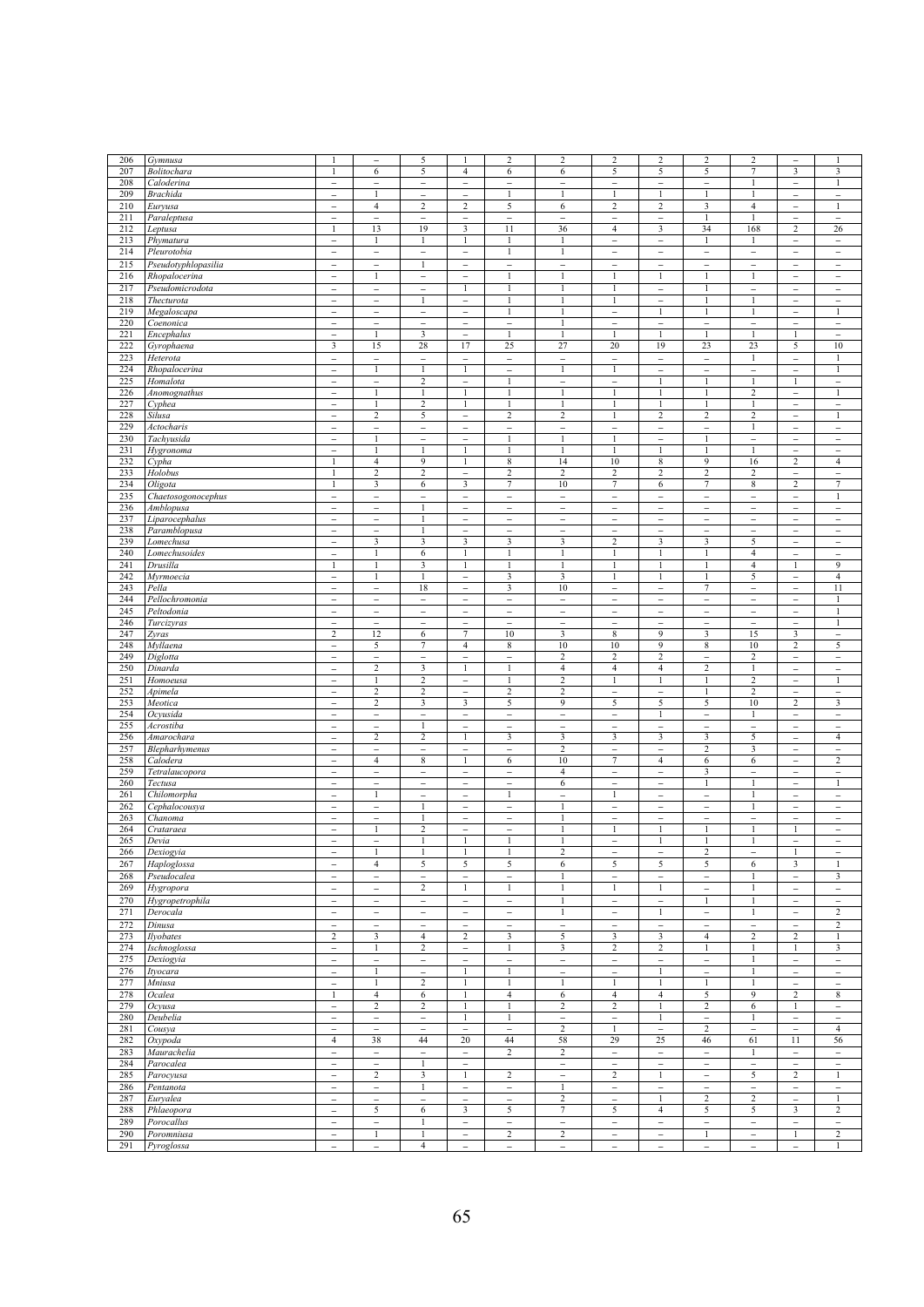| 292        | Thiasophila                      | $\overline{a}$                                       | 1                        | 6                        | $\overline{\mathbf{3}}$                    | 4                             | 6                                          | $\sqrt{2}$                                 | $\overline{c}$                | 5                                          | $\overline{4}$                | 1                             | $\sqrt{2}$               |  |
|------------|----------------------------------|------------------------------------------------------|--------------------------|--------------------------|--------------------------------------------|-------------------------------|--------------------------------------------|--------------------------------------------|-------------------------------|--------------------------------------------|-------------------------------|-------------------------------|--------------------------|--|
| 293        | Eurymniusa                       | $\overline{\phantom{a}}$                             | $\overline{\phantom{0}}$ | $\overline{\phantom{0}}$ | $\overline{\phantom{a}}$                   | $\overline{\phantom{0}}$      | $\overline{a}$                             | $\overline{\phantom{0}}$                   | $\overline{\phantom{a}}$      | $\overline{\phantom{0}}$                   | 1                             | $\overline{\phantom{0}}$      | $\overline{\phantom{a}}$ |  |
| 294        | Zoosetha                         | $\overline{a}$                                       | $\mathbf{1}$             | $\mathbf{1}$             | $\overline{a}$                             | $\mathbf{1}$                  | $\overline{4}$                             | $\overline{\phantom{0}}$                   | $\overline{\phantom{0}}$      | $\overline{2}$                             | 2                             | $\overline{a}$                | $\overline{2}$           |  |
| 295        | Pediculota                       | $\overline{\phantom{0}}$                             | 1                        | $\overline{\phantom{a}}$ | $\overline{\phantom{a}}$                   | $\overline{\phantom{a}}$      | $\bar{\phantom{a}}$                        | $\overline{\phantom{a}}$                   | $\qquad \qquad -$             | $\qquad \qquad -$                          | $\overline{\phantom{a}}$      | $\overline{\phantom{0}}$      | $\qquad \qquad -$        |  |
| 296        | Brachyusa                        | $\mathbf{1}$                                         |                          | $\mathbf{1}$             | $\mathbf{1}$                               | $\mathbf{1}$                  | $\mathbf{1}$                               | $\mathbf{1}$                               | $\mathbf{1}$                  | $\overline{a}$                             | $\mathbf{1}$                  | $\mathbf{1}$                  | $\overline{a}$           |  |
| 297        | Dacrila                          | $\qquad \qquad -$                                    | $\qquad \qquad -$        | $\qquad \qquad -$        | 1                                          | $\boldsymbol{2}$              | 1                                          | $\boldsymbol{2}$                           |                               |                                            | 2                             | $\overline{\phantom{0}}$      | -                        |  |
| 298        | Dasygnypeta                      | $\overline{a}$                                       | $\overline{1}$           |                          | $\mathbf{1}$                               |                               | $\mathbf{1}$                               | $\mathbf{1}$                               | $\mathbf{1}$                  | $\mathbf{1}$                               | 1                             | $\overline{\phantom{0}}$      | $\overline{a}$           |  |
| 299        | Gnypeta                          | $\qquad \qquad -$                                    | 3                        | 9                        | $\mathbf{1}$                               | $\overline{4}$                | $\overline{4}$                             | $\overline{4}$                             | 3                             | $\overline{4}$                             | 5                             | 1                             | 1                        |  |
| 300        | Ischnopoda                       | $\overline{c}$                                       | $\mathbf{1}$             | $\sqrt{2}$               | $\mathbf{1}$                               | 3                             | $\sqrt{4}$                                 | $\overline{2}$                             | $\overline{c}$                | 3                                          | 5                             | $\overline{c}$                | $\overline{2}$           |  |
| 301        | Tachyusa                         | $\qquad \qquad -$                                    | 7                        | 7                        | 3                                          | 7                             | $\overline{9}$                             | $\overline{4}$                             | 6                             | 5                                          | 7                             | -                             | 7                        |  |
| 302        | Thinonoma                        | $\overline{\phantom{0}}$                             | $\overline{\phantom{0}}$ | $\overline{\phantom{a}}$ | $\overline{\phantom{0}}$                   | $\overline{\phantom{0}}$      | $\mathbf{1}$                               | 1                                          | $\overline{\phantom{0}}$      | $\mathbf{1}$                               | $\overline{\phantom{0}}$      | $\overline{\phantom{0}}$      | $\overline{a}$           |  |
| 303        | Rhopalotella                     | $\overline{a}$                                       | $\mathbf{1}$             | $\mathbf{1}$             | $\overline{a}$                             | 1                             | $\mathbf{1}$                               | $\qquad \qquad -$                          | $\overline{\phantom{0}}$      | $\mathbf{1}$                               | $\mathbf{1}$                  | $\overline{\phantom{0}}$      | -                        |  |
| 304        | Stichoglossa                     | $\overline{\phantom{0}}$                             | $\overline{1}$           | $\overline{\phantom{a}}$ | $\overline{\phantom{a}}$                   | 1                             | $\overline{2}$                             | $\mathbf{1}$                               | $\mathbf{1}$                  | $\mathbf{1}$                               | $\overline{c}$                | $\overline{\phantom{a}}$      | $\overline{a}$           |  |
| 305        | Phytosus                         | $\overline{\phantom{0}}$                             | 1                        | $\overline{c}$           | $\overline{\phantom{a}}$                   | $\overline{\phantom{a}}$      | 3                                          | $\overline{\mathbf{3}}$                    | 3                             | $\overline{\phantom{0}}$                   | 3                             | $\overline{\phantom{0}}$      | $\mathbf{1}$             |  |
| 306        | Arena                            | $\overline{\phantom{0}}$                             | $\overline{\phantom{a}}$ | $\overline{\phantom{a}}$ | $\overline{\phantom{a}}$                   | $\bar{\phantom{0}}$           | 1                                          | $\mathbf{1}$                               | $\overline{\phantom{a}}$      | $\overline{\phantom{0}}$                   | 1                             | $\overline{\phantom{a}}$      | $\overline{\phantom{0}}$ |  |
| 307        | Placusa                          | $\qquad \qquad -$                                    | 6                        | $\overline{7}$           | 6                                          | 6                             | 7                                          | $\overline{4}$                             | 5                             | 7                                          | 6                             | $\overline{c}$                | $\overline{\phantom{a}}$ |  |
| 308        | Pronomaea                        | $\overline{a}$                                       | $\mathbf{1}$             | $\overline{c}$           |                                            | $\overline{c}$                | $\boldsymbol{2}$                           | $\overline{\phantom{0}}$                   | $\overline{c}$                | $\overline{c}$                             | 2                             | $\overline{\phantom{0}}$      | 3                        |  |
|            |                                  |                                                      |                          |                          |                                            | 12. Subfamily Trigonurinae    |                                            |                                            |                               |                                            |                               |                               |                          |  |
| 309        | Trigonurus                       | $\overline{\phantom{a}}$                             | $\qquad \qquad -$        |                          | $\overline{a}$                             |                               | $\overline{\phantom{a}}$                   | $\overline{\phantom{a}}$                   | $\overline{\phantom{a}}$      |                                            |                               | $\overline{\phantom{0}}$      | 2                        |  |
|            |                                  |                                                      |                          |                          |                                            | 13. Subfamily Osoriinae       |                                            |                                            |                               |                                            |                               |                               |                          |  |
| 310        | <b>Bacillopsis</b>               | $\overline{a}$                                       | $\qquad \qquad -$        | $\overline{\phantom{a}}$ | $\qquad \qquad -$                          | $\overline{\phantom{0}}$      | $\qquad \qquad -$                          | $\overline{\phantom{a}}$                   | $\qquad \qquad -$             | $\qquad \qquad -$                          | 1                             | $\overline{\phantom{0}}$      | $\qquad \qquad -$        |  |
| 311        | Cylindropsis                     | $\overline{a}$                                       | $\overline{\phantom{a}}$ | $\overline{\phantom{a}}$ | $\overline{\phantom{0}}$                   | $\overline{a}$                | $\overline{\phantom{0}}$                   | $\overline{\phantom{a}}$                   | $\overline{\phantom{a}}$      | $\overline{\phantom{0}}$                   | 6                             | $\overline{\phantom{0}}$      | $\overline{a}$           |  |
| 312        | Eleusis                          | $\overline{\phantom{a}}$                             | $\overline{\phantom{a}}$ | 2                        | $\overline{\phantom{a}}$                   | $\overline{\phantom{0}}$      | $\overline{\phantom{a}}$                   | $\overline{\phantom{a}}$                   | $\overline{\phantom{a}}$      | $\overline{\phantom{a}}$                   | $\overline{\phantom{a}}$      | $\overline{\phantom{a}}$      | $\overline{\phantom{0}}$ |  |
| 313        | Geomitopsis                      | $\overline{\phantom{0}}$                             | $\overline{\phantom{a}}$ | $\qquad \qquad -$        | $\overline{\phantom{0}}$                   | $\overline{\phantom{0}}$      | $\overline{\phantom{0}}$                   | $\overline{\phantom{a}}$                   | $\overline{\phantom{0}}$      | $\qquad \qquad -$                          | $\overline{\phantom{0}}$      | $\overline{\phantom{0}}$      | 1                        |  |
| 314        | Leptotyphlopsis                  | $\overline{\phantom{a}}$                             | $\overline{\phantom{0}}$ | $\overline{\phantom{a}}$ | $\overline{\phantom{a}}$                   | $\qquad \qquad -$             | $\overline{\phantom{0}}$                   | $\overline{\phantom{a}}$                   | $\qquad \qquad -$             | $\overline{\phantom{a}}$                   | $\overline{c}$                | $\overline{\phantom{0}}$      | $\overline{c}$           |  |
| 315        | Osorius                          | $\qquad \qquad -$                                    | $\overline{\phantom{a}}$ | $\mathbf{1}$             | $\overline{\phantom{a}}$                   | $\overline{a}$                | $\overline{\phantom{0}}$                   | $\overline{\phantom{a}}$                   | $\overline{\phantom{a}}$      | $\overline{\phantom{0}}$                   | $\overline{\phantom{0}}$      | $\overline{\phantom{0}}$      | $\overline{\phantom{a}}$ |  |
| 316        | Thoracophorus                    | $\overline{\phantom{0}}$                             | 1                        | $\overline{\phantom{a}}$ | $\overline{\phantom{0}}$                   |                               | $\overline{1}$                             | $\overline{\phantom{a}}$                   | $\mathbf{1}$                  | -1                                         |                               | 1                             | $\overline{\phantom{0}}$ |  |
|            |                                  |                                                      |                          |                          |                                            | 14. Subfamily Oxytelinae      |                                            |                                            |                               |                                            |                               |                               |                          |  |
| 317        | Coprophilus                      | 3                                                    | 1                        | 5                        | 1                                          | 3                             | $\mathbf{3}$                               | $\mathbf{1}$                               | 1                             | $\mathbf{1}$                               | 1                             | $\overline{c}$                | 1                        |  |
| 318        | Deleaster                        | $\mathbf{1}$                                         | $\mathbf{1}$             | -1                       | $\overline{\phantom{0}}$                   | 1                             | $\mathbf{1}$                               | $\mathbf{1}$                               | 1                             | $\mathbf{1}$                               | 1                             | $\overline{\phantom{0}}$      | $\mathbf{1}$             |  |
| 319        | Euphanias                        | $\overline{\phantom{a}}$                             | $\overline{\phantom{a}}$ | $\overline{\phantom{a}}$ | $\overline{\phantom{0}}$                   |                               | $\overline{a}$                             | $\overline{\phantom{0}}$                   | $\overline{\phantom{a}}$      | $\overline{\phantom{0}}$                   | 3                             | $\overline{\phantom{0}}$      | $\overline{a}$           |  |
| 320        | Syntomium                        | $\overline{a}$                                       | $\mathbf{1}$             | $\sqrt{2}$               | $\mathbf{1}$                               | $\mathbf{1}$                  | $\mathbf{1}$                               | $\mathbf{1}$                               | $\mathbf{1}$                  | $\mathbf{1}$                               |                               | $\overline{a}$                | $\overline{a}$           |  |
| 321        | Anotylus                         | 6                                                    | 17                       | 26                       | 10                                         | 20                            | 23                                         | 13                                         | 14                            | 16                                         | 20                            | 7                             | 13                       |  |
| 322        | Oxytelus                         | 3                                                    | 5                        | 6                        | 5                                          | 5                             | 5                                          | 5                                          | 5                             | 5                                          | 5                             | 3                             | 3                        |  |
| 323        | Platystethus                     | $\overline{4}$                                       | 9                        | 12                       | 5                                          | 7                             | 10                                         | 7                                          | 8                             | 9                                          | 12                            | 3                             | 11                       |  |
| 324        | Aploderus                        | $\overline{a}$                                       | $\overline{2}$           | $\sqrt{2}$               | $\mathbf{1}$                               | $\boldsymbol{2}$              | $\sqrt{2}$                                 | $\mathbf{1}$                               | $\mathbf{1}$                  | $\mathbf{1}$                               | 1                             | $\mathbf{1}$                  | $\sqrt{6}$               |  |
| 325        | Bledius                          | 6                                                    | 26                       | 55                       | 17                                         | 37                            | 49                                         | 26                                         | 24                            | 32                                         | 53                            | 5                             | 20                       |  |
| 326        | Carpelimus                       | 11                                                   | 23                       | 30                       | 9                                          | 21                            | 30                                         | 18                                         | 20                            | 24                                         | 31                            | $\,$ 8 $\,$                   | 22                       |  |
| 327        | Manda                            | $\qquad \qquad -$                                    | 1                        | 1                        | $\mathbf{1}$                               | 1                             | 1                                          | $\mathbf{1}$                               | 1                             | 1                                          | 1                             | $\mathbf{1}$                  | $\overline{\phantom{a}}$ |  |
| 328        | Ochthephilus                     | $\overline{\phantom{0}}$                             | 6                        | 7                        | $\overline{\phantom{a}}$                   | 5                             | 14                                         | $\overline{4}$                             | $\overline{4}$                | 8                                          | 10                            | $\overline{\phantom{a}}$      | 1                        |  |
| 329        | Planeustomus                     | $\overline{c}$                                       | $\mathbf{3}$             | $\sqrt{2}$               | $\qquad \qquad -$                          | 3                             | 3                                          | $\overline{c}$                             | $\overline{c}$                | $\mathbf{1}$                               | 7                             | $\mathbf{1}$                  | $\overline{4}$           |  |
| 330        | Teropalpus                       | $\overline{a}$                                       | $\overline{\phantom{0}}$ | $\overline{\phantom{0}}$ | $\overline{\phantom{a}}$                   | $\overline{\phantom{0}}$      | $\overline{\phantom{0}}$                   | $\mathbf{1}$                               | $\overline{\phantom{0}}$      | $\overline{\phantom{a}}$                   | $\overline{\phantom{0}}$      | $\overline{\phantom{a}}$      | $\overline{a}$           |  |
| 331        | <b>Thinobius</b>                 | $\overline{\phantom{a}}$                             | $\overline{7}$           | 17                       | $\qquad \qquad -$                          | 17                            | 29                                         | $\tau$                                     | $\overline{\phantom{a}}$      | 12                                         | 20                            | $\mathbf{1}$                  | $\overline{4}$           |  |
| 332        | Thinodromus                      | $\overline{\phantom{0}}$                             | 6                        | 10                       | $\overline{\phantom{0}}$                   | 3                             | 5                                          | $\mathbf{1}$                               | 3                             | 5                                          | 5                             | $\overline{\phantom{a}}$      | $\overline{7}$           |  |
|            | 15. Subfamily Piestinae          |                                                      |                          |                          |                                            |                               |                                            |                                            |                               |                                            |                               |                               |                          |  |
| 333        | Siagonium                        | $\overline{\phantom{a}}$                             | $\mathbf{1}$             | -1                       | $\overline{a}$                             |                               | $\overline{c}$                             | $\mathbf{1}$                               | $\overline{\phantom{a}}$      | $\mathbf{1}$                               | $\overline{c}$                | $\overline{\phantom{0}}$      | $\mathbf{1}$             |  |
|            |                                  |                                                      |                          |                          |                                            | 16. Subfamily Scaphidiinae    |                                            |                                            |                               |                                            |                               |                               |                          |  |
| 334<br>335 | Cyparium<br>Scaphium             | $\overline{\phantom{a}}$                             | $\overline{\phantom{a}}$ | 2                        | $\overline{\phantom{a}}$                   | $\overline{\phantom{0}}$      | $\overline{\phantom{0}}$<br>$\mathbf{1}$   | $\overline{\phantom{a}}$<br>$\mathbf{1}$   | $\overline{\phantom{a}}$      | $\overline{\phantom{0}}$<br>$\mathbf{1}$   | $\overline{\phantom{a}}$      | $\overline{\phantom{0}}$<br>1 | $\overline{a}$           |  |
|            |                                  | -                                                    |                          |                          | $\overline{\phantom{0}}$<br>$\mathbf{1}$   | $\mathbf{1}$                  | $\mathbf{1}$                               | $\mathbf{1}$                               | $\overline{\phantom{0}}$      | $\mathbf{1}$                               | $\overline{\phantom{a}}$      | $\mathbf{1}$                  | 1                        |  |
|            |                                  |                                                      |                          |                          |                                            |                               |                                            |                                            |                               |                                            |                               |                               |                          |  |
| 336        | Scaphidium                       | $\overline{\phantom{0}}$                             | $\mathbf{1}$             | $\overline{\mathbf{c}}$  |                                            |                               |                                            |                                            | $\overline{\phantom{0}}$      |                                            | $\overline{\phantom{0}}$      |                               |                          |  |
| 337        | Baeocera                         | $\overline{a}$                                       | $\overline{\phantom{a}}$ | 3                        | $\overline{\phantom{0}}$                   | $\overline{a}$                | $\overline{\phantom{0}}$                   | $\overline{\phantom{a}}$                   | $\overline{a}$                | $\overline{\phantom{0}}$                   | $\overline{a}$                | $\overline{\phantom{0}}$      | 1                        |  |
| 338        | Caryoscapha                      | $\overline{a}$                                       | $\mathbf{1}$             |                          | $\mathbf{1}$                               |                               | $\overline{\phantom{a}}$                   | $\qquad \qquad -$                          | -                             | $\qquad \qquad -$                          | -                             | -                             | $\qquad \qquad -$        |  |
| 339        | Pseudobironium                   | $\overline{a}$                                       | $\overline{\phantom{a}}$ | $\mathbf{1}$             | $\equiv$                                   | $\overline{\phantom{a}}$      | $\qquad \qquad -$                          | $\overline{a}$                             | $\overline{\phantom{0}}$      | $\overline{a}$                             | $\overline{\phantom{0}}$      | $\overline{\phantom{0}}$      | $\overline{a}$           |  |
| 340        | Scaphisoma                       | -                                                    | $\overline{4}$           | 16                       | 8                                          | 8                             | $\overline{9}$                             | 3                                          | $\qquad \qquad -$             | 8                                          | $\overline{\phantom{0}}$      | $\overline{\mathbf{c}}$       | 7                        |  |
| 341        | Scaphobaeocera                   | $\overline{\phantom{a}}$                             | $\overline{\phantom{0}}$ | 2                        |                                            |                               | $\overline{\phantom{0}}$                   | $\overline{\phantom{a}}$                   | $\overline{\phantom{a}}$      | $\overline{\phantom{a}}$                   | $\overline{\phantom{a}}$      | $\overline{\phantom{0}}$      | $\overline{\phantom{a}}$ |  |
|            |                                  | $\overline{a}$                                       | $\overline{\phantom{0}}$ |                          | ÷                                          | 17. Subfamily Euaesthetinae   | $\overline{\phantom{0}}$                   | $\overline{a}$                             | $\overline{\phantom{0}}$      | 1                                          |                               | $\overline{\phantom{0}}$      | 1                        |  |
| 342<br>343 | Edaphus                          |                                                      | $\overline{4}$           | 2<br>10                  |                                            |                               |                                            |                                            |                               |                                            | 2                             |                               | 1                        |  |
| 344        | Euaesthetus<br>Euaesthetotyphlus | $\overline{\phantom{a}}$<br>$\overline{\phantom{a}}$ | $\overline{1}$           | $\overline{\phantom{a}}$ | $\overline{2}$<br>$\overline{\phantom{a}}$ | 4<br>$\overline{\phantom{a}}$ | $\overline{4}$<br>$\overline{\phantom{0}}$ | $\mathfrak{Z}$<br>$\overline{\phantom{a}}$ | 3<br>$\overline{\phantom{a}}$ | $\overline{4}$<br>$\overline{\phantom{a}}$ | 3<br>$\overline{\phantom{a}}$ | 3<br>$\overline{\phantom{a}}$ | $\overline{\phantom{a}}$ |  |
| 345        | Octavius                         | $\overline{\phantom{0}}$                             | $\overline{a}$           |                          | $\overline{\phantom{0}}$                   |                               | $\overline{\phantom{0}}$                   | $\overline{\phantom{0}}$                   | $\overline{\phantom{0}}$      | $\overline{\phantom{0}}$                   | 15                            | $\overline{\phantom{0}}$      | $\overline{2}$           |  |
|            |                                  |                                                      |                          |                          |                                            | 18. Subfamily Leptotyphylinae |                                            |                                            |                               |                                            |                               |                               |                          |  |
| 346        | Apheliotyphlus                   | -                                                    | $\qquad \qquad -$        |                          | -                                          | -                             | -                                          | $\overline{\phantom{0}}$                   | $\overline{\phantom{0}}$      |                                            |                               | -                             |                          |  |
| 347        | Allotyphlus                      | $\overline{\phantom{0}}$                             | $\overline{\phantom{0}}$ | $\overline{\phantom{a}}$ | $\overline{\phantom{a}}$                   | $\overline{\phantom{0}}$      | $\overline{\phantom{0}}$                   | $\overline{\phantom{a}}$                   | $\overline{\phantom{a}}$      | $\overline{\phantom{a}}$                   | 11                            | $\overline{a}$                | 3                        |  |
| 348        | Banatotyphlus                    | $\overline{\phantom{0}}$                             | $\mathbf{1}$             | $\overline{\phantom{0}}$ | $\overline{\phantom{a}}$                   | $\overline{\phantom{0}}$      | $\overline{\phantom{0}}$                   | $\overline{\phantom{m}}$                   | $\overline{\phantom{0}}$      | $\overline{\phantom{a}}$                   | $\bar{ }$                     | $\overline{\phantom{0}}$      | $\overline{\phantom{a}}$ |  |
| 349        | Cephalotyphlus                   | $\overline{\phantom{0}}$                             | $\overline{\phantom{a}}$ | $\qquad \qquad -$        | $\overline{\phantom{a}}$                   | $\overline{\phantom{0}}$      | $\overline{\phantom{0}}$                   | $\overline{\phantom{a}}$                   | $\overline{\phantom{0}}$      | $\overline{\phantom{a}}$                   | $\overline{4}$                | $\overline{\phantom{0}}$      | $\qquad \qquad -$        |  |
| 350        | Cyrtotyphlus                     | -                                                    | $\overline{\phantom{0}}$ | $\overline{\phantom{0}}$ | $\overline{a}$                             | $\overline{\phantom{0}}$      | $\overline{\phantom{0}}$                   | $\qquad \qquad -$                          | $\overline{\phantom{0}}$      | $\overline{\phantom{0}}$                   | $\overline{\mathbf{c}}$       | $\overline{\phantom{0}}$      | -                        |  |
| 351        | Entomoculia                      | $\overline{\phantom{0}}$                             | $\overline{\phantom{a}}$ | $\overline{\phantom{a}}$ | $\overline{\phantom{a}}$                   | $\overline{\phantom{0}}$      | $\bar{ }$                                  | $\qquad \qquad -$                          | $\overline{\phantom{0}}$      | $\qquad \qquad -$                          | 26                            | $\overline{\phantom{0}}$      | $\overline{\phantom{a}}$ |  |
| 352        | Kenotyphlus                      | $\overline{a}$                                       | $\overline{\phantom{0}}$ | $\overline{\phantom{a}}$ | $\overline{\phantom{0}}$                   | $\overline{\phantom{a}}$      | $\overline{\phantom{0}}$                   | $\overline{\phantom{a}}$                   |                               | $\overline{\phantom{0}}$                   | $\overline{\phantom{a}}$      | $\overline{\phantom{0}}$      | $\mathbf{3}$             |  |
| 353        | Gynotyphlus                      | $\overline{\phantom{0}}$                             | $\overline{\phantom{a}}$ | $\overline{\phantom{a}}$ | $\overline{\phantom{a}}$                   | $\qquad \qquad -$             | $\overline{\phantom{a}}$                   | $\overline{\phantom{a}}$                   | $\qquad \qquad -$             | $\mathbf{1}$                               | $\overline{\mathbf{3}}$       | $\overline{\phantom{a}}$      | 1                        |  |
| 354        | Megatyphlus                      | $\overline{\phantom{0}}$                             | $\overline{\phantom{a}}$ | $\overline{\phantom{a}}$ | $\overline{\phantom{a}}$                   | $\overline{\phantom{a}}$      | $\overline{\phantom{a}}$                   | $\overline{\phantom{a}}$                   | $\overline{\phantom{a}}$      | $\overline{\phantom{a}}$                   | $\overline{\phantom{a}}$      | $\overline{\phantom{a}}$      | $\overline{\phantom{a}}$ |  |
| 355        | Metrotyphlus                     | -                                                    | $\overline{\phantom{a}}$ | $\overline{\phantom{a}}$ | $\overline{\phantom{a}}$                   | $\overline{\phantom{0}}$      | $\overline{\phantom{a}}$                   | $\overline{\phantom{a}}$                   | $\qquad \qquad -$             | $\mathbf{1}$                               | $10\,$                        | $\overline{\phantom{0}}$      | $\overline{\phantom{a}}$ |  |
| 356        | Mesotyphlus                      | $\overline{\phantom{0}}$                             | $\overline{\phantom{a}}$ | $\overline{\phantom{a}}$ | $\overline{\phantom{a}}$                   | $\overline{\phantom{0}}$      | $\overline{\phantom{a}}$                   | $\overline{\phantom{a}}$                   | $\overline{\phantom{a}}$      | $\overline{\phantom{a}}$                   | 6                             | $\overline{\phantom{a}}$      | $\overline{\phantom{a}}$ |  |
| 357        | Leptotyphlus                     | $\overline{\phantom{a}}$                             | $\overline{\phantom{a}}$ | $\overline{\phantom{a}}$ | $\overline{\phantom{a}}$                   | $\qquad \qquad -$             | $\mathbf{1}$                               | $\overline{\phantom{a}}$                   | $\overline{\phantom{a}}$      | $\mathbf{1}$                               | 46                            | $\overline{\phantom{0}}$      | $\overline{\phantom{a}}$ |  |
| 358        | Neocyrtotyphlus                  | $\overline{\phantom{0}}$                             | $\overline{a}$           |                          |                                            | $\overline{a}$                | $\overline{\phantom{0}}$                   | $\overline{\phantom{0}}$                   | $\overline{\phantom{0}}$      | $\overline{a}$                             |                               | $\overline{\phantom{0}}$      | $\overline{\phantom{0}}$ |  |
|            |                                  |                                                      |                          |                          |                                            | 19. Subfamily Pseudopsinae    |                                            |                                            |                               |                                            |                               |                               |                          |  |
| 359        | Pseudopsis                       | $\overline{a}$                                       | $\mathbf{1}$             |                          |                                            |                               | $\mathbf{1}$                               | $\mathbf{1}$                               | $\overline{\phantom{0}}$      | $\overline{\phantom{0}}$                   | 1                             | $\mathbf{1}$                  | $\mathbf{1}$             |  |
|            |                                  |                                                      |                          |                          |                                            | 20. Subfamily Oxyporinae      |                                            |                                            |                               |                                            |                               |                               |                          |  |
| 360        | <b>Oxyporus</b>                  | $\mathbf{1}$                                         | 3                        | 5                        | 3                                          | 2                             | 3                                          | $\mathbf{1}$                               | $\overline{\mathbf{c}}$       | $\sqrt{2}$                                 | 2                             | 1                             | $\overline{\mathbf{c}}$  |  |
| 361        | Pseudoxyporus                    | $\overline{\phantom{0}}$                             | $\overline{\phantom{a}}$ | $\mathbf{3}$             | $\qquad \qquad -$                          | $\qquad \qquad -$             | $\overline{\phantom{a}}$                   | $\overline{\phantom{a}}$                   | $\qquad \qquad -$             | $\overline{\phantom{a}}$                   | $\overline{\phantom{a}}$      | $\overline{\phantom{0}}$      | $\overline{\phantom{a}}$ |  |
|            |                                  |                                                      |                          |                          |                                            | 21. Subfamily Steninae        |                                            |                                            |                               |                                            |                               |                               |                          |  |
| 362        | Dianous                          | $\overline{\phantom{0}}$                             | $\mathbf{1}$             | 1                        | 1                                          |                               | $\mathbf{1}$                               | $\mathbf{1}$                               | $\mathbf{1}$                  | $\mathbf{1}$                               | $\mathbf{1}$                  | $\overline{\phantom{0}}$      | $\overline{4}$           |  |
| 363        | <b>Stenus</b>                    | 17                                                   | 93                       | 223                      | 63                                         | 98                            | 118                                        | 72                                         | 78                            | 99                                         | 170                           | 33                            | 115                      |  |
|            |                                  |                                                      |                          |                          |                                            | 22. Subfamily Paederinae      |                                            |                                            |                               |                                            |                               |                               |                          |  |
| 364        | Astenus                          | 3                                                    | 6                        | 11                       | $\overline{4}$                             | 6                             | 12                                         | $\overline{4}$                             | 6                             | 11                                         | 23                            | $\mathbf{3}$                  | 18                       |  |
| 365        | Nazeris                          | $\overline{\phantom{0}}$                             | $\overline{a}$           | $\mathbf{1}$             | $\overline{\phantom{0}}$                   | $\overline{\phantom{0}}$      | $\overline{\phantom{0}}$                   | $\qquad \qquad -$                          | $\overline{\phantom{0}}$      | $\qquad \qquad -$                          | $\mathbf{1}$                  | $\overline{\phantom{0}}$      | $\boldsymbol{2}$         |  |
| 366        | Homaeotarsus                     | $\overline{\phantom{0}}$                             | $\overline{\phantom{a}}$ | $\overline{c}$           | $\overline{\phantom{a}}$                   | $\qquad \qquad -$             | $\overline{\phantom{0}}$                   | $\overline{\phantom{a}}$                   | $\overline{\phantom{a}}$      | $\overline{\phantom{a}}$                   | $\overline{\phantom{0}}$      | $\overline{\phantom{a}}$      | 1                        |  |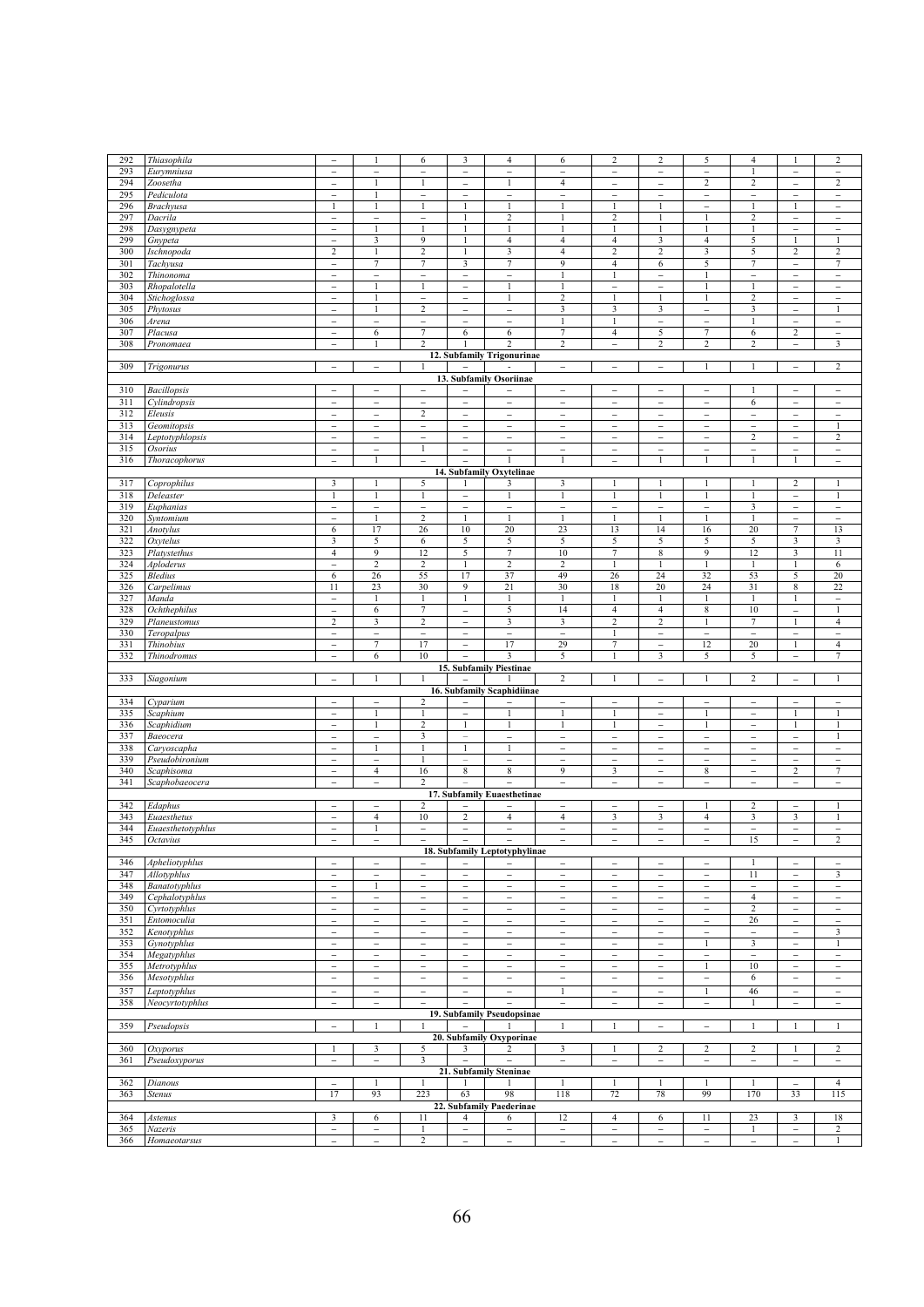| 367        | Ochthephilum     | $\mathbf{1}$             |                          | 3                        | $\mathbf{1}$             | $\overline{c}$              | $\,2$                    | $\mathbf{1}$             | $\overline{2}$           | $\overline{3}$           | 5                        | $\sqrt{2}$               | 3                        |
|------------|------------------|--------------------------|--------------------------|--------------------------|--------------------------|-----------------------------|--------------------------|--------------------------|--------------------------|--------------------------|--------------------------|--------------------------|--------------------------|
| 368        | Leptobium        | 1                        | 1                        | 3                        | $\overline{\phantom{a}}$ | $\overline{a}$              | $\mathbf{1}$             | $\overline{a}$           | $\overline{\phantom{0}}$ | $\overline{\phantom{0}}$ | 5                        | $\qquad \qquad -$        | 13                       |
| 369        | Scotonomus       | $\overline{\phantom{0}}$ | $\overline{\phantom{a}}$ | $\overline{\phantom{0}}$ | $\overline{\phantom{a}}$ | $\overline{a}$              | $\overline{a}$           | $\overline{a}$           | $\qquad \qquad -$        | $\overline{\phantom{0}}$ | 23                       | $\overline{a}$           | $\overline{\phantom{0}}$ |
| 370        | Achenium         | $\overline{\mathbf{c}}$  | 3                        | 9                        | $\mathbf{1}$             | $\overline{c}$              | $\overline{2}$           | $\overline{\mathbf{c}}$  | $\boldsymbol{2}$         | $\boldsymbol{2}$         | 13                       | $\mathbf{1}$             | 8                        |
| 371        | Domene           | $\overline{\phantom{0}}$ | $\mathbf{1}$             | 3                        | $\overline{\phantom{a}}$ | 1                           | $\mathbf{1}$             | $\overline{\phantom{0}}$ | $\overline{a}$           | 1                        | $\overline{c}$           | $\overline{\phantom{0}}$ | 1                        |
| 372        | Lathrobium       | 9                        | 22                       | 52                       | 12                       | 16                          | 22                       | 12                       | 14                       | 16                       | 43                       | $\,$ 8 $\,$              | 16                       |
| 373        | Lobrathium       | $\overline{\phantom{a}}$ | 1                        | 9                        | 1                        | 1                           | $\overline{\mathbf{c}}$  | $\mathbf{1}$             | 1                        | 1                        | 7                        | $\overline{\phantom{a}}$ | 9                        |
| 374        | Pseudolathra     | $\overline{\phantom{0}}$ | $\overline{\phantom{a}}$ | $\overline{\phantom{a}}$ | $\overline{\phantom{a}}$ | $\overline{\phantom{a}}$    | $\mathbf{1}$             | $\overline{\phantom{a}}$ | $\overline{\phantom{a}}$ | $\overline{\phantom{a}}$ | $\overline{c}$           | $\overline{\phantom{0}}$ | $\overline{4}$           |
| 375        | Pseudobium       | $\overline{a}$           | $\overline{\phantom{0}}$ | $\overline{\phantom{0}}$ | $\overline{\phantom{0}}$ |                             | $\mathbf{1}$             | $\overline{\phantom{0}}$ | $\overline{\phantom{0}}$ | 1                        | $\overline{c}$           | $\overline{\phantom{a}}$ | $\overline{4}$           |
| 376        | Micrillus        | $\qquad \qquad -$        | $\bar{ }$                | $\mathbf{1}$             | $\qquad \qquad -$        | $\overline{\phantom{0}}$    | $\overline{\phantom{0}}$ | $\qquad \qquad -$        | $\overline{\phantom{0}}$ | $\overline{\phantom{0}}$ | 3                        | $\overline{\phantom{0}}$ | 1                        |
| 377        | Platydomene      | $\overline{\phantom{a}}$ | $\overline{4}$           | $\overline{c}$           | $\overline{\phantom{a}}$ | $\overline{4}$              | 5                        | $\overline{\phantom{a}}$ | 1                        | 5                        | 6                        | $\mathbf{1}$             | 1                        |
| 378        | Scymbalium       | $\qquad \qquad -$        | 1                        | 1                        | $\qquad \qquad -$        | 1                           | $\mathbf{1}$             | $\qquad \qquad -$        | $\overline{a}$           | 1                        | $\mathbf{1}$             | $\overline{\phantom{a}}$ | $\mathbf{1}$             |
| 379        |                  | 1                        | 6                        | 14                       | 2                        | 5                           | 7                        | $\overline{\phantom{a}}$ | $\overline{4}$           | 6                        | 5                        | $\overline{2}$           | 3                        |
|            | Tetartopeus      |                          |                          |                          |                          |                             |                          |                          |                          |                          |                          |                          |                          |
| 380        | Throbalium       | $\overline{\phantom{a}}$ | $\overline{\phantom{0}}$ | $\overline{4}$           | $\overline{\phantom{0}}$ | $\overline{\phantom{0}}$    | $\bar{ }$                | $\overline{\phantom{a}}$ | $\overline{\phantom{0}}$ | $\overline{\phantom{0}}$ | 2                        | $\overline{\phantom{0}}$ | $\overline{c}$           |
| 381        | Hypomedon        | $\overline{\phantom{0}}$ | $\overline{\phantom{0}}$ | $\mathbf{1}$             | $\overline{\phantom{a}}$ | $\overline{\phantom{a}}$    | $\mathbf{1}$             | $\mathbf{1}$             | $\mathbf{1}$             | $\mathbf{1}$             | $\mathbf{1}$             | $\overline{\phantom{0}}$ | $\overline{\phantom{0}}$ |
| 382        | Isocheilus       | $\overline{\phantom{0}}$ | $\overline{\phantom{a}}$ |                          | $\overline{\phantom{a}}$ | $\overline{\phantom{a}}$    | $\overline{\phantom{0}}$ | $\overline{\phantom{a}}$ | $\overline{\phantom{a}}$ | $\overline{\phantom{a}}$ | $\overline{\phantom{0}}$ | $\overline{\phantom{a}}$ | $\overline{\phantom{0}}$ |
| 383        | Lithocharis      | -                        | $\overline{a}$           | $\overline{a}$           | $\overline{\phantom{0}}$ | $\overline{a}$              | $\overline{a}$           | $\overline{a}$           | $\overline{a}$           | $\overline{a}$           | $\overline{\mathbf{c}}$  | $\overline{\phantom{0}}$ | $\overline{a}$           |
| 384        | Luzea            | 2                        |                          | $\overline{4}$           | 1                        | 3                           | 3                        | $\overline{c}$           | $\overline{\mathbf{c}}$  | 3                        | 3                        | $\overline{\mathbf{3}}$  | 3                        |
| 385        | Medon            | $\overline{a}$           | 6                        | 8                        | $\overline{\phantom{0}}$ | 9                           | 9                        | 7                        | 6                        | 7                        | $18\,$                   | $\mathfrak{Z}$           | 20                       |
| 386        | Pseudomedon      | $\overline{\phantom{a}}$ | $\overline{2}$           | $\sqrt{2}$               | $\overline{\phantom{a}}$ | 3                           | $\overline{\mathbf{3}}$  | $\sqrt{2}$               | $\sqrt{2}$               | $\mathfrak{Z}$           | 3                        | $\overline{c}$           | $\overline{\mathbf{3}}$  |
| 387        | <b>Sunius</b>    | 2                        | $\overline{2}$           | 6                        | $\overline{\phantom{a}}$ | $\overline{\mathbf{3}}$     | $\overline{4}$           | $\overline{\mathbf{3}}$  | 3                        | $\overline{2}$           | 6                        | $\overline{c}$           | 24                       |
| 388        | Lobopaederus     | $\overline{\phantom{a}}$ | $\overline{\phantom{a}}$ | $\bar{\phantom{0}}$      | $\overline{\phantom{a}}$ | $\overline{\phantom{a}}$    | $\overline{\phantom{0}}$ | $\overline{\phantom{a}}$ | $\overline{\phantom{a}}$ | $\overline{\phantom{a}}$ | $\mathbf{1}$             | $\overline{\phantom{a}}$ | $\overline{\phantom{0}}$ |
| 389        | Paederidus       | -                        | $\overline{2}$           | $\overline{4}$           | $\overline{\phantom{0}}$ | $\overline{2}$              | $\overline{c}$           | $\mathbf{1}$             | $\overline{2}$           | $\overline{2}$           | 2                        | $\overline{\phantom{0}}$ | $\overline{c}$           |
| 390        | Paederus         | 3                        | $\overline{9}$           | 10                       | $\overline{4}$           | 8                           | $\,$ 8 $\,$              | $\overline{4}$           | 5                        | 10                       | 9                        | $\,$ 8 $\,$              | 7                        |
| 391        | Uncopaederus     | -                        | $\overline{\phantom{0}}$ | $\overline{a}$           | $\overline{\phantom{0}}$ | $\overline{\phantom{0}}$    | $\overline{\phantom{0}}$ | $\overline{a}$           | $\overline{\phantom{0}}$ | $\overline{a}$           | $\overline{\phantom{0}}$ | $\overline{\phantom{0}}$ | $\mathbf{1}$             |
| 392        | Micranops        | $\overline{\phantom{0}}$ | $\overline{\phantom{0}}$ | $\mathbf{1}$             | $\overline{\phantom{0}}$ | $\overline{\phantom{a}}$    | Ξ                        | $\overline{\phantom{0}}$ | $\overline{\phantom{a}}$ | $\overline{\phantom{0}}$ | $\overline{\phantom{0}}$ | $\overline{\phantom{0}}$ | 1                        |
| 393        | Scopaeus         | $\overline{\mathbf{3}}$  | 9                        | 11                       | $\sqrt{2}$               | 11                          | 13                       | 5                        | $\tau$                   | 12                       | 24                       | $\overline{4}$           | 32                       |
| 394        | Rugilus          | 5                        | 6                        | 10                       | 7                        | 8                           | 8                        | 6                        | 8                        | 9                        | 11                       | $\overline{4}$           | 9                        |
| 395        | Mimopinophilus   | $\overline{\phantom{0}}$ | $\overline{\phantom{a}}$ | 3                        | $\overline{\phantom{0}}$ | $\overline{\phantom{0}}$    | $\overline{\phantom{0}}$ | $\overline{\phantom{a}}$ | $\overline{\phantom{0}}$ | $\overline{\phantom{0}}$ | 1                        | $\overline{\phantom{0}}$ | 1                        |
| 396        | Oedichirus       | $\overline{\phantom{a}}$ | $\overline{\phantom{a}}$ | $\mathbf{1}$             | $\qquad \qquad -$        | $\overline{\phantom{0}}$    | $\overline{\phantom{a}}$ | $\overline{\phantom{a}}$ | $\overline{\phantom{a}}$ | $\overline{\phantom{a}}$ | 2                        | $\overline{\phantom{a}}$ | $\boldsymbol{2}$         |
| 397        | Procirus         | $\overline{a}$           | $\overline{a}$           |                          | $\overline{a}$           |                             | $\overline{\phantom{0}}$ | $\overline{\phantom{0}}$ | $\overline{\phantom{0}}$ | $\overline{a}$           | $\mathbf{1}$             | $\overline{\phantom{0}}$ | $\mathbf{1}$             |
|            |                  |                          |                          |                          |                          | 23. Subfamily Staphylininae |                          |                          |                          |                          |                          |                          |                          |
| 398        | Abemus           | 1                        | 1                        | 1                        | $\overline{\phantom{a}}$ |                             | $\mathbf{1}$             | $\overline{\phantom{0}}$ | $\overline{\phantom{0}}$ | $\overline{\phantom{a}}$ | 1                        | $\mathbf{1}$             | $\mathbf{1}$             |
| 399        | Atrecus          | $\mathbf{1}$             | $\mathbf{3}$             | $\overline{4}$           | 3                        | 3                           | $\overline{\mathbf{3}}$  | $\mathbf{1}$             | $\mathbf{1}$             | $\sqrt{3}$               | $\overline{4}$           | $\mathbf{1}$             | $\overline{c}$           |
| 400        | Diochus          | $\overline{\phantom{a}}$ | $\overline{\phantom{0}}$ | $\overline{\phantom{0}}$ | $\overline{\phantom{a}}$ | $\overline{\phantom{0}}$    | $\qquad \qquad -$        | $\overline{\phantom{a}}$ | $\overline{\phantom{0}}$ | $\overline{\phantom{0}}$ | $\overline{\phantom{0}}$ | $\overline{\phantom{0}}$ | $\overline{c}$           |
| 401        | Othius           | $\mathbf{1}$             | 10                       | 16                       | $\overline{4}$           | $\overline{7}$              | 10                       | 5                        | $\overline{4}$           | 6                        | 7                        | 3                        | 8                        |
| 402        | Platyprosopus    | $\overline{\phantom{a}}$ | $\overline{\phantom{m}}$ | $\mathbf{1}$             | $\overline{\phantom{a}}$ | $\overline{\phantom{a}}$    | $\overline{\phantom{0}}$ | $\overline{\phantom{a}}$ | $\overline{\phantom{0}}$ | $\overline{\phantom{a}}$ | $\overline{\phantom{0}}$ | $\overline{\phantom{a}}$ | $\mathbf{1}$             |
| 403        | Belonuchus       | -                        | $\overline{\phantom{0}}$ | $\mathbf{1}$             | $\overline{\phantom{0}}$ | $\overline{\phantom{0}}$    | $\overline{\phantom{0}}$ | $\overline{\phantom{0}}$ | $\overline{\phantom{0}}$ | $\overline{\phantom{0}}$ | $\overline{\phantom{0}}$ | $\overline{\phantom{0}}$ | $\overline{\phantom{0}}$ |
| 404        | <b>Bisnius</b>   | 6                        | $\,$ 8 $\,$              | 21                       | $\overline{7}$           | $\overline{4}$              | 14                       | 9                        | 5                        | 11                       | 9                        | $\overline{\mathbf{3}}$  | $\tau$                   |
| 405        | Cafius           | $\overline{\phantom{0}}$ | $\mathbf{1}$             | $\overline{4}$           | $\overline{\phantom{a}}$ | $\overline{\phantom{0}}$    | $\mathbf{1}$             | $\mathbf{1}$             | $\mathbf{1}$             | $\overline{\phantom{a}}$ | 3                        | $\qquad \qquad -$        | $\mathbf{1}$             |
| 406        | Orthidus         | $\overline{\phantom{a}}$ | $\overline{\phantom{a}}$ | $\overline{\phantom{a}}$ | $\overline{\phantom{0}}$ | $\overline{\phantom{a}}$    | $\overline{\phantom{0}}$ | $\overline{\phantom{a}}$ | $\overline{\phantom{a}}$ | $\overline{\phantom{a}}$ | $\overline{\phantom{0}}$ | $\overline{\phantom{a}}$ | $\overline{\phantom{0}}$ |
| 407        | Erichsonius      | $\mathbf{1}$             | $\mathbf{1}$             | $\overline{4}$           | $\mathbf{1}$             | $\mathfrak{Z}$              | $\overline{4}$           | $\overline{\mathbf{3}}$  | 3                        | $\overline{4}$           | 3                        | $\mathbf{1}$             | $\overline{4}$           |
| 408        | Gabrius          | $\tau$                   | 16                       | 36                       | 13                       | 19                          | 26                       | 12                       | 12                       | 19                       | 23                       | $\sqrt{6}$               | 28                       |
| 409        | Gabronthus       | $\mathbf{1}$             | $\overline{\phantom{a}}$ | 3                        | $\overline{a}$           | $\overline{c}$              | $\overline{c}$           | $\mathbf{1}$             | $\mathbf{1}$             | $\mathbf{1}$             | $\overline{c}$           | $\overline{\phantom{0}}$ | $\boldsymbol{2}$         |
|            |                  |                          |                          |                          |                          |                             |                          |                          |                          |                          |                          |                          |                          |
| 410        | Jurecekia        | $\overline{\phantom{a}}$ | $\overline{a}$           | $\mathbf{1}$             | $\overline{\phantom{a}}$ | $\overline{\phantom{a}}$    | Ξ                        | Ξ                        | $\overline{\phantom{0}}$ | $\overline{a}$           | Ξ                        | $\overline{\phantom{0}}$ | $\overline{\phantom{0}}$ |
| 411        | Neobisnius       | 1                        | 3                        | 3                        | $\mathbf{1}$             | 4                           | $\overline{4}$           | $\overline{4}$           | $\overline{4}$           | 4                        | 5                        | $\overline{4}$           | $\overline{4}$           |
| 412        | Philonthus       | 40                       | 65                       | 108                      | 47                       | 60                          | 68                       | 45                       | 52                       | 61                       | 76                       | 25                       | 62                       |
| 413        | Phucobius        | $\overline{\phantom{0}}$ | $\overline{\phantom{a}}$ | $\mathbf{1}$             | $\overline{\phantom{0}}$ | $\overline{\phantom{0}}$    | $\overline{\phantom{0}}$ | $\overline{\phantom{0}}$ | $\overline{a}$           | $\overline{\phantom{0}}$ | $\overline{\phantom{0}}$ | $\overline{\phantom{a}}$ | $\qquad \qquad -$        |
| 414        | Rabigus          | $\overline{\phantom{0}}$ | $\overline{\phantom{0}}$ | $\overline{4}$           | $\overline{c}$           | $\overline{c}$              | $\overline{c}$           | $\mathbf{1}$             | 2                        | $\overline{c}$           | $\overline{\mathbf{3}}$  | $\overline{\phantom{0}}$ | 6                        |
| 415        | Remus            | -                        | $\mathbf{1}$             | $\sqrt{2}$               | $\overline{\phantom{a}}$ | $\overline{a}$              | $\overline{2}$           | $\mathbf{1}$             | $\qquad \qquad -$        | $\overline{\phantom{0}}$ | $\overline{c}$           | $\qquad \qquad -$        | $\overline{c}$           |
| 416        | Hesperus         | 1                        | $\overline{\phantom{0}}$ | $\overline{\phantom{0}}$ | $\overline{\phantom{0}}$ | 1                           | $\mathbf{1}$             | $\overline{\phantom{0}}$ | $\overline{\phantom{0}}$ | 1                        | 1                        | $\overline{\phantom{0}}$ | $\overline{a}$           |
| 417        | Acylophorus      | $\overline{\phantom{0}}$ | $\overline{1}$           | $\,2$                    | $\mathbf{1}$             | $\overline{2}$              | $\overline{2}$           | $1\,$                    | $\mathbf{1}$             | $\overline{2}$           | $\mathbf{1}$             | $\overline{\phantom{0}}$ | $\overline{\mathbf{3}}$  |
| 418        | Astrapaeus       | $\mathbf{1}$             | $\mathbf{1}$             | $\mathbf{1}$             | $\overline{\phantom{a}}$ | 1                           | 1                        | $\overline{\phantom{a}}$ | 1                        | 1                        | $\mathbf{1}$             | $\overline{\phantom{a}}$ | 1                        |
| 419        | Euryporus        | $\qquad \qquad -$        | 1                        | $\mathbf{1}$             | $\mathbf{1}$             | 1                           | $\mathbf{1}$             | $\mathbf{1}$             | 1                        | $\mathbf{1}$             | 2                        | $\qquad \qquad -$        | $\overline{\phantom{0}}$ |
| 420        | Heinzia          | $\overline{\phantom{a}}$ | $\overline{\phantom{a}}$ | 1                        | $\overline{\phantom{a}}$ | $\overline{\phantom{a}}$    | $\overline{\phantom{0}}$ | $\overline{\phantom{a}}$ | $\overline{\phantom{a}}$ | $\overline{\phantom{a}}$ | $\overline{\phantom{a}}$ | $\overline{\phantom{a}}$ | $\overline{\phantom{0}}$ |
| 421        | Heterothops      | $\overline{2}$           | $\overline{4}$           | 14                       | $\overline{4}$           | $\overline{7}$              | $\,8\,$                  | 5                        | 5                        | $\overline{4}$           | 5                        | $\overline{c}$           | 7                        |
| 422        | Korgella         | $\overline{\phantom{a}}$ | $\overline{\phantom{0}}$ | $\overline{\phantom{a}}$ | $\overline{\phantom{a}}$ | $\overline{\phantom{a}}$    | $\overline{a}$           | $\overline{\phantom{a}}$ | $\overline{\phantom{a}}$ | $\overline{\phantom{a}}$ | $\overline{\phantom{0}}$ | $\overline{\phantom{a}}$ | $\mathbf{1}$             |
| 423        | Indoquedius      | $\overline{a}$           | $\overline{a}$           | $\mathbf{1}$             | $\overline{\phantom{0}}$ | $\overline{a}$              | $\overline{\phantom{0}}$ | $\overline{a}$           | $\overline{\phantom{0}}$ | $\overline{a}$           | $\overline{a}$           | $\overline{\phantom{0}}$ | $\overline{\phantom{0}}$ |
| 424        | Quedius          | 19                       | 57                       | 72                       | 30                       | 55                          | 70                       | 42                       | 46                       | 58                       | 91                       | 17                       | 76                       |
| 425        | Velleius         | 1                        | 1                        | -1                       | 1                        | 1                           | 1                        | 1                        | 1                        | $\mathbf{1}$             | 1                        | $\qquad \qquad -$        | 1                        |
| 426        | Velleiopsis      | $\overline{\phantom{a}}$ | $\qquad \qquad -$        | -                        | $\overline{\phantom{a}}$ | $\overline{\phantom{0}}$    | $\qquad \qquad -$        | $\overline{\phantom{a}}$ | $\overline{\phantom{a}}$ | -                        | -                        | $\overline{\phantom{a}}$ |                          |
| 427        | Creophilus       | $\mathbf{1}$             | $\mathbf{1}$             | $\mathbf{1}$             | 1                        | $\mathbf{1}$                | $\mathbf{1}$             | $\mathbf{1}$             | $\mathbf{1}$             | $\mathbf{1}$             | $\mathbf{1}$             | $\mathbf{1}$             | $\mathbf{1}$             |
| 428        | Dinothenarus     | $\overline{\phantom{a}}$ |                          | 5                        | $\mathbf{1}$             | 3                           | 3                        | $\mathbf{1}$             | $\sqrt{2}$               | $\overline{\mathbf{c}}$  | 3                        | $\overline{\phantom{a}}$ | 4                        |
| 429        | Emus             | 1                        | $\overline{1}$           | $\mathbf{1}$             | 1                        | $\mathbf{1}$                | $\mathbf{1}$             | $\mathbf{1}$             | $\mathbf{1}$             | $\mathbf{1}$             | $\mathbf{1}$             | $\overline{\phantom{a}}$ | $\mathbf{1}$             |
| 430        | Hadropinus       | $\overline{\phantom{a}}$ | $\qquad \qquad -$        | $\mathbf{1}$             | $\overline{\phantom{a}}$ | $\overline{\phantom{a}}$    | $\overline{\phantom{a}}$ | $\overline{\phantom{a}}$ | $\qquad \qquad -$        | $\overline{\phantom{a}}$ | $\overline{\phantom{a}}$ | $\overline{\phantom{a}}$ | $\overline{\phantom{0}}$ |
| 431        | Liusus           | $\overline{\phantom{0}}$ | $\overline{\phantom{0}}$ | 2                        | $\overline{\phantom{0}}$ | $\overline{a}$              | $\overline{a}$           | $\overline{\phantom{0}}$ | $\overline{\phantom{0}}$ | $\overline{\phantom{0}}$ | $\qquad \qquad -$        | $\overline{\phantom{0}}$ | $\overline{\phantom{0}}$ |
| 432        | Ocypus           | 7                        | 16                       | 22                       | 8                        | 13                          | 18                       | 6                        | 9                        | 17                       | 33                       | $\tau$                   | 35                       |
| 433        | Ontholestes      | 3                        | 3                        | 7                        | 2                        | 3                           | 3                        | 2                        | 2                        | 3                        | $\overline{4}$           | $\overline{\phantom{0}}$ | 1                        |
| 434        | Physetops        | $\overline{\phantom{0}}$ | $\overline{\phantom{0}}$ | $\mathbf{1}$             | $\overline{\phantom{0}}$ | $\overline{\phantom{0}}$    | $\overline{\phantom{a}}$ | $\overline{\phantom{a}}$ | $\qquad \qquad -$        | $\overline{\phantom{a}}$ | $\overline{\phantom{0}}$ | $\overline{\phantom{0}}$ | $\overline{\phantom{0}}$ |
| 435        | Platydracus      | 4                        | $\overline{5}$           | 13                       | $\overline{4}$           | 5                           | 5                        | $\overline{\mathbf{3}}$  | 5                        | 5                        | 5                        | $\overline{c}$           | 5                        |
| 436        | Staphylinus      | $\overline{\mathbf{c}}$  | $\overline{4}$           | 3                        | 3                        | 3                           | $\overline{4}$           | 3                        | 3                        | 4                        | 3                        | $\sqrt{2}$               | 3                        |
| 437        | Tasgius          | 6                        | 6                        | 14                       | $\mathbf{1}$             | 5                           | $\,$ 8 $\,$              | 6                        | $\tau$                   | $\,$ 8 $\,$              | 13                       | 3                        | 15                       |
| 438        | Atanygnathus     | $\overline{\phantom{0}}$ | $\mathbf{1}$             | $\mathbf{1}$             | $\overline{\phantom{a}}$ | $\mathbf{1}$                | $\mathbf{1}$             | $\overline{\phantom{a}}$ | $\qquad \qquad -$        | $\mathbf{1}$             | $\overline{c}$           | $\overline{\phantom{0}}$ | $\overline{\phantom{0}}$ |
| 439        | Algon            | $\overline{\phantom{0}}$ | $\overline{a}$           | 1                        | $\overline{\phantom{0}}$ | $\overline{\phantom{0}}$    | $\overline{a}$           | $\overline{\phantom{0}}$ | $\overline{\phantom{0}}$ | $\overline{\phantom{0}}$ | $\overline{\phantom{0}}$ | $\overline{\phantom{0}}$ | $\overline{\phantom{0}}$ |
| 440        | <b>Allolinus</b> | $\overline{\phantom{0}}$ | $\overline{\phantom{a}}$ | 3                        | $\overline{\phantom{a}}$ | $\overline{\phantom{a}}$    | $\overline{a}$           | $\overline{\phantom{0}}$ | $\overline{\phantom{0}}$ |                          | $\overline{\phantom{0}}$ | $\overline{\phantom{0}}$ | $\overline{\phantom{0}}$ |
| 441        | Gauropterus      | $\,1\,$                  | $\mathbf{1}$             | 3                        | $\overline{a}$           | $\mathbf{1}$                | $\mathbf{1}$             | $\,1$                    | $\mathbf{1}$             | $\mathbf{1}$             | $\,1$                    | $\mathbf{1}$             | 3                        |
| 442        | Gyrohypnus       | 3                        | $\overline{4}$           | 5                        | $\overline{4}$           | $\overline{4}$              | 5                        | $\overline{4}$           | $\overline{4}$           | $\overline{4}$           | $\overline{4}$           | $\boldsymbol{2}$         | $\overline{4}$           |
| 443        | Hypnogyra        | $\qquad \qquad -$        | 1                        | 3                        | $\overline{\phantom{a}}$ | $\overline{\phantom{a}}$    | $\mathbf{1}$             | $\mathbf{1}$             | $\qquad \qquad -$        | 1                        | $\mathbf{1}$             | $\mathbf{1}$             | $\mathbf{1}$             |
| 444        | Lepidophallus    | $\overline{\phantom{a}}$ | $\overline{\phantom{a}}$ | $\overline{\phantom{a}}$ | $\overline{\phantom{a}}$ | $\overline{\phantom{a}}$    | $\overline{\phantom{a}}$ | $\overline{\phantom{a}}$ | $\overline{\phantom{a}}$ | $\overline{\phantom{a}}$ | $\overline{\mathbf{c}}$  | $\overline{\phantom{a}}$ | $\overline{\phantom{a}}$ |
| 445        | Leptacinus       | 3                        | $\mathfrak{Z}$           | 10                       | $\overline{4}$           | 5                           | 5                        | $\overline{4}$           | 5                        | 5                        | 7                        | $\mathbf{3}$             | 6                        |
| 446        | Megalinus        | $\mathbf{1}$             | $\mathbf{1}$             | $\overline{4}$           | $\mathbf{1}$             | $\overline{c}$              | $\overline{c}$           | $\mathbf{1}$             | $\mathbf{1}$             | $\overline{2}$           | $\overline{c}$           | $\overline{\phantom{a}}$ | 3                        |
|            |                  |                          |                          |                          |                          |                             |                          |                          |                          |                          |                          |                          |                          |
| 447<br>448 | Nudobius         | $\overline{\phantom{a}}$ |                          | $\boldsymbol{2}$         | 1                        |                             | $\overline{c}$           | 1                        |                          |                          | 2                        | $\qquad \qquad -$        | 3                        |
|            | Phacophallus     | $\mathbf{1}$             | $\overline{\phantom{0}}$ | $\mathbf{1}$             | $\overline{\phantom{0}}$ | $\mathbf{1}$                | $\mathbf{1}$             | $\mathbf{1}$             | $\mathbf{1}$             | $\mathbf{1}$             | $\overline{\mathbf{c}}$  | $\mathbf{1}$             | $\mathbf{1}$             |
| 449        | Stenistoderus    | $\mathbf{1}$             | $\overline{\phantom{0}}$ | $\overline{4}$           | $\overline{\phantom{a}}$ | $\overline{\phantom{a}}$    | $\overline{\phantom{0}}$ | $\overline{\phantom{0}}$ | $\overline{\phantom{a}}$ | $\mathbf{1}$             | $\sqrt{2}$               | $\mathbf{1}$             | $\overline{2}$           |
|            |                  |                          |                          |                          |                          |                             |                          |                          |                          |                          |                          |                          |                          |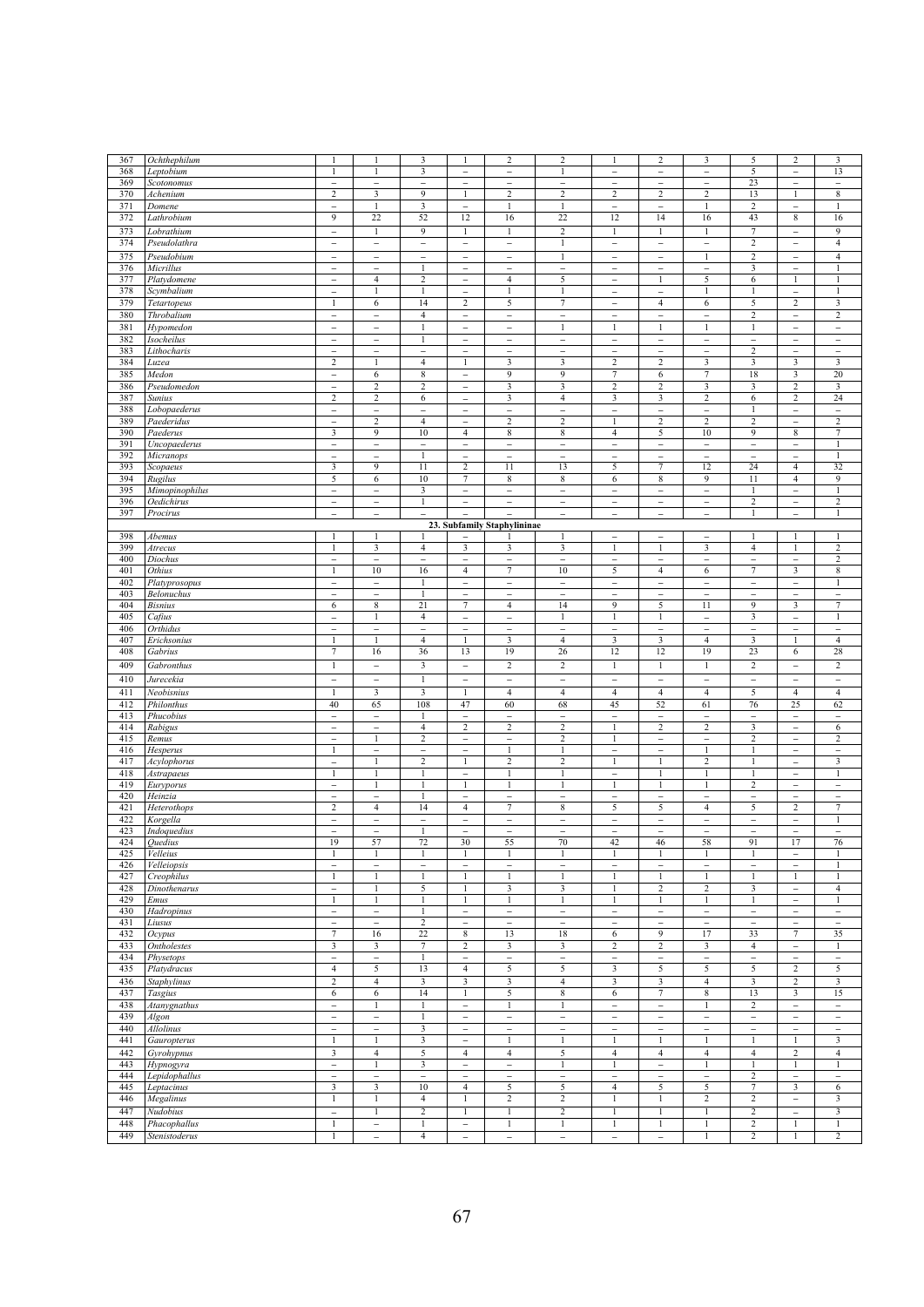| 450 | Vulda                                                                                                               | $\overline{\phantom{a}}$ | $\overline{\phantom{a}}$ |      | -                        | -    | -                        |      |                          |                          |                          | $\overline{\phantom{a}}$ |                          |
|-----|---------------------------------------------------------------------------------------------------------------------|--------------------------|--------------------------|------|--------------------------|------|--------------------------|------|--------------------------|--------------------------|--------------------------|--------------------------|--------------------------|
| 451 | Xantholinus                                                                                                         | n                        |                          | 19   |                          | 10   |                          |      |                          |                          | $\sim$<br>∼              |                          |                          |
| 452 | Leptophius                                                                                                          | $\overline{\phantom{0}}$ | $\overline{\phantom{a}}$ |      | $\overline{\phantom{a}}$ |      | $\overline{\phantom{a}}$ |      |                          | $\overline{\phantom{m}}$ |                          | $\hspace{0.05cm}$        | $\overline{\phantom{a}}$ |
| 453 | <b>Zeteotomus</b>                                                                                                   | $\overline{\phantom{a}}$ |                          |      | -                        |      |                          |      | $\overline{\phantom{a}}$ |                          |                          | $\overline{\phantom{a}}$ |                          |
| 454 | Caecolinus                                                                                                          | $\hspace{0.05cm}$        |                          |      | $\overline{\phantom{a}}$ |      | $\overline{\phantom{a}}$ |      |                          | $\overline{\phantom{m}}$ | $\overline{\phantom{m}}$ | $\overline{\phantom{a}}$ | $\overline{\phantom{a}}$ |
|     | TOTAL                                                                                                               | 296                      | 1240                     | 2257 | 666                      | 1383 | 1866                     | 1033 | 973                      | 1421                     | 2383                     | 399                      | 1600                     |
|     | Notă: I – RM; II – RO; III – RU; IV – BY; V – CZ; VI – DE; VII – GB; VIII – BE; IX – CH; X – IT; XI – HU; XII – TR. |                          |                          |      |                          |      |                          |      |                          |                          |                          |                          |                          |

Numeric picture of rove beetles (*Staphylinidae*) from European countries, within a potentially rich fauna. As a result of accounting, countries whose *rove beetles staphylinids number*  exceeds 2000 species are: Russia (2 257) şi Italy (2 383). Countries with exceeded over 1000 species are: Germany (1 866), Turkey (1 600), Switzerland (1 421), Czech Republic (1 383), Romania (1 240), Great Britain (1 033). Number of rove beeetles staphylinids less than 1000 belong to the following countries: Belgium (973), Belarus (666), Hungary (399) and Republic of Moldova (296).

After *number of genres*, the top of countries is presented as follows: Russia (321), Italy (299), Germany (288), Czech Republic (264), Turkey (254), Romania (252), Switzerland (247), Great Britain (233), Belgium (204), Belarus (168), Hungary (124), Republic of Moldova (92). After *dominant subfamilies* positioning is initiated by: Russia (22), Germany (22), Turkey (22), followed by: Czech Republic (21), Romania (21), Italy (19), Great Britain (18), Hungary (18), Belarus (16) and completed with: Switzerland (14), Belgium (14) and Republic of Moldova (10).

#### **Conclusions**

1. Faunal diversity of rove beetles (fam. *Staphyilinidae*) from 12 European countries analyzed, is characterized by a large number of species, genera and subfamilies:1) MD – 296/92/10; 2) RO – 1240/252/21; 3) RU –2257/321/22; 4) BY – 666/168/16; 5) CZ – 1383/264/21; 6) DE – 1866/288/22; 7) GB – 1033/233/18; 8) BE – 973/204/14; 9) CH – 1421/247/22; 10) IT – 2383/299/19; 11) HU – 399/124/18; 12) TR – 1600/124/18.

2. The overall result lists 454 genera, 15 517 species, 23 subfamilies (Omaliinae, Micropeplinae, Dasycerinae, Pselaphinae, Phloeocharinae, Olisthaerinae, Trichophyinae, Proteininae, Tachyporinae, Habrocerinae, Aleocharinae, Trigonurinae, Osoriinae, Oxytelinae, Piestinae, Scaphidiinae, Euaesthetinae, Leptotyphylinae, Pseudopsinae, Oxyporinae, Steninae, Paederinae, Staphylininae).

#### **Rezumat**

 Baza teoretică a studierii faunei stafilinidelor din 12 ţări europene inclusiv Republica Moldova a constituit listele faunistice din diferite perioade de cercetare: România (1996), Rusia (2006), Belarus (1996), Cehia (1993), Germania (2007), Marea Britanie (2007-2008), Belgia (2007), Elvetia (2009), Italia (2003), Ungaria (2001) și Turcia (2009). Rezultatele prezentate în lucrare încadrează 23 subfamilii (*Omaliinae, Micropeplinae, Dasycerinae, Pselaphinae, Phloeocharinae, Olisthaerinae, Trichophyinae, Proteininae, Tachyporinae, Habrocerinae, Aleocharinae, Trigonurinae, Osoriinae, Oxytelinae, Piestinae, Scaphidiinae, Euaesthetinae, Leptotyphylinae ,Pseudopsinae, Oxyporinae, Steninae, Paederinae* şi *Staphylininae*), 454 genuri, peste 15500 specii. Ţările cu diversitate stafilinică bogată, al căror număr depăşeşte peste 1000 specii sunt: Rusia (2257 specii), Italia (2383), Germania (1866), Turcia (1600), Elveţia (1421), România (1240), Cehia (1383) şi Marea Britanie (1033 specii). Ţările cu numericul mai scăzut de stafilinide sunt: Belgia (973 specii), Belarus (666), Ungaria (399), Republica Moldova (296).

## **References**

1. MIHAILOV, I., 2012 - *Fauna, ecologia şi însemnătatea biocenotică a stafilinidelor (Coleoptera, Staphylinidae) din Republica Moldova*. *In*: Autoreferatul tezei de doctor în biologie (03.00.09 -Entomologie). Chişinău. 30 p.

2. ANLAŞ, S., 2009 - Distributional checklist of the *Staphylinidae* (*Coleoptera*) of Turkey, with new and additional records. *Linzer Biologische Beiträge*, nr. 41/1, P. 215-342.

3. ASSING, V., SCHULKE, M., 2007 - Checklist der Staphylinidae Mitteleuropas. *Entomologische Blatter*. heft 1-3, P. 46-78.

4. JELINEK, J., 1993 - Checklist of Czechoslovak insects IV (Coleoptera). *Folia Heyrovskyana* (supplementum 1). Praha. P. 38-65.

5. List of rove beetles (*Coleoptera, Staphylinidae*) species recorded in Britain 2007- 2008. In: http: // www.worldlingo.com/ma/enwiki/en/ (citat 21.12.2010).